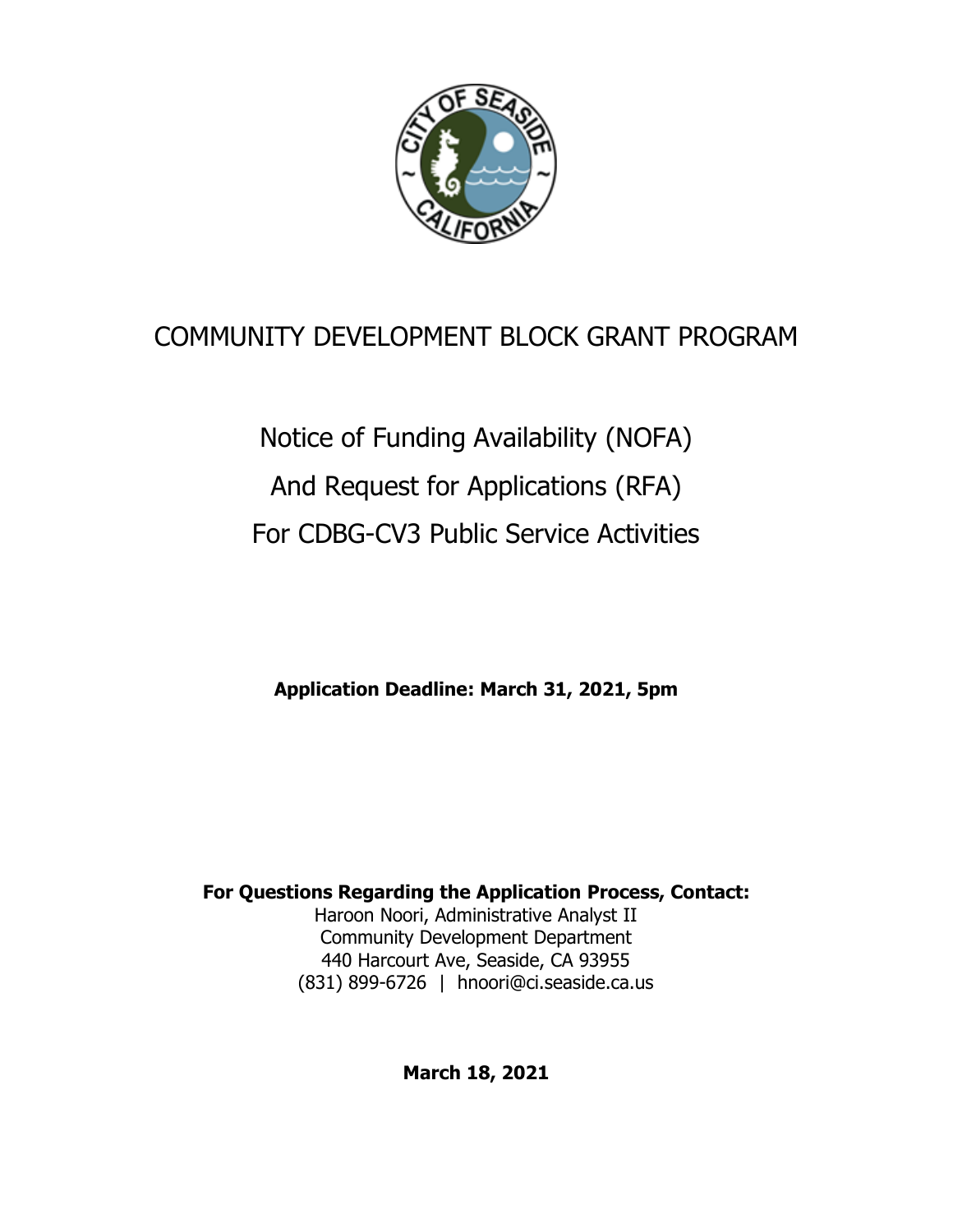# **Table of Contents**

# **APPENDICES**

APPENDIX A - COVID-19 TESTING SCOPE OF WORK APPENDIX B - COVID-19 VACCINATION SCOPE OF WORK APPENDIX C - DRAFT CDBG FUNDING AGREEMENT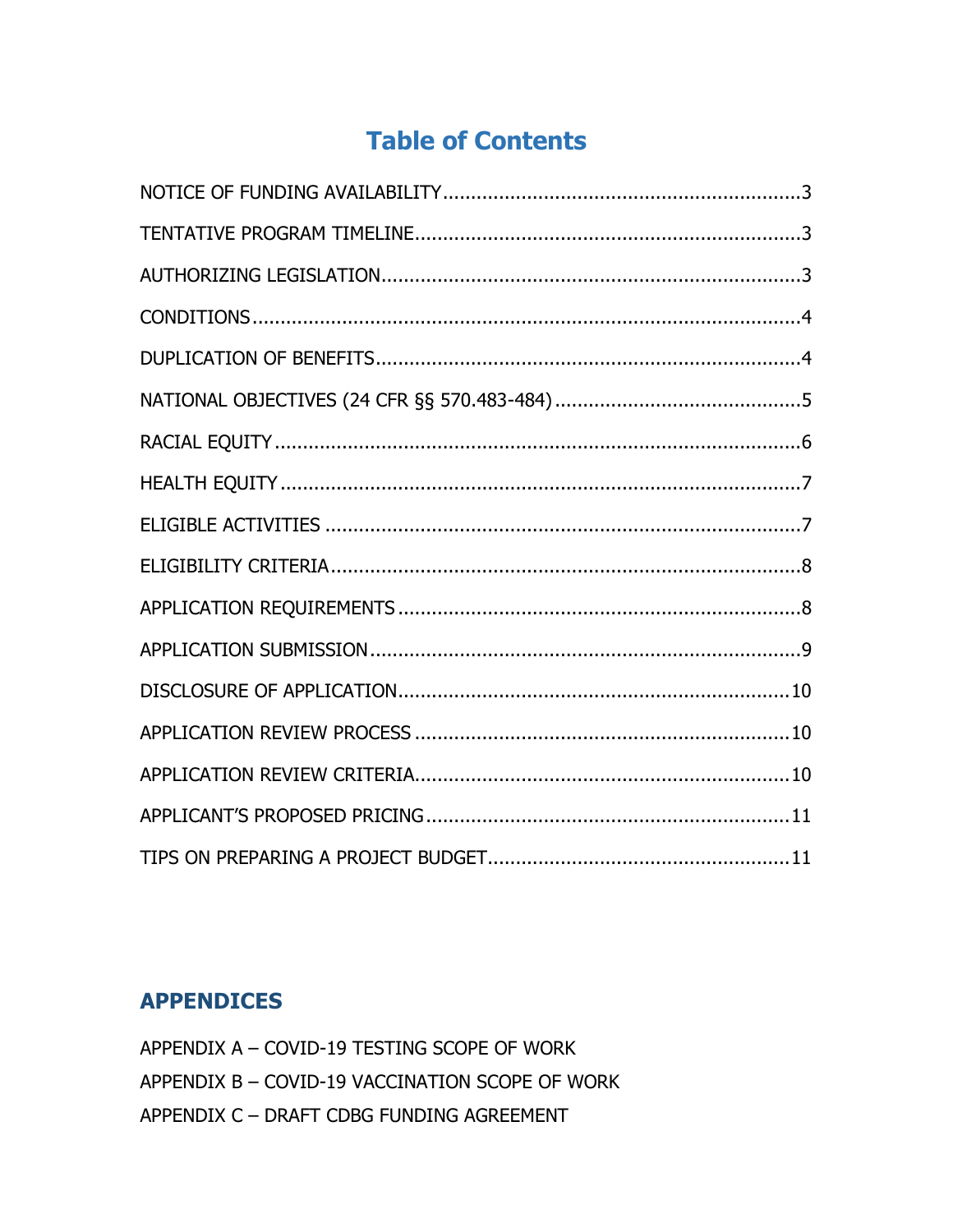# <span id="page-2-0"></span>**NOTICE OF FUNDING AVAILABILITY**

On September 11, 2020, U. S. Department of Housing and Urban Development (HUD) posted the third (final) round of the supplemental Community Development Block Grant (CDBG-CV3) allocations that Congress appropriated by the CARES Act. The City of Seaside's CDBG-CV3 allocation amount is \$360,289. These funds must be used to prevent, prepare for, and respond to coronavirus as well as to benefit low- to moderate-income Seaside residents. In order for the City to receive and allocate these funds, the Seaside City Council recently approved a Substantial Amendment to the FY20-21 Annual Action Plan allocating the anticipated funds as described in Table 1 below. These activities are described in detail in the subsequent section.

| <b>Activity</b>                           | <b>Estimated Funding</b> |
|-------------------------------------------|--------------------------|
| COVID-19 Testing and Immunization Clinics | \$234,188                |
| <b>Food Distribution</b>                  | 36,029                   |
| Meals on Wheels                           | 36,029                   |

This NOFA and Request for Applications outlines application requirements, timelines, and provides documentation requirements.

# <span id="page-2-1"></span>**TENTATIVE PROGRAM TIMELINE**

| <b>Event</b>                                                                         | <b>Date</b>                 |  |
|--------------------------------------------------------------------------------------|-----------------------------|--|
| CDBG-CV3 NOFA and application released                                               | March 18, 2021              |  |
| NOFA workshop for all applicants                                                     | March 23, 2021              |  |
| <b>Application Deadline</b>                                                          | March 31, 2021              |  |
| <b>Application Review</b>                                                            | April 1-2, 2021             |  |
| <b>City Council hearing</b>                                                          | April 15, 2021              |  |
| Contract award                                                                       | As soon as HUD approves the |  |
| Activity commencement                                                                | City's funding application  |  |
| Note: Award timeline is dependent on HUD's approval ofCDBG-CV3 funds for the City of |                             |  |
| Seaside. All dates are approximate and subject to change.                            |                             |  |

# <span id="page-2-2"></span>**AUTHORIZING LEGISLATION**

Funding under this NOFA is made available pursuant to the CARES Act (Public Law No: 116-136) and the Housing and Community Development Act of 1974 (HCDA) as amended and codified at Title 42 United States Code (U.S.C.) § 5301, et. seq., and Subpart 1 of the federal CDBG Regulations, found at Title 24 Code of Federal Regulations (CFR) § 570.480 et seq. This NOFA should be read in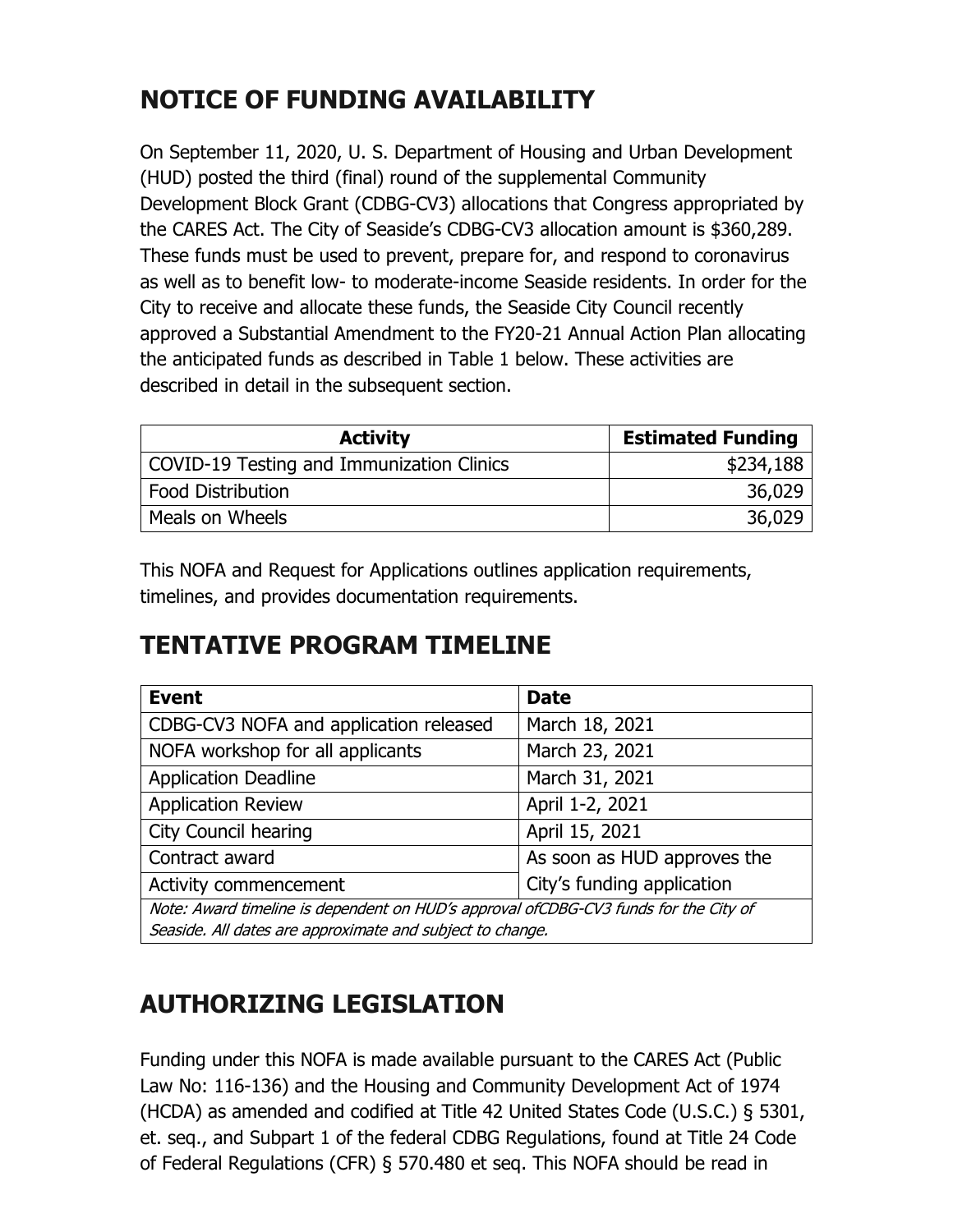conjunction with the following regulations that establish state and federal CDBG-CV requirements. Relevant legal authority includes, but is not limited to, the following:

- [CDBG-CV Federal Register Notice \(FR-6218-N-01\)](https://www.hud.gov/sites/dfiles/CPD/documents/CDBG-CV_Notice_Federal_Register_Publication_2002-08.pdf)
- [CDBG-CV eligible activities](https://www.hud.gov/sites/dfiles/CPD/documents/DOB-TA-CDBG-summary-table-Notes-06232020-Attachment.pdf)
- Playing by the Rules [handbook for CDBG subrecipients](https://files.hudexchange.info/resources/documents/Playing-By-the-Rules-a-Handbook-for-CDBG-Subrecipients-On-Administrative-Systems.pdf)
- CDBG-CV Duplication of Benefits Ouick Guide

If state or federal statutes or regulations, or other laws, relating to CDBG-CV funds are modified by the United States Congress, HUD, or California State Legislature, the changes may become effective immediately and may be applicable to this NOFA and existing Standard Agreements.

# <span id="page-3-0"></span>**CONDITIONS**

Applicants and Awardees acknowledge that the funding opportunities referenced in this NOFA, and all obligations of the City herein, are expressly subject to the following conditions:

- 1. The ongoing availability of funds
- 2. The continued authority of the City to administer the CDBG-CV funds
- 3. The execution of the CARES Act funding grant agreement with HUD

In the event that funds are not available to fund any, or all, activities offered herein, or if the City's authority to administer the CDBG-CV funds or act under this NOFA is eliminated, or in any way restricted, the City shall have the option, at its sole discretion, to amend, rescind, suspend, or terminate this NOFA and any associated funding pursuant to the provision set forth immediately above. This NOFA is not a commitment of funds to any activity or applicant.

# <span id="page-3-1"></span>**DUPLICATION OF BENEFITS**

A duplication of benefits occurs when a person, household, business, government, or other entity receives financial assistance from multiple sources for the same purpose, and the total assistance received for that purpose is more than the total need for assistance. For example, it would be considered a duplication of benefit if CDBG-CV funds were to be used for a COVID-19 test if the same test is also paid (in full or partially) by insurance or HRSA. However, provision of new or quantifiably increased public services would not be considered duplication of benefits.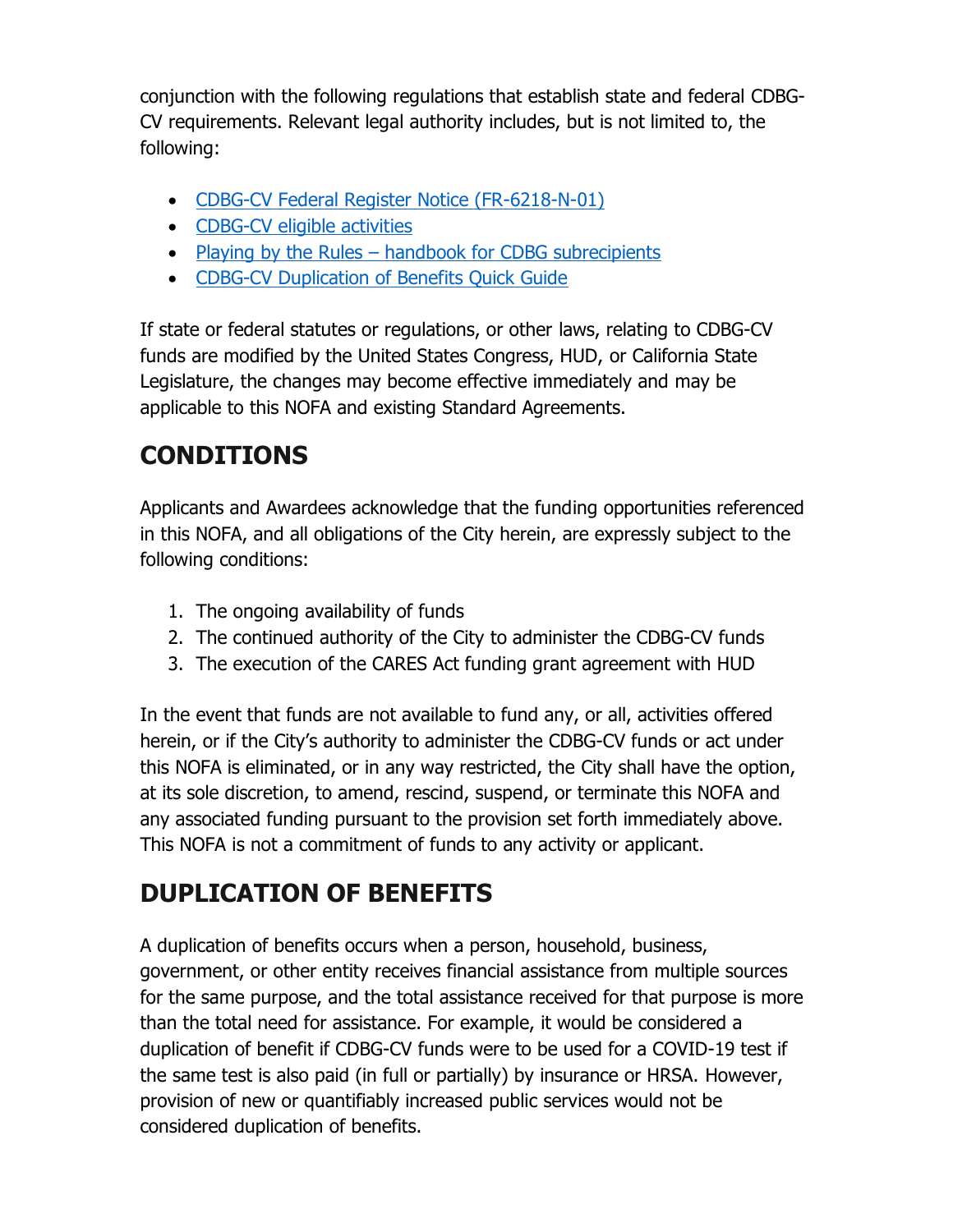The CARES Act provides that the Secretary shall ensure there are adequate procedures in place to prevent any duplication of benefits as required by section 312 of the Robert T. Stafford Disaster Relief and Emergency Assistance Act (42 U.S.C. 5155) and in accordance with section 1210 of the Disaster Recovery Reform Act of 2018 (division D of Public Law 115–254; 132 Stat. 3442), which amended section 312 of the Robert T.

Stafford Disaster Relief and Emergency Assistance Act (42 U.S.C. 5155). HUD will require each grantee to have procedures in place to prevent the duplication of benefits when it provides financial assistance with CDBG-CV funds. Grant funds may not be used to pay for a particular cost if another source of financial assistance is available to fully pay for that same cost.

Applicants will be required to submit duplication of benefits policies and procedures at application and Awardees will be required to continue to report on duplication of benefits throughout the expenditure period for the CDBG-CV funds.

# <span id="page-4-0"></span>**NATIONAL OBJECTIVES (**[24 CFR §§ 570.483-484](https://www.law.cornell.edu/cfr/text/24/570.483)**)**

## **Low- to Moderate-Income National Objective**

At least 70 percent of the total funds awarded must benefit low- to moderate income (LMI) individuals or households. No Activity or portion of a program assisted by these funds may exclude from its benefits the lowest-income eligible group. Persons, households, and/or neighborhoods benefiting from LMI activities must meet [HUD's LMI requirements](https://hcd.ca.gov/grants-funding/income-limits/state-and-federal-income-limits.shtml).

## **The LMI National Objective consists of the following categories:**

1. LMI Limited Clientele (LMC), as defined by income limits or presumed benefit.

LMC refers to persons who earn 80 percent or less of HAMFI for the county of residence, as updated annually by HUD. Note that all subsistence payment activities are LMC activities and must select LMC as the appropriate National Objective.

Presumed benefit LMC refers to persons who, as a category, are typically low income. This includes:

- Seniors
- Persons with a disability (must meet the Bureau of the Census' Current Population Report's definition of "severely disabled")
- Homeless persons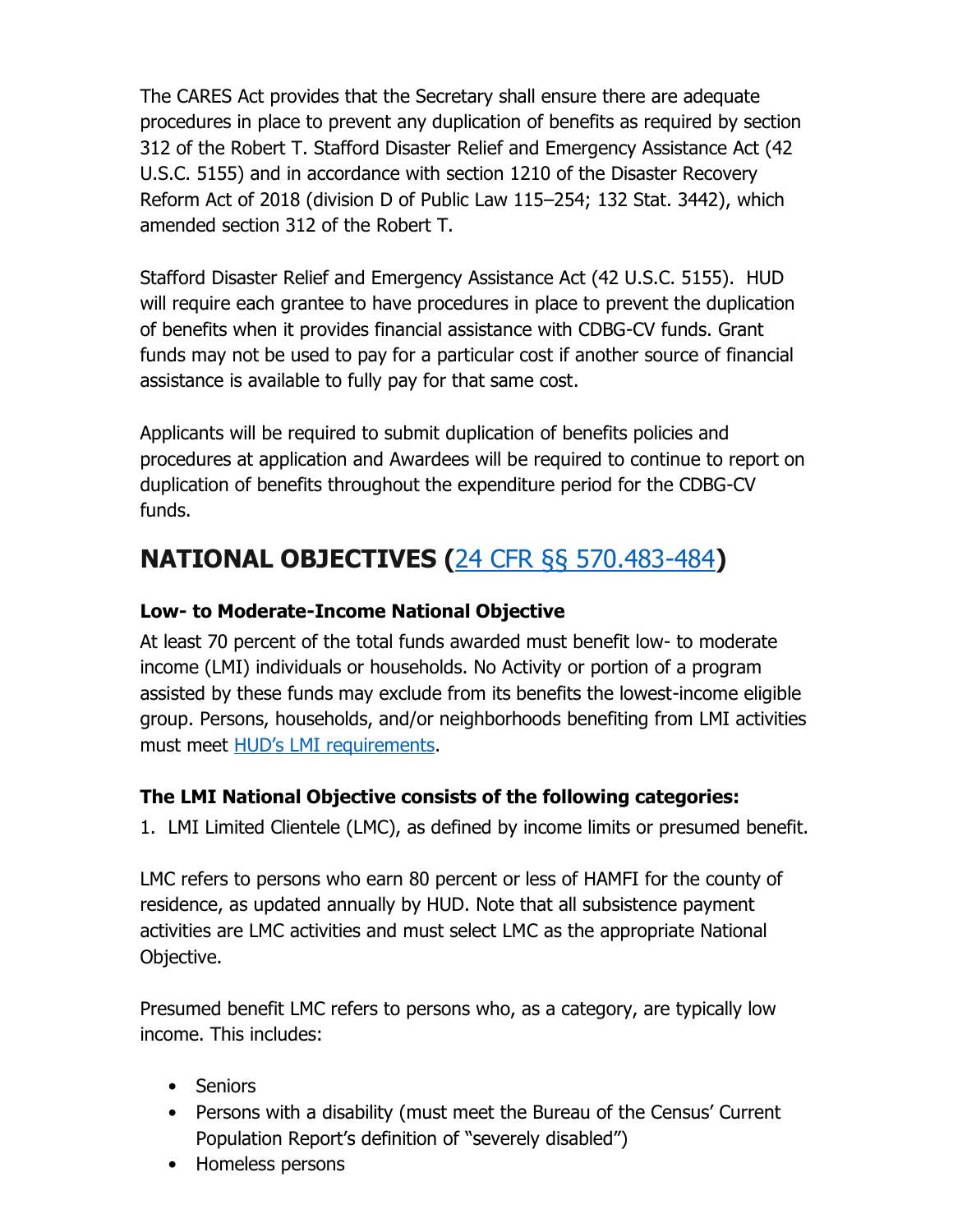- Abused children and battered spouses
- Illiterate adults
- Persons living with acquired immunodeficiency syndrome (AIDS)
- Migrant farmworkers
- 2. LMI Area (LMA), as defined by census tracts and block groups.
	- LMA eligibility is based on American Community Survey using Census Geographies.
	- At least 51 percent of households in the area must be earning at 80% or below HAMFI to meet LMA.
	- Must be contiguous  $-$  the area must be a solid area, without certain streets or buildings being excluded, and the area should be mapped to show eligibility. If a service area is not contiguous it will be determined to be a separate activity and will need as separate application.
	- Activity must be a public benefit for the area, for example the construction of a facility to be used for testing, diagnosis, or treatment of infectious disease. LMA Eligibility should be determined from the Map Application at HUD's Lowand Moderate-Income Summary Data Application page. Instructions for HUD's mapping application can be found at this link: [https://hud.maps.arcgis.com/apps/webappviewer/index.html?id=ffd0597e](https://hud.maps.arcgis.com/apps/webappviewer/index.html?id=ffd0597e8af24f88b501b7e7f326bedd) [8af24f88b501b7e7f326bedd](https://hud.maps.arcgis.com/apps/webappviewer/index.html?id=ffd0597e8af24f88b501b7e7f326bedd)

# <span id="page-5-0"></span>**RACIAL EQUITY**

Each community has unique circumstances impacting people experiencing homelessness. People of color are disproportionately represented among people experiencing homelessness and low-income, costburdened households, and data is emerging that coronavirus is infecting and killing people of color at a disproportionately high rate.

HUD is encouraging grantees and subrecipients via the use of CARES Act funds to address the urgent housing needs of marginalized populations, including people of color, people with disabilities, people with criminal records, undocumented immigrants, and other individuals who face barriers to affordable, accessible housing and who may not be eligible for other forms of federal assistance.

Subrecipients must respond to disproportionality in access to services, service provision and outcomes and should seek to the voices of disproportionately impacted communities and those with lived experience of homelessness are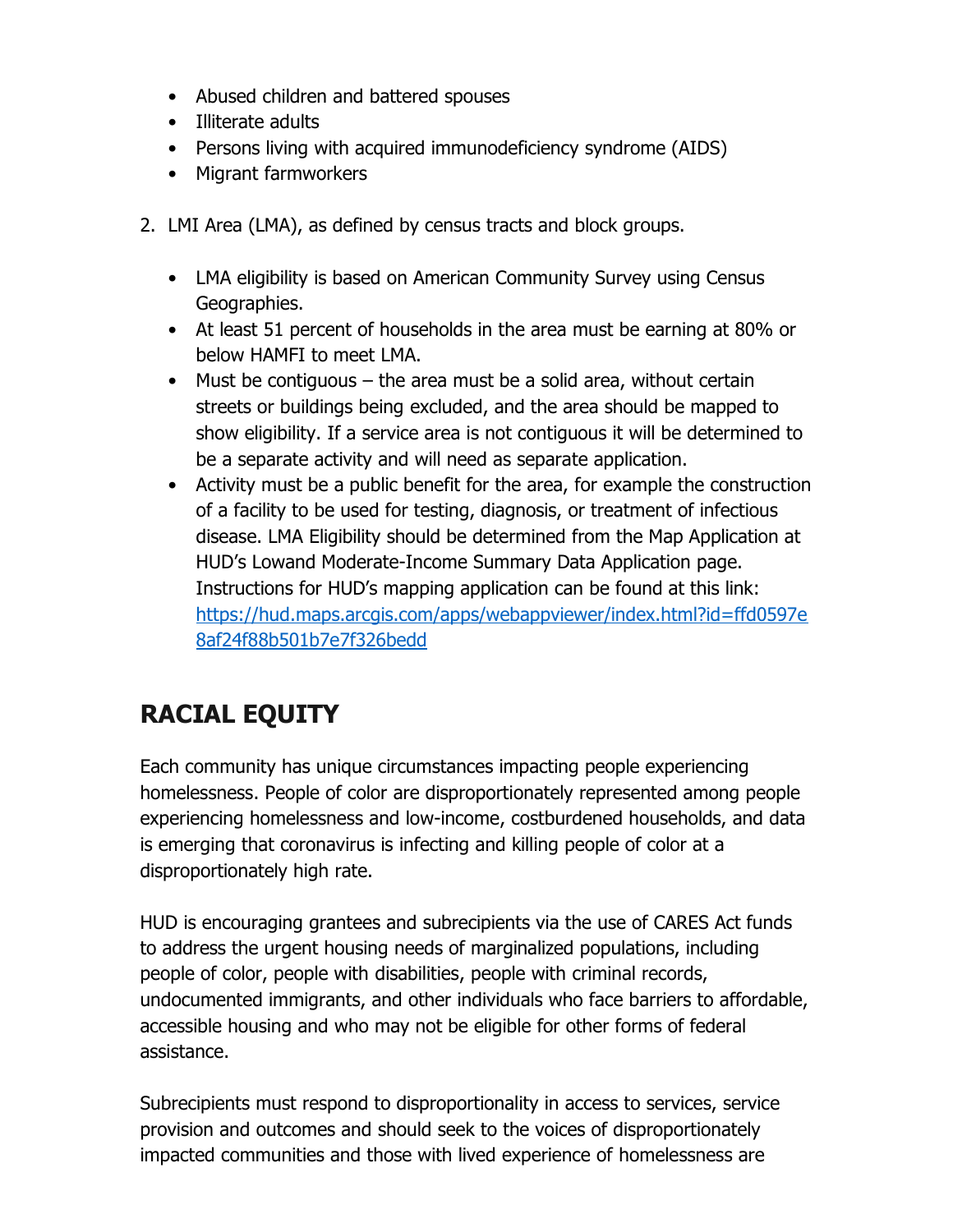centered in a meaningful, sustained way in creating effective approaches to reducing and ending homelessness.

# <span id="page-6-0"></span>**HEALTH EQUITY**

As part of its effort to ensure the grants will reach communities and populations disproportionately impacted by COVID-19, the City of Seaside and its CDBG-CV3 subrecipients will work with all pertinent stakeholder to ensure effective coordination. The Monterey County Health Department, following guidelines issued by the State of California's Blueprint to a Safer Economy and using data provided by the California Healthy Places Index

(https://map.healthyplacesindex.org/), has identified certain census tracts that are considered areas of special focus for County efforts to ensure Health Equity.

Applicants are encouraged to identify these areas as part of the "service area" for funds used to provide a direct benefit via services to eligible clientele.

# <span id="page-6-1"></span>**ELIGIBLE ACTIVITIES**

For the CDBG-CV3 NOFA, the following activities are permitted:

# **1. COVID-19 Pop-up Test and Vaccination Clinics (\$234,034)**

The selected provider will provide staff and supplies to administer COVID-19 pop-up test and vaccination clinics at various locations throughout the City of Seaside. The selected provider will be responsible for managing clinics including set up and take down, crowd management, and education of participants. The selected provider will follow specimen collection and immunization policies as well as assume responsibility of providing supplies, materials, and PPE necessary for all clinics, laboratory testing kits and processing, COVID-19 vaccine as available, documentation and required reporting. The selected provider will also be responsible for scheduling vaccine appointments. **Please refer to** 

**Appendices A and B for additional information.**

# **2. Food Distribution (\$36,029)**

The selected provider will deliver food boxes to homebound Seaside residents who test positive for COVID-19 and who are required to self-isolate and quarantine. The selected provider will coordinate with area agencies to seek COVID-19 patient referrals.

# **3. Meals on Wheels (\$36,029)**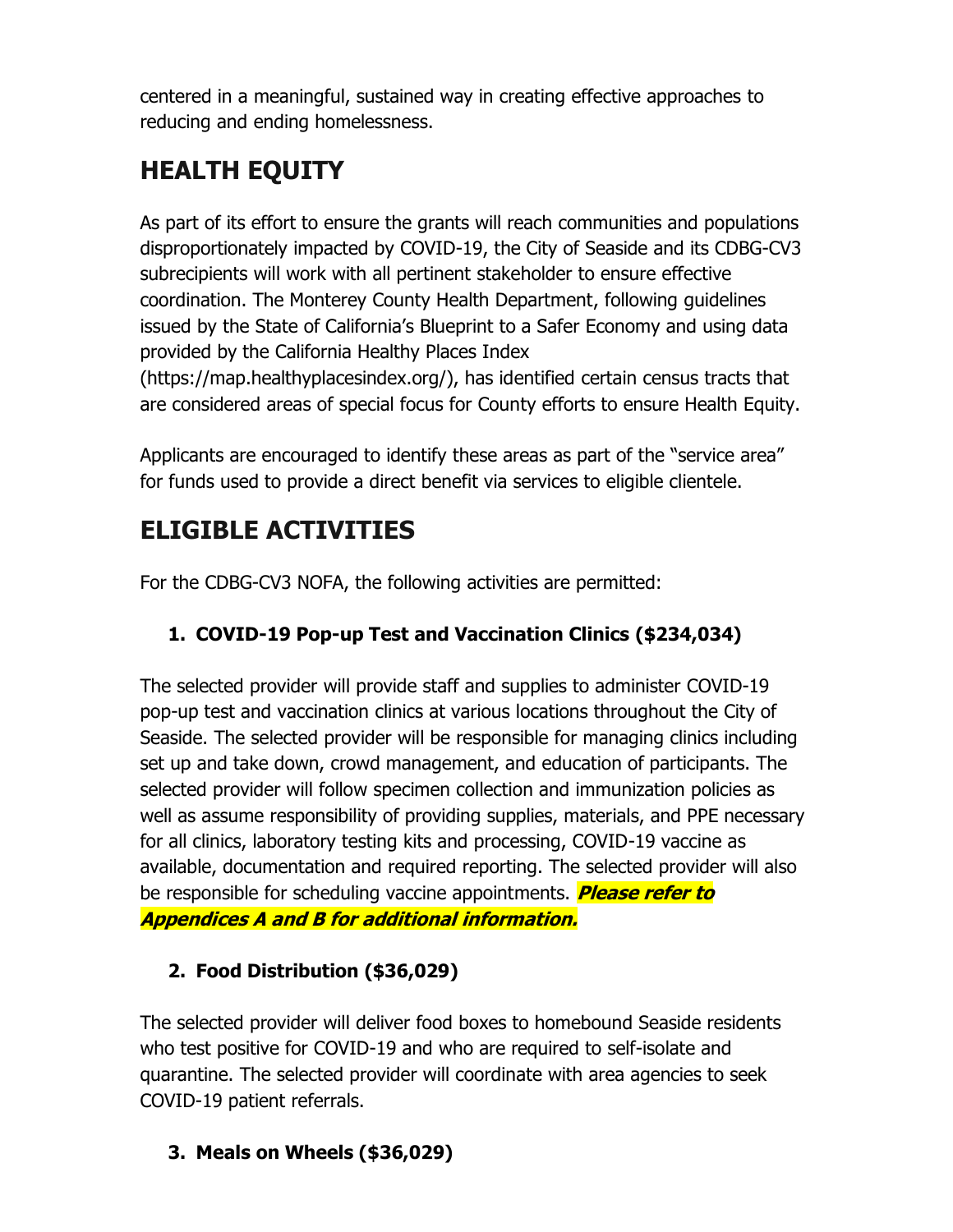The selected provider will deliver cooked meals to homebound Seaside residents who test positive for COVID-19 and who are required to self-isolate and quarantine. The selected provider will coordinate with area agencies to seek COVID-19 patient referrals.

# <span id="page-7-0"></span>**ELIGIBILITY CRITERIA**

Eligible applicants must be a nonprofit entity.

• Must demonstrate the ability to provide services sought through this RFP

The following only applies to applicants for the COVID-19 Pop-up Test and Vaccination Clinics activity:

- Must demonstrate the ability to bill private and public insurance for testing
- Must have the capacity to obtain laboratory testing supplies
- Must have experience complying with patient confidentiality and HIPAA requirements
- Must have the capacity to obtain PPE
- Must have a medical doctor, nurse practitioner, physician assistant, and/or pharmacist that can order tests
- Must have identified a person or position responsible for generating invoices for services

# <span id="page-7-1"></span>**APPLICATION REQUIREMENTS**

The City of Seaside invites qualified non-profit organizations to submit their applications for the public service activities described in the previous section through the City's online grants portal (City Data Services or CDS), which can be accessed at www.citydataservices.net. The City will begin accepting applications on Thursday, March 18, 2021 through 5 p.m., Wednesday, March 31, 2021. The City will hold a virtual application workshop at 1 p.m. on Tuesday, March 23, 2021. Please email [hnoori@ci.seaside.ca.us](mailto:hnoori@ci.seaside.ca.us) to request access to the virtual Zoom application workshop.

Each Activity must have a unique application with a completed budget, national objective, scope of work, and timeline. Each Activity is stand-alone with a discrete budget and scope of work. Each Activity will have a stand-alone Funding Agreement for that Activity. Applicants are encouraged to review the attached draft Funding Agreement as a sample of the applicable terms and conditions.

It is the Applicant's responsibility to ensure that the application submitted is clear, complete, and accurate.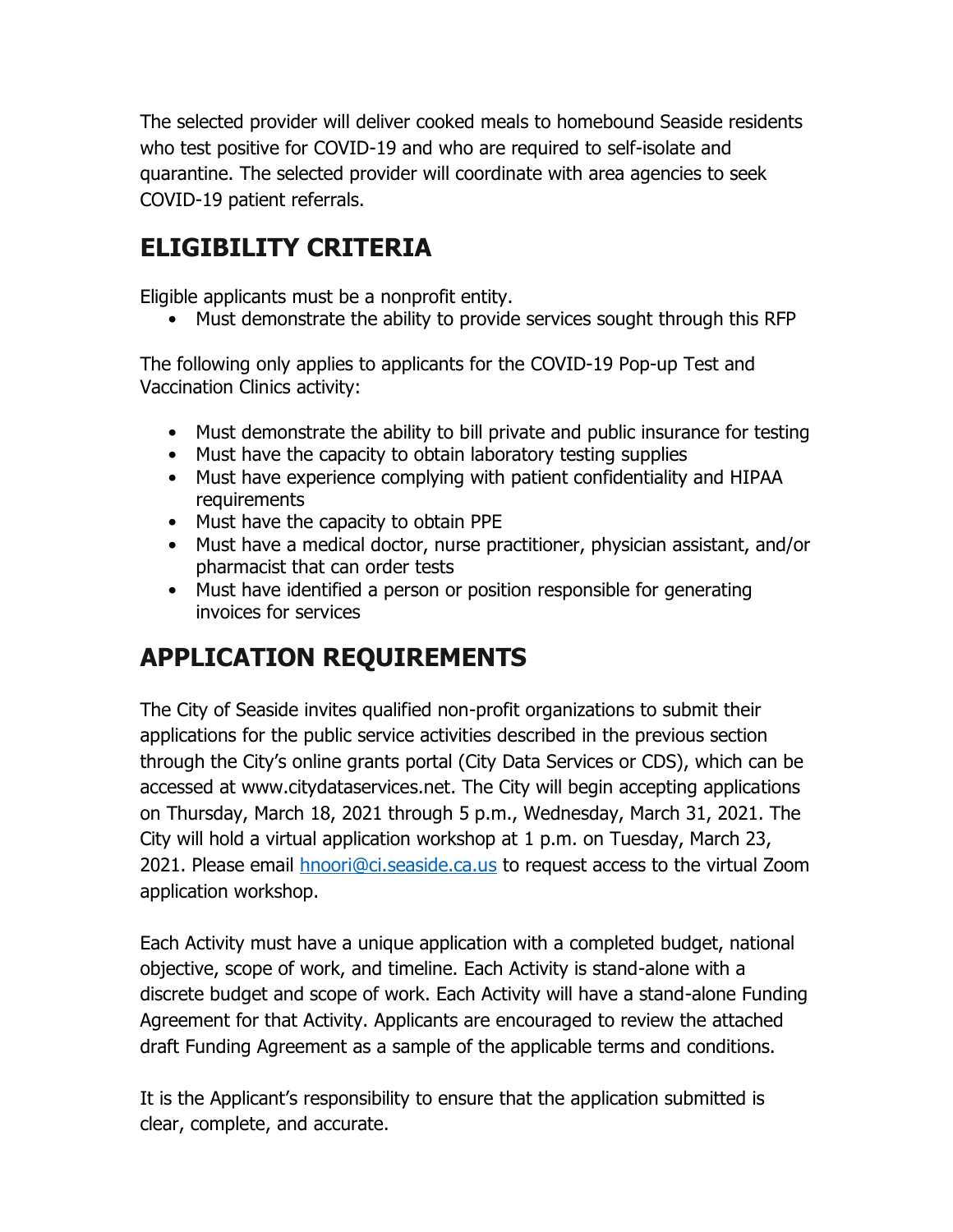Additionally, HUD requires that CDBG subrecipients provide their Federal Tax ID number and their Data Universal Numbering System (DUNS) number. The DUNS number is a unique nine‐digit identification number provided by the commercial company Dun & Bradstreet. If you have a DUNS number, please include it in your application. If you do not have a DUNS number at the time of application, you will need to obtain one and provide it as a condition of receiving funding. You can wait to confirm whether you have been awarded funding to obtain the DUNS number. Please be aware that you must have a different nine‐digit DUNS for each physical location or different address in your entity as well as each legal division that may be co‐located.

All parts of the application and the required attachments must be submitted by the deadline. Applications must be submitted via the CDS and include all required attachments. The City encourages applicants to attend the City's CDBG-CV3 workshop at 1pm, on March 23, 2021.

# <span id="page-8-0"></span>**APPLICATION SUBMISSION**

Applications must be submitted online via the City's grants portal (CDS) [\(www.citydataservices.com\)](http://www.citydataservices.com/) by 5 p.m., Wednesday, March 31, 2021. Applicants must ensure all required documents in PDF format are uploaded to the City's grants portal.

After the application submittal deadline, City staff may request clarifying information to make sure the application is complete and accurate and meets federal eligibility requirements. Applications requiring changes will be returned to draft status for correction. No Applicant may appeal the Department's evaluation of another Applicant's application.

New applicants, who do not have a login for CDS in any of the Monterey County jurisdictions, can use "SEA2021" as user name and password to create an account.

Applicants who do have a login for CDS for any of the jurisdictions in Monterey County should use their existing log in. Existing CDS user can access Seaside application via a button in the upper right corner of the page of the CDS portal.

If you are having any difficulty accessing CDS or have any questions related to CDS, please contact:

Chris Davidson or Steve Crounse City Data Services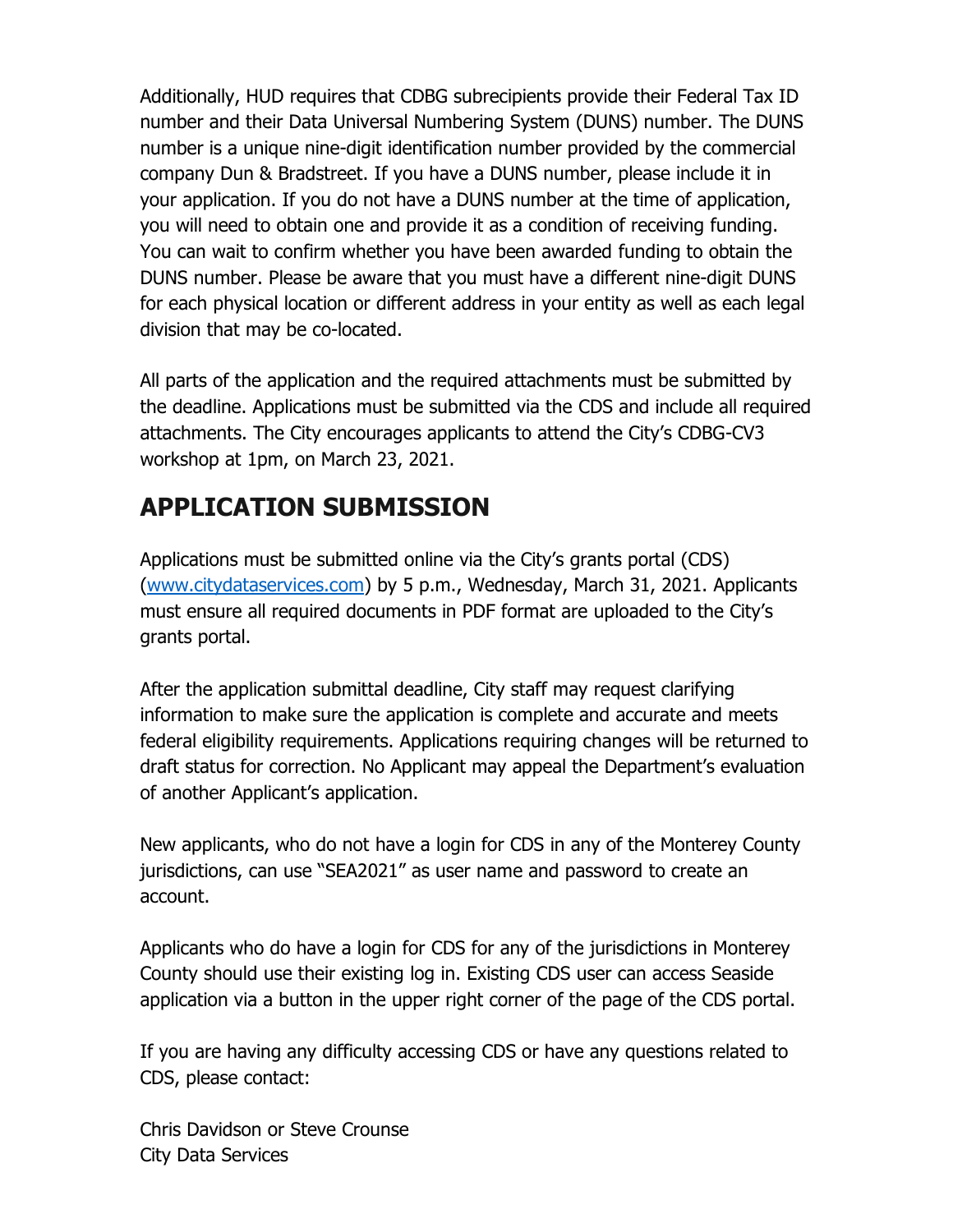# <span id="page-9-0"></span>**DISCLOSURE OF APPLICATION**

Information provided in the application will become public record available for review by the public pursuant to the California Public Records Act ("PRA") (GC § 6250 et seq.). As such, the City may disclose any materials provided by the Applicant to any person making a request under the PRA. The City cautions Applicants to use discretion in providing information not specifically requested, including, but not limited to, bank account numbers, personal phone numbers, home addresses, or other personally identify information. By providing this information to the City, the Applicant is waiving any claims of confidentiality, and consents to the City's disclosure of the Applicant's material upon receipt of a PRA request.

# <span id="page-9-1"></span>**APPLICATION REVIEW PROCESS**

The City of Seaside will convene a diverse selection committee (made up of City staff) to make award decisions to the City Council based on the review criteria described below. If the City if Seaside chooses to award a contract, that contract will be awarded to the Applicant whose proposal the City determines, in its sole discretion, is the most advantageous to the City and in the City's best interest. The City of Seaside may, at its sole discretion, award a contract resulting from this RFP to a person or entity other than the responsible Applicant submitting the lowest price.

# <span id="page-9-2"></span>**APPLICATION REVIEW CRITERIA**

The City of Seaside will base its selection on criteria that include, but are not limited to:

- ABILITY: Ability to realistically meet all RFP requirements
- BILLING: Commitment and systems proposed to bill for testing services
- COMMUNITY CONNECTIONS: History of trusted relationships with targeted population
- COST: Proposed budget per test
- POPULATION(S) SERVED: Plan to reach populations that are high priority and unlikely to access existing systems of care
- READINESS TO PROCEED QUICKLY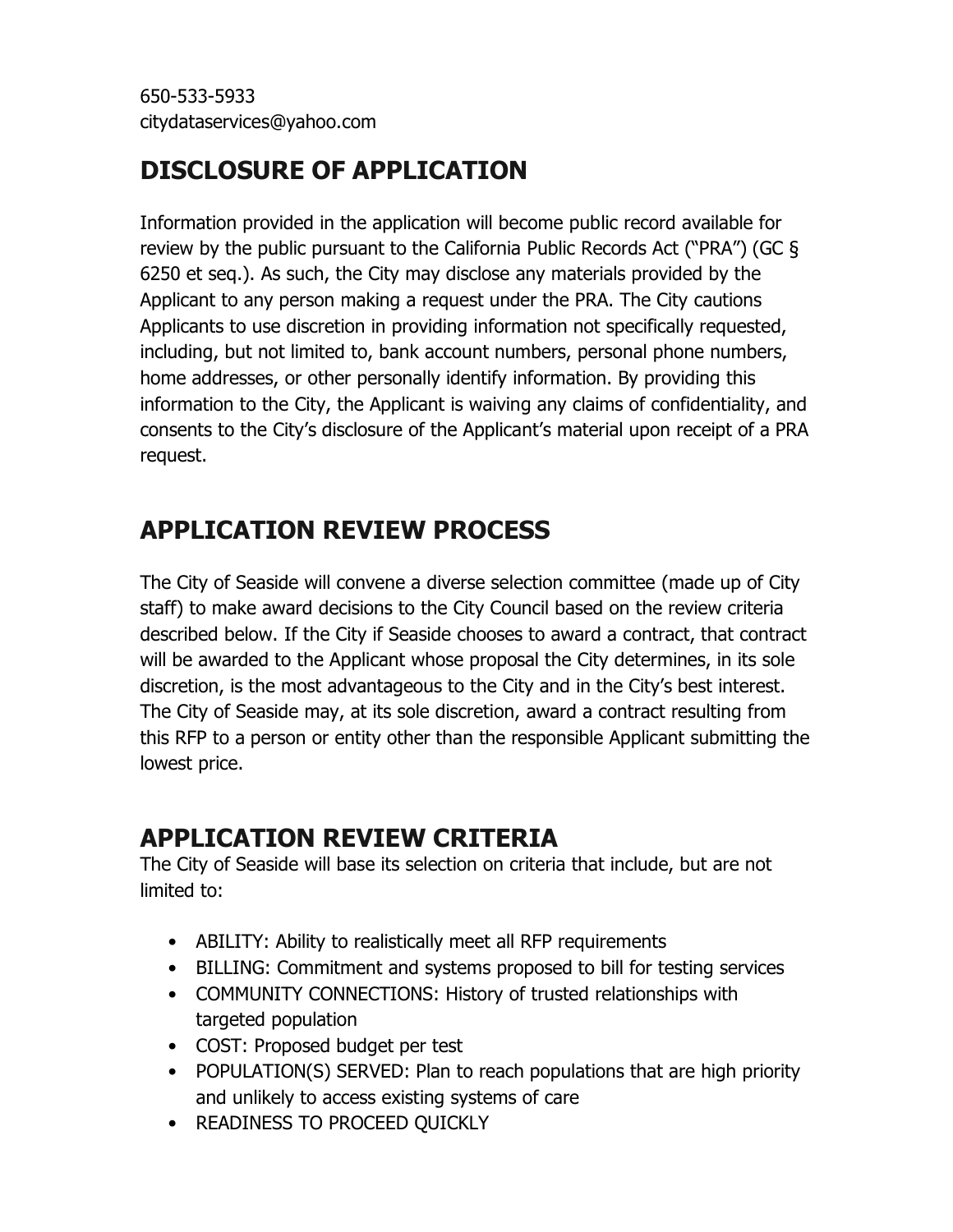- SAFETY: Proposal addresses experience with privacy and safety requirements
- SITE: Proposed site selection considers accessibility, safety and populations served
- VOLUME: Number of tests and vaccines projected to be collected per week
- EXPERIENCE the applicant's experience implementing similar programs or projects
- MATCHING CONTRIBUTIONS Consideration will be given to the amount of non‐CDBG funds committed to the project. The greater the financial support or leveraging from local and other sources, the greater the potential impact that CDBG funds will have on meeting local community needs.

# <span id="page-10-0"></span>**APPLICANT'S PROPOSED PRICING**

Applicants should submit a Budget that describes line-item costs broken down into at least the following categories. Applicants may use more categories if desired.

- Personnel cost by role, including hourly rates and fringe/benefits costs if included
- Lab test kits
- PPE supplies
- Infectious waste and trash disposal
- Costs to submit bills to public and private health insurers
- Administrative and overhead costs

Budget proposals will be considered "fixed price" proposals, and thus no payment will be made beyond the total Budget amount allocated for each activity.

# <span id="page-10-1"></span>**TIPS ON PREPARING A PROJECT BUDGET**

The budget tips and sample provided below are meant to serve as a guide, not a mandatory budget format. Your budget does not have to duplicate this format exactly.

- Clearly depict how much money is needed and how it will be used.
- The budget should include sources (income) and uses (expenses) of funds.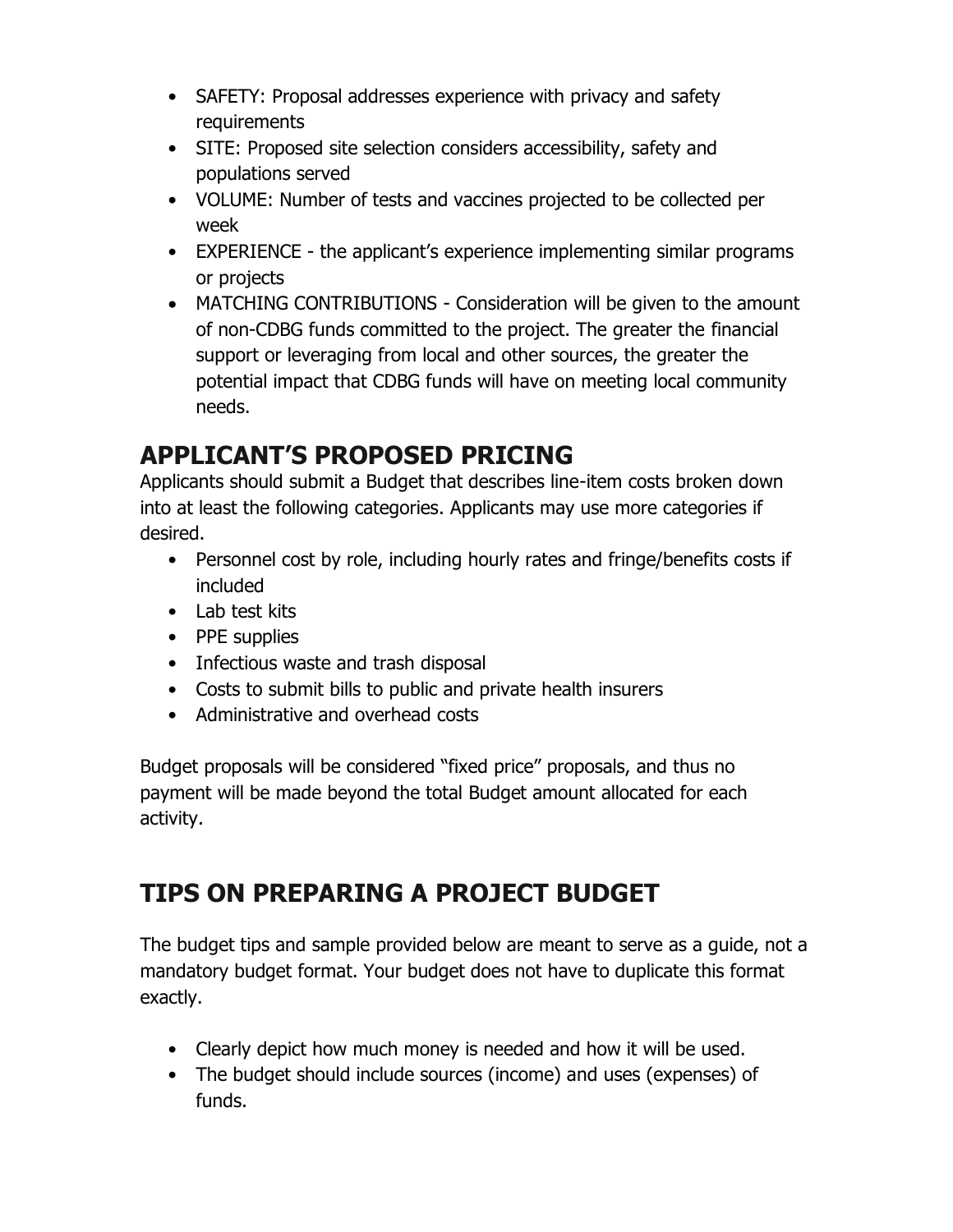- Sources of funds should include names of other funding organizations and amounts pledged or received as well as amounts still needed to be raised and possible sources for those funds.
- Indicate the time period covered by the budget.
- Indicate if requested expenses are one-time or ongoing.
- Make sure that you have accounted for all costs, such as benefits and payroll taxes as well as salaries, so that there will be no surprises mid‐ project.
- Finally, make sure all the numbers add up.

# **SAMPLE BUDGET CATEGORIES**

Below is a list of suggested budget categories to use when developing your proposal budget. The clearer you are about where funds are coming from and how they will be used, the easier it will be for the reviewer to assess your financial need.

## **Sources of Funds**

- Federal/state/local grants or contracts
- Bequests
- Corporate and foundation grants
- United Way and federated campaigns
- Other fundraising, such as individual gifts and special events
- Other types of income (fees, membership dues, sales of publications or merchandise, etc.)

## **Uses of Funds (Expenses)**

- Salaries, benefits, and payroll taxes
- Professional or consulting fees
- Insurance
- Travel and transportation
- Supplies, copying, postage
- Rent and utilities
- Maintenance
- Staff training and development
- Administrative overhead
- Equipment—non-capitalized (minor)
- Equipment—capitalized (major)
- Other services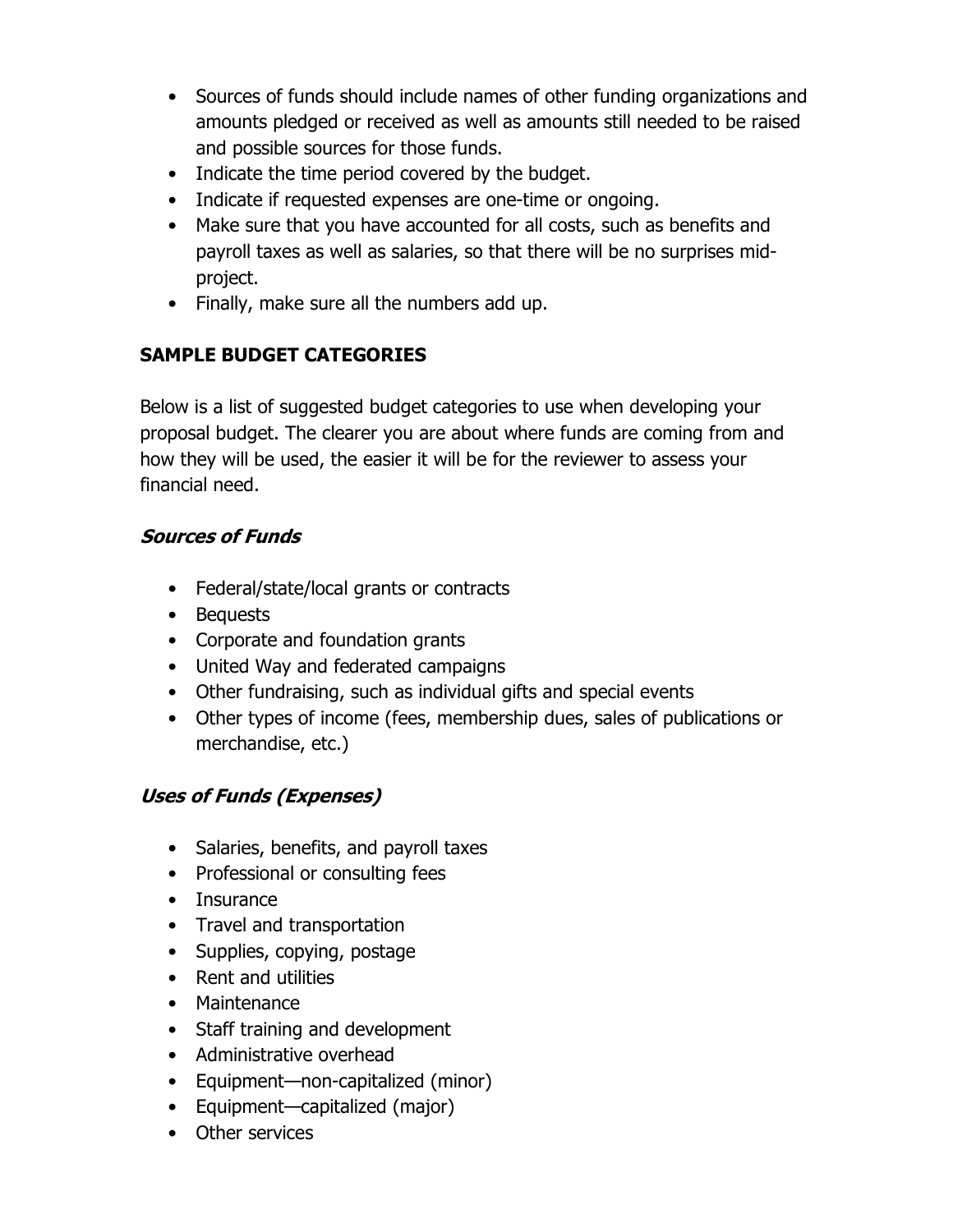# **Appendix A COVID-19 Testing Scope of Services**

The City of Seaside is seeking a reliable, cost-effective COVID-19 Testing and Lab Processing Services vendor. The site capacity will range from 25 to 100 appointments per day for one clinic per week.

## **Fixed Testing Site Capabilities:**

- A. Vendor must be able to serve as the ordering and/or prescribing physician.
- B. Use diagnostic molecular assay e.g., PCR test showing combined sensitivity of greater than 90% and a specificity greater than 95%
	- 1. Or other test selected by mutual agreement of the selected vendor and Monterey County Health Department representative. (E.g. rapid point of care tests with CDPH approved sensitivity and specificity rates)
- C. Conduct up to 200 tests per day
- D. Vendor must be able to provide the following at each site (as applicable):
	- 1. Fixed sites containing pedestrian or drive-thru testing options as directed by City
	- 2. Pre-registration using an online portal and telephone
	- 3. On-site registration (schedule and capacity permitting) using either paper forms or electronic interface that site staff facilitate
	- 4. Wi-Fi, electricity, HVAC (or appropriate climate control for staff and participants), canopy, refrigeration, storage, (bilingual) signage, distancing tape, traffic cones, restroom options, waste pick-up, biohazard waste removal
	- 5. Personal Protective Equipment (PPE) for staff and patients consistent with Centers for Disease Control and Prevention (CDC), World Health Organization (WHO), and/or California Monterey County guidance
	- 6. All testing kits and materials including: swabs (including pediatric), transport media, specimen collection bags, and all materials necessary to store and transport samples according to all laws and regulations appropriate to the means of transport
	- 7. Trained staff with appropriate licensure for type of swab collection
	- 8. Trained staff for operations, and security
	- 9. Minimum twice daily pick-up, transport and delivery of samples to labs
	- 10.Ability to relocate within five (5) business days of notice from City. Reasonable accommodation for people with disabilities and individuals with limited mobility
	- 11.Accommodation for people without access to internet or phone
	- 12.Ability to collect samples and register participants in the absence of internet connectivity (e.g., paper back up records, off-line access, etc.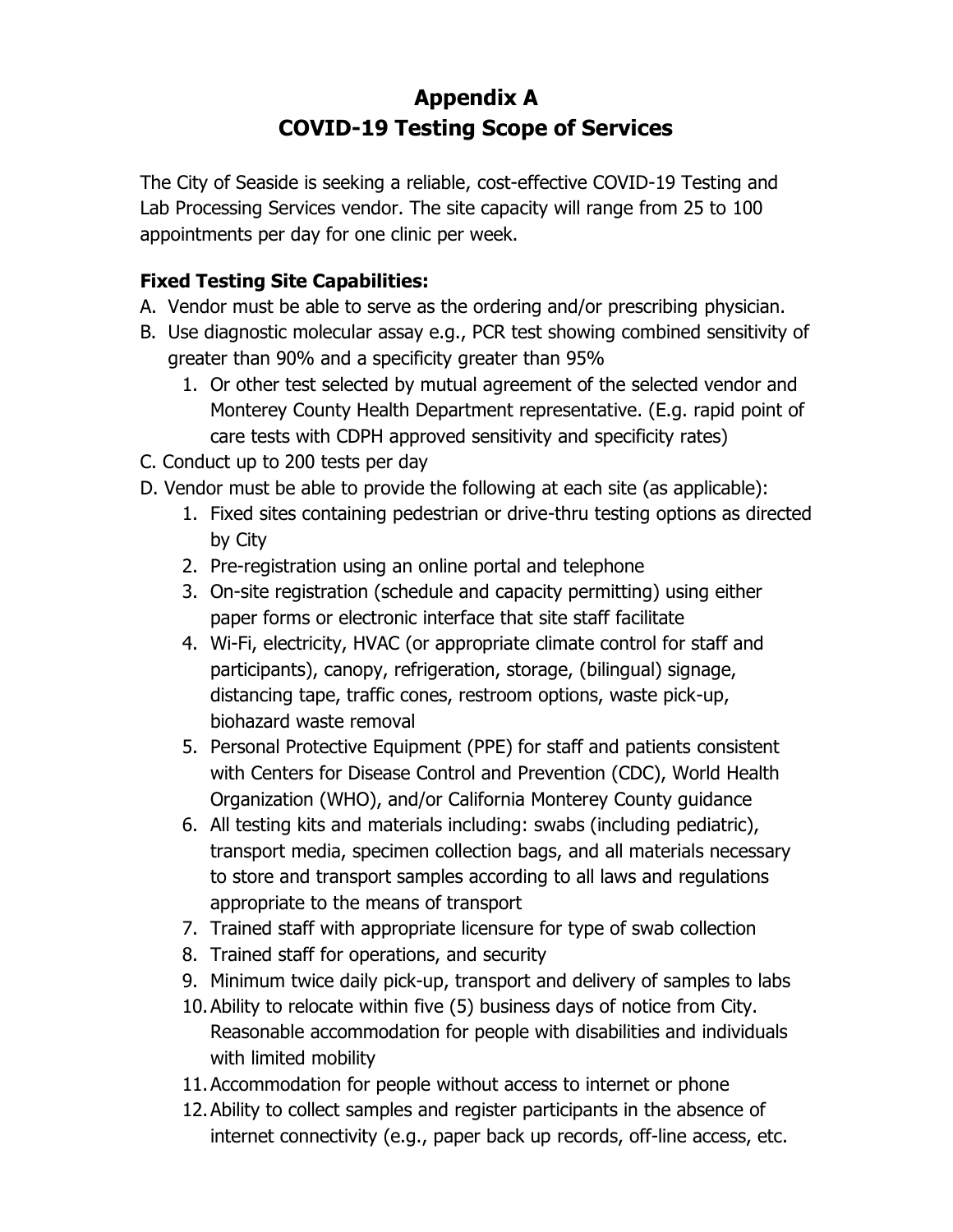- 13.Required lab processing turnaround time within 48 hours of specimen collection. This includes accomplishment of the following within 48 hours from specimen collection:
	- Delivery of specimen to the lab
	- Processing of specimen
	- Results reported to CalREDIE
	- Results reported to the patient
- 14.Interpreters to interpret and translate (e.g., English, Spanish, Tagalog)

E. City will coordinate appropriate space for drive-through locations, and/or facilities appropriate to service the minimum targeted number of tests per day.

F. Each Fixed testing site must be available either 7 or 2 days per week, depending upon which option the City selects.

G. Scheduled appointments must be available for a minimum of 6 hours per day. Any changes to appointments initiated by the vendor (e.g., cancellations, rescheduling) shall be communicated to the participant at least 24 hours prior to the appointment. In the event that the 24-hour notice cannot be met, vendor shall notify City immediately and prior to cancellation of appointments

H. Patient scheduling system or platform must be able to accommodate the evolving testing prioritization schemes (e.g., provide mechanisms to prioritize clients that are referred by contact tracing efforts to receive priority scheduling consideration, expedite tests for high-risk populations, etc.)

I. The awarded vendor may only invoice City solely on an all-inclusive per-test basis.

1. Per-test cost must be all-inclusive cost, including but not limited to: labor, testing materials, personal protective equipment, courier services, registration platform, call-center data transmission, etc.

J. The awarded vendor must be able to invoice insurance for services rendered to participants. Vendor must:

- 1. Secure data from all participants establishing income eligibility consistent with HUD regulations
- 2. Attempt to collect insurance information from all participants
- 3. Invoice and attempt to collect reimbursement or submit claims for each participant that provides vendor with insurance information
- 4. Vendor must reduce from monthly and/or final invoices to the City the amount the vendor recovers from insurance reimbursement.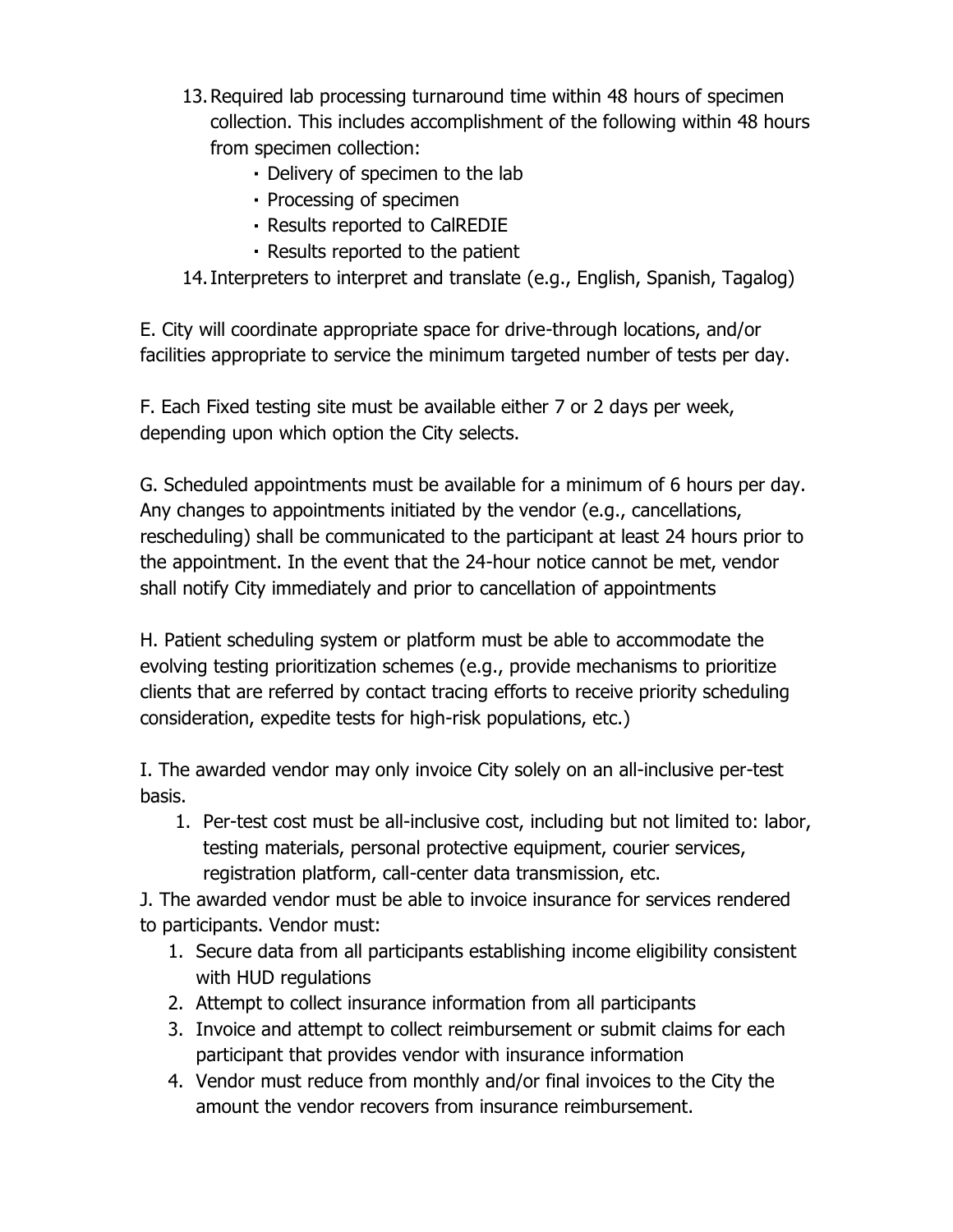## **Description of Registration and Results Reporting Process:**

A. Include onsite registration electronically or manually.

B. Online registration shall be available in the following languages: English, Spanish, and Tagalog.

- 1. Registration homepage must include dial-in phone number for individuals without access to email or computer
- C. Ability to support a call center
	- 1. Phone registration to allow call-in participants
	- 2. Hold times may not:
		- Exceed a 5 minute average each day
		- Exceed 15 minutes for any single caller

D. Call center services must be provided in the following languages: English, Spanish, and Tagalog

E. Appointment confirmation tracking may include: calendar sync, call reminders, email reminders, online booking, rescheduling, SMS reminders

1. Participant can cancel the appointment at any time, allowing the appointment slot to reopen for other participants

F. Participant results (positive and negative) must be sent to participant via preferred method (e.g., phone, email, text, onsite)

1. Notify all positive patients via phone call by vendor service nurse with directions for emergent care, isolation, and information on contact tracing

## **Description of Lab Processing Services:**

A. The time from patient swab to patient notification of results may not exceed 48 hours.

B. The time from patient swab to reporting of results in CalREDIE may not exceed 72 hours.

- 1. The City will withhold payment for each test not reported within 48 hours.
- 2. The City will invoke this provision after more than 5% of tests are not reported within the 48-hour timeframe.

C. Report test results to all appropriate clinical personnel within 48 hours of collecting the specimen on a daily basis

D. Process COVID-19 samples in a laboratory with Clinical Laboratory Improvement Amendments (CLIA) certification

E. Electronic transmission of laboratory results (ELR) must be successfully submitted to California Office of Emergency Services (CalOES) laboratory metrics portal (http://labmetrics.cdph.ca.gov/) in addition to California Reportable Disease Information Exchange (CalREDIE) within 72 hours.

F. Must submit COVID-19 results to the Monterey County Health Department (as applicable) within 48 hours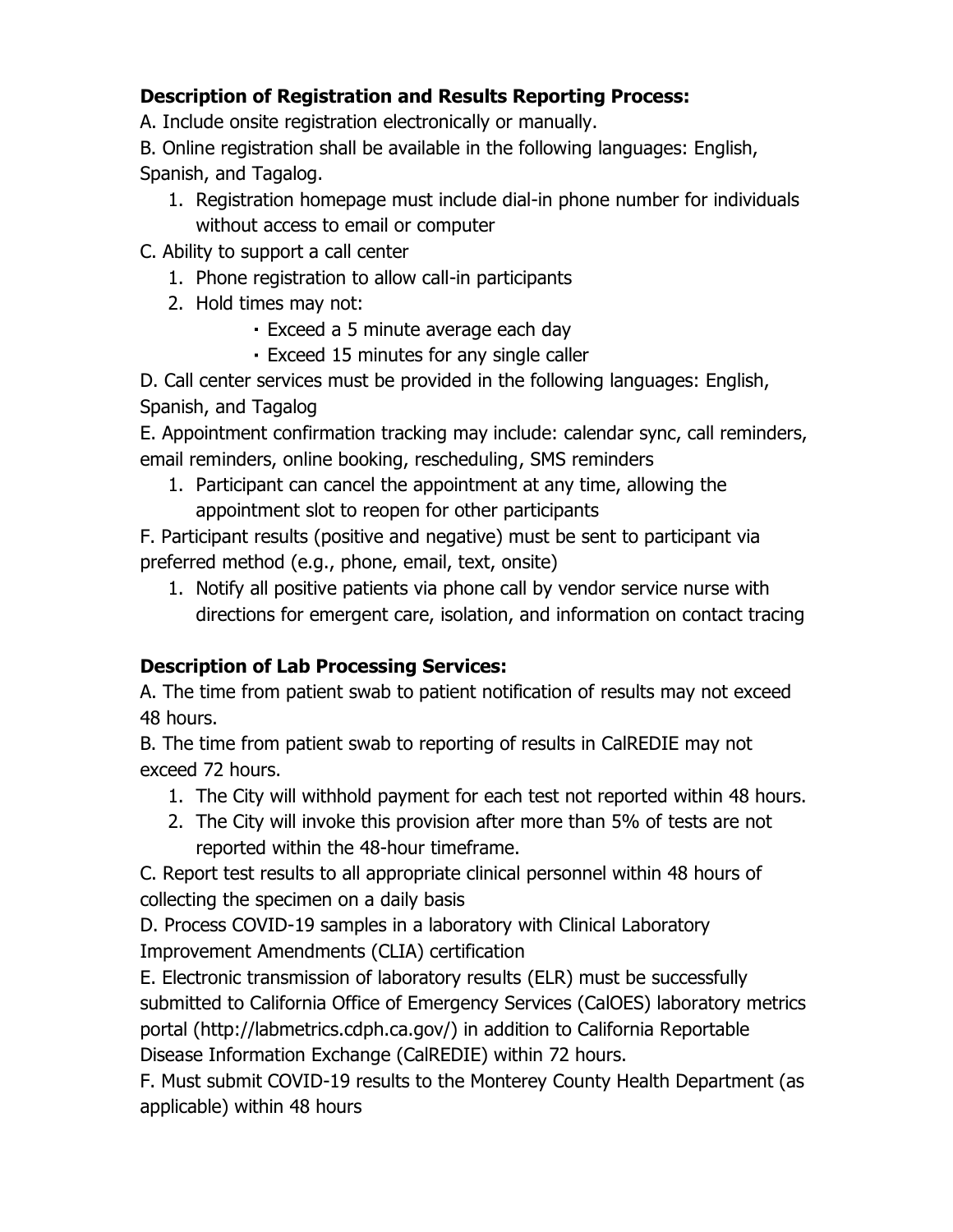## **Description of Data Analytics:**

- A. Comply with all federal, state & county privacy requirements including HIPAA
	- 1. Provide City with comprehensive daily updates in an acceptable data format (e.g., CSV) to include: Aggregate dashboard of testing statistics; Tests per day, per location; Tests per day, per demographic data; Positivity rate for asymptomatic and symptomatic participants, per person and location; first time participant vs. recurring participant; a data file including all information associated with each test (e.g., one row per test with all associated data).

B. Collect and report all participant provided demographic data including: age, race, ethnicity, employment

Ensure that any reports, and any deliverable to the City be delivered in a manner to ensure non-discrimination and equal access to City services and digital properties such as websites, documents, and applications by persons with a disability under the Americans with Disabilities Act (ADA) and under Section 508 of the Rehabilitation Act of 1973. Successful respondent shall ensure that any deliverable, including but not limited to, reports, documents, videos, multimedia productions, live broadcasts and any and all other web content and information communications technology are fully accessible and in compliance with federal accessibility standards and laws.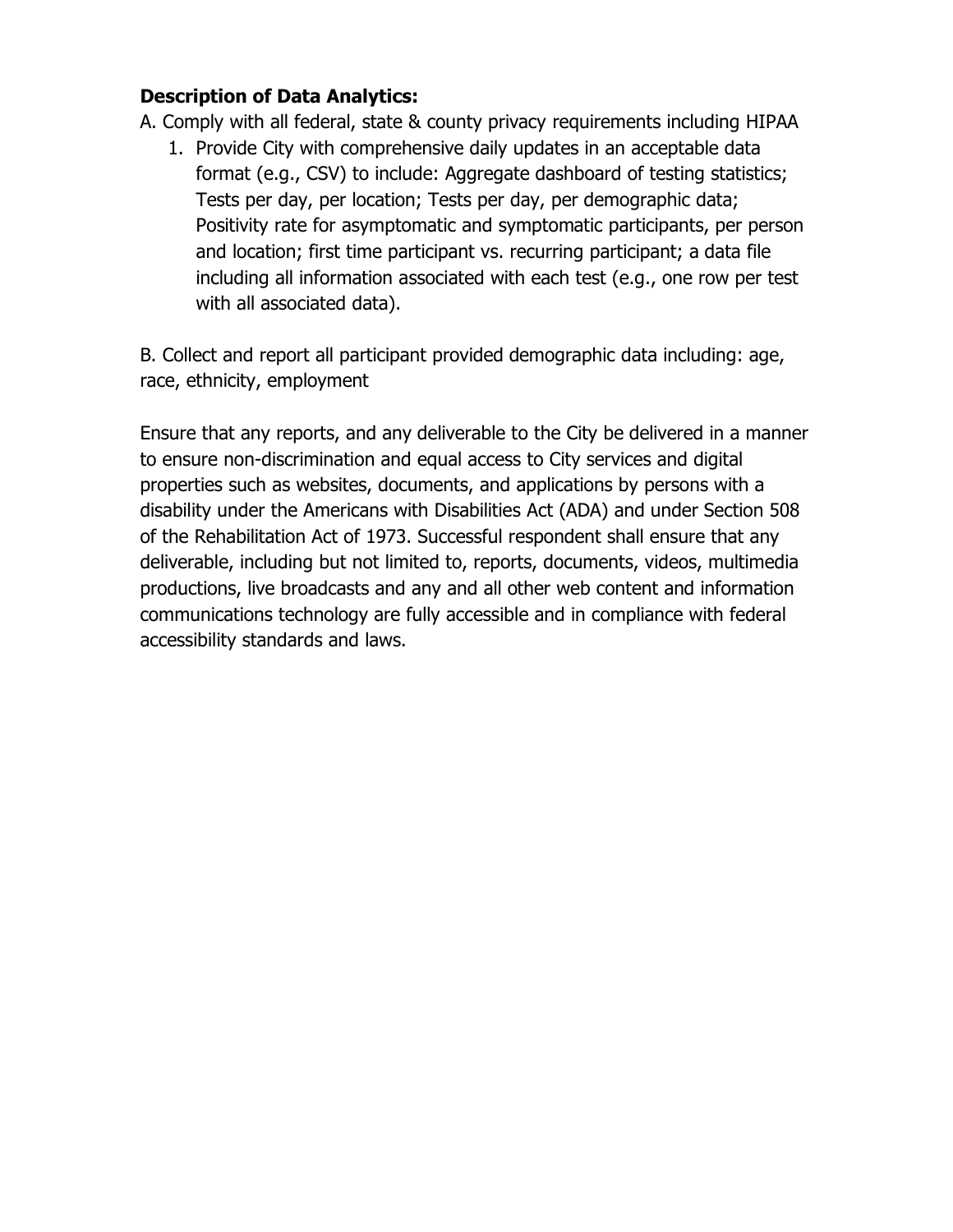# **Appendix B COVID-19 Vaccination Scope of Services**

The selected vendor will provide staff and supplies for administering COVID-19 pop-up clinics throughout the City of Seaside. Final locations, dates, and number of clinics shall be determined by the City and agreed to by the provider. Specific responsibilities of the provider for each clinic are as follows:

## **A. Follow CDPH guidance and requirements**

- 1) Follow evolving CDPH guidance.
- 2) Follow the most recent version of the California COVID-19 Mass Vaccination Plan including the protocol for prioritization of clients receiving vaccine based on specified criteria and phase of mass vaccination campaign.
- 3) Ensure any Seaside resident is eligible for COVID-19 vaccination, according to the established priority groups.

## **B. Manage vaccine and supplies**

- 1) Ensure equipment and systems are in place for dictated cold chain integrity storage of vaccine depending on vaccination type. CDC guidelines shall be adhered to, as well as all information provided by the vaccine manufacturer in the vaccine insert (e.g., Pfizer to minus 80c, Moderna to minus 20c) upon execution of the contract.
- 2) Secure sufficient quantities of vaccine-associated supplies (e.g., syringes, needles, personal protective equipment, specialized storage equipment) in a timely manner and maintain a steady supply stream.

## **C. Establish vaccination site(s) hours, locations and registration process**

- 1) Schedule and coordinate location, and hours of operation for open points of dispensing.
- 2) Provide immunization services at third party locations as designated by the State or as requested by said third parties. Immunization services may be required at facilities housing persons with special needs. Vendor shall ensure that its staff are appropriately trained and qualified to administer vaccines in all circumstances.

## **D. Provide a safe environment for staff and patients**

- 1) Operate the vaccination clinic and environment in a manner that assures safety for staff and clients.
- 2) Ensure adequate staffing of healthcare providers licensed or authorized by law in the State of California to administer COVID-19 vaccines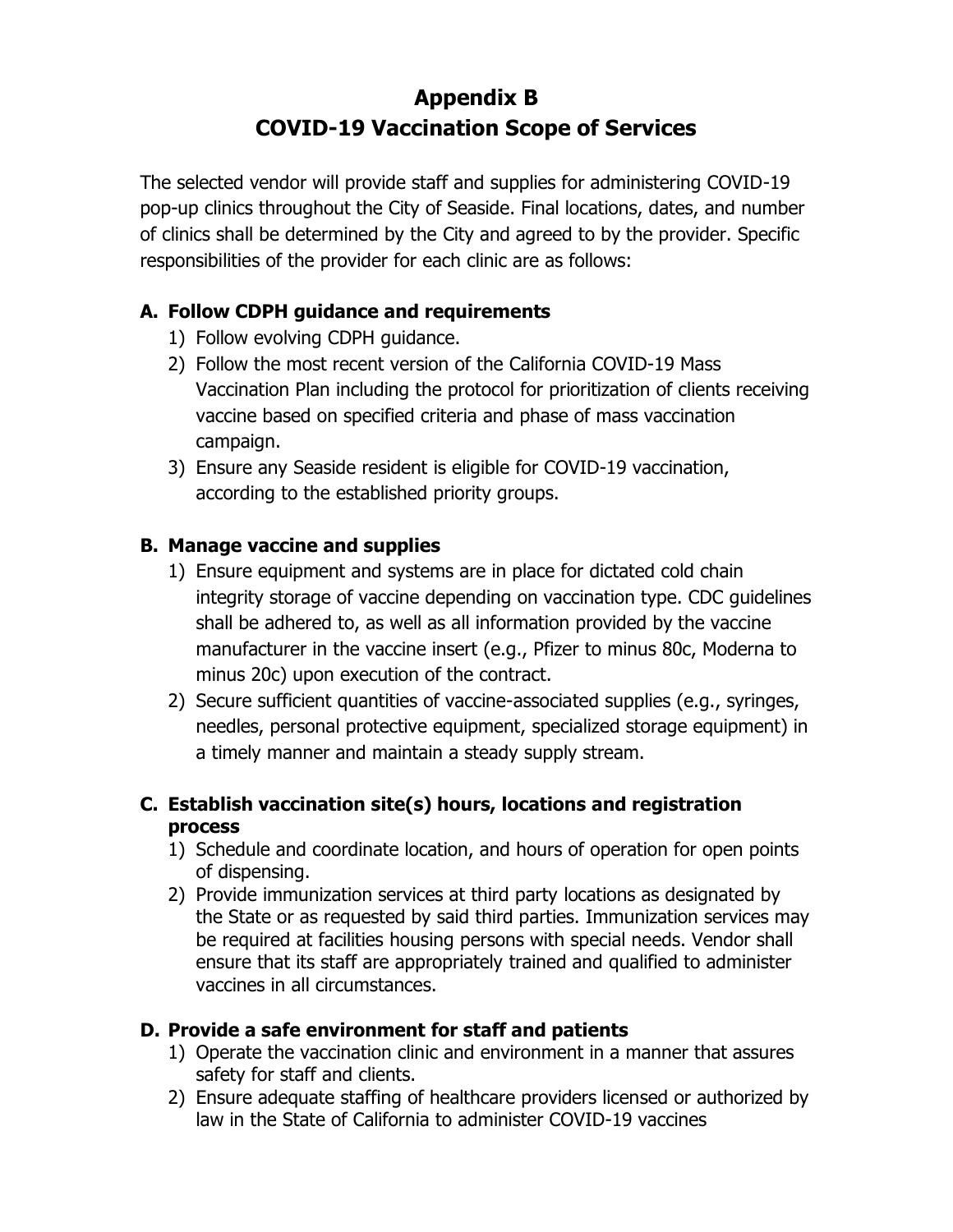- 3) Conduct health and temperature screenings for all staff and clients prior to entering the vaccination clinic. Persons with suspected illness must be excluded until the person has been screened for possible COVID infection.
- 4) Purchase and maintain personal protective equipment (PPE) appropriate for vaccination activities.
- 5) Establish appointment and/or queuing procedures to protect staff and clients to be vaccinated.
- 6) Establish infection control procedures to protect staff and clients to be vaccinated.

## **E. Provide COVID-19 vaccination clinic staffing and oversight**

- 1) Ensure vaccine administration by an authorized licensed/certified vaccinator only and performed consistent with standards of medical care.
- 2) Ensure vaccinators are providers licensed or authorized by law in the State of California to deliver the vaccines, including surge staffing for vendoroperated pre-existing locations in the State.
- 3) Maintain adequate staffing to accomplish registration and address client questions and concerns.
- 4) Employ staff who are culturally and linguistically appropriate/ competent for the population(s) to be served.
- 5) Ensure the vaccination clinic is under the direction or oversight of a professional licensed by the State of California and authorized to issue Standing Orders that allow qualified immunizers to administer vaccinations without a client-specific order.

## **F. Counsel clients about COVID-19 vaccine before vaccination**

Vaccination clients must be educated about COVID-19 vaccine before administration. Vendors must:

- 1) Provide intended vaccine client with the appropriate FDA Emergency Use Authorization (EUA).
- 2) Answer intended vaccine client's questions or concerns.
- 3) Provide vaccination regardless of health insurance status or immigration status.

## **G. Administrate COVID-19 vaccine**

Vendors must follow the FDA Emergency Use Authorization (EUA) that is specific to the vaccine product to be administered. In addition, medical guidelines for client screening should be established at each site.

- 1) Determine eligibility for each client to receive COVID-19 vaccine.
- 2) Screen client for contraindications to vaccination, which at the present time includes age, history of anaphylaxis to injectable medical products, and prior reaction to COVID-19 vaccine.
- 3) Maintain familiarity with vaccine products, eligibility criteria, and vaccine contraindications, as these will continue to change.
- 4) Prepare vaccine for injection in accord with manufacturers' recommendations, as provided in the EUA for providers.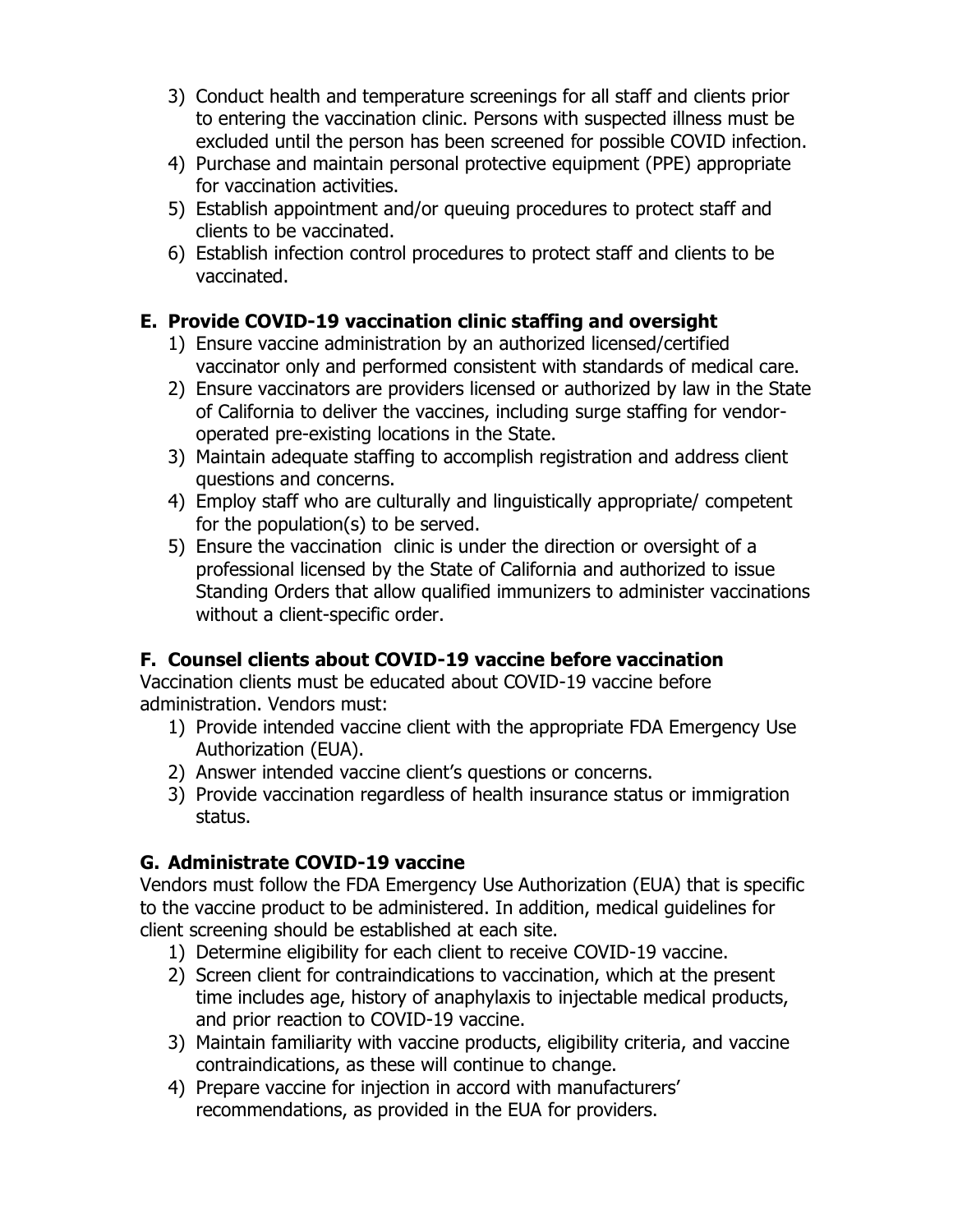5) Administer the vaccine according to manufacturers' recommendations, as provided in the EUA for providers, and in a manner that is consistent with accepted medical practices.

## **H. Observe post-administration of COVID-19 vaccine**

Although acute adverse events are rare following vaccination, the vendor must be prepared to handle urgent past-vaccination events.

- 1) Create a response protocol for serious allergic events, e.g., anaphylaxis, that might follow COVID-19 vaccination.
- 2) Train all clinical staff about responding to anaphylaxis.
- 3) Maintain medical supplies for treating anaphylaxis, including injectable epinephrine. Advanced levels of treatment are not required. Initiating a response though 9-1-1 Emergency Medical Services is adequate.
- 4) Establish a 15-minute observation for all clients following vaccination. For clients with histories of any serious allergy, the observation period should be increased to 30 minutes. Note: Observation periods can be conducted in non-clinical areas and involve non-clinical staff; however, a clinician with Advanced Life Support Certification must always be ready to respond.
- 5) Encourage clients to participate in the CDC's v-safe program, which is an online reporting software that allows easy reporting of post vaccination symptoms.
- 6) Report all serious adverse events to COVID-19 vaccination to CDPH.

## **I. Document post-administration of COVID-19 vaccine**

- 1) The staff administering the vaccine must complete all required data in the Vaccine Administration Record or its equivalent, such as in an Electronic Health Record.
- 2) Provide a completed vaccination card to the vaccinated client or their caregiver.

## **J. Second dose vaccine requirements**

COVID-19 vaccines that are currently authorized by FDA EUA require a second dose. The interval between doses is dependent on the product used. Vendors must:

- 1) Advise the client on when the second dose is due.
- 2) Assure that client understands the requirement that the second dose must be the same product used as the initial dose.
- 3) If possible, provide an appointment for the return visit for the second dose of vaccine.
- 4) Implement a reminder-recall system for clients who miss second dose appointments.

## **K. Data collection**

- 1) Work with CDPH to identify mandatory data elements appropriate for the vaccination clinic.
- 2) Employ a data system or data table or other digital means to capture the required elements. Indicate the data solution proposed for use, which must receive prior approval for use by CDPH.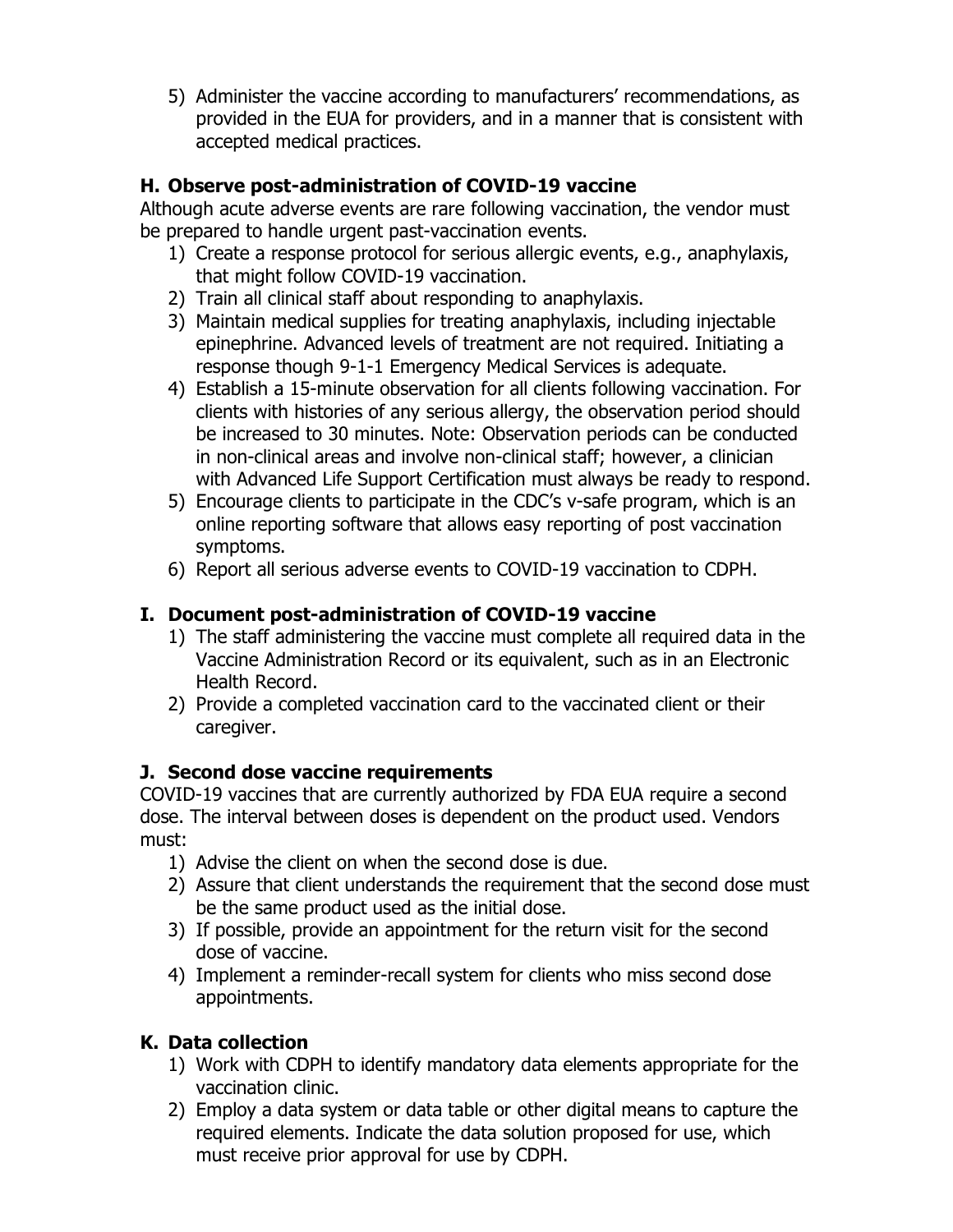- 3) Train staff on inputting data elements into the selected data system.
- 4) Enter vaccination data into I-CARE within 24 hours of a vaccination clinic.

## **L. Data reporting**

- 1) Provide monthly summary reports on vaccination activities performed.
- 2) Include information on events that may not be captured in daily data transfers. For example, numbers of clients who present for vaccination but are determined to be ineligible, clients with adverse events following vaccination, etc.
- 3) Periodic reporting of client knowledge, perceptions, and opinions on COVID-19 vaccination preferred for inclusions.

### **M. Establish and implement billing processes and assure no out-ofpocket charges to clients**

- 1) Under no circumstance may the vendor charge clients a co-pay, deductible allowance, or other fee related to the visit.
- 2) Collect health insurance information for vaccinated persons if applicable.
- 3) Bill indicated health insurance for vaccination administration costs, including for private health insurance plans, Medicaid plans, and Medicare if applicable.
- 4) Participate in the federal COVID-19 Claims Reimbursement Program to obtain reimbursement for vaccinating uninsured people.
- 5) Adhere to all applicable Centers for Medicare and Medicaid (CMS) COVID-19 requirements.

## **EXPERIENCE**

Vendor must minimally provide details of at least three of its annual flu immunization program or immunization program experiences, that demonstrate history of providing successful administration, project tracking and quality control services where immunization of a subset of or the entire population of a state was intended. Details of additional immunization programs that involve a vaccine that requires at least one additional dose within a specified timeframe are desirable.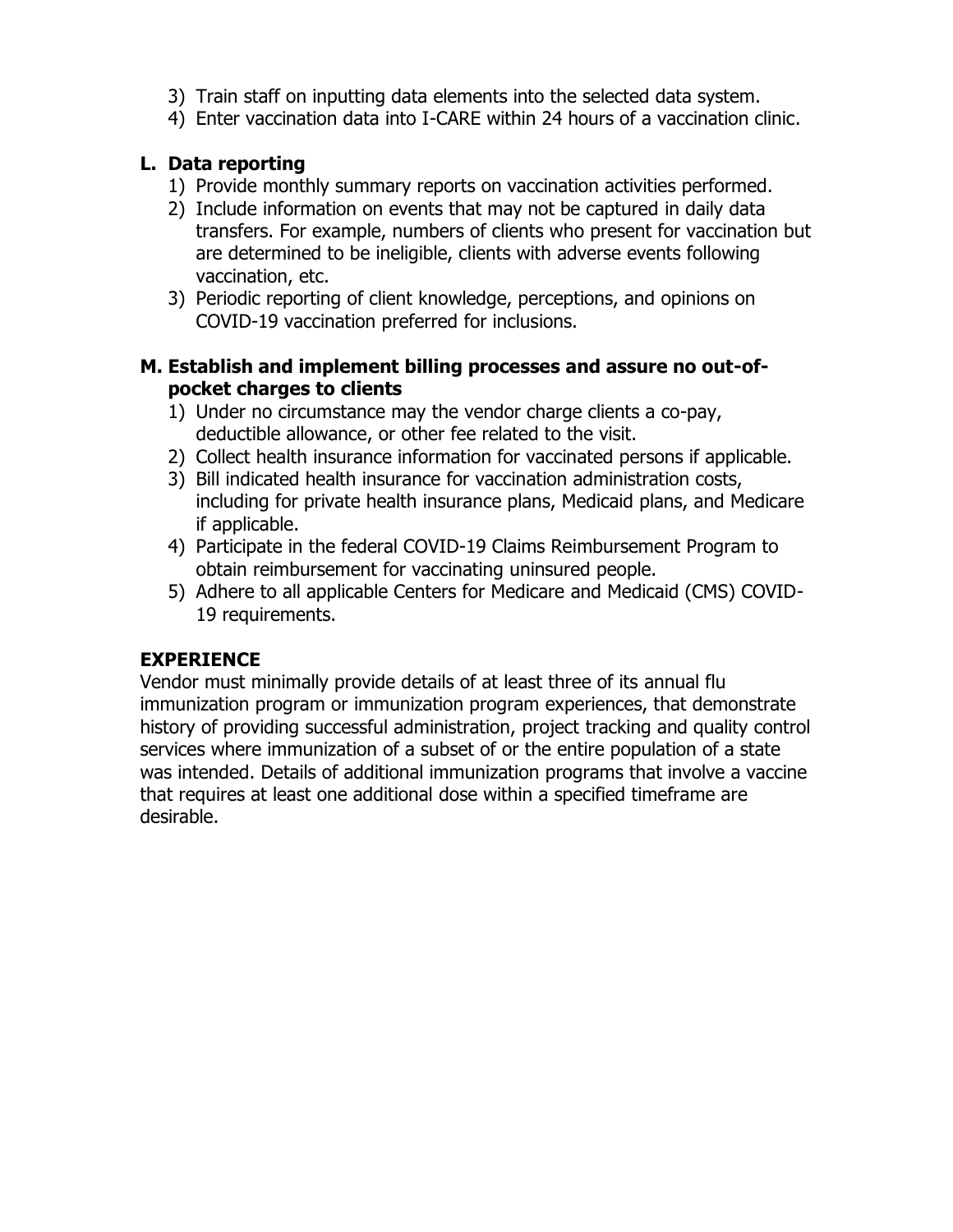# **Appendix C Draft CDBG-CV Funding Agreement**

#### *CDBG FUNDING AGREEMENT*

#### **FISCAL YEAR xv9 WITH xvc7**

#### **INDEX**

| <b>PART I</b>     | <b>AGREEMENT</b>                                           |
|-------------------|------------------------------------------------------------|
| <b>Section 1</b>  | <b>Definitions</b>                                         |
| Section 2         | <b>Term</b>                                                |
| <b>Section 3</b>  | <b>Statement of Work</b>                                   |
| <b>Section 4</b>  | <b>Funding</b>                                             |
| <b>Section 4A</b> | <b>Other Program Requirements</b>                          |
| <b>Section 5</b>  | <b>Records and Reports</b>                                 |
| <b>Section 6</b>  | <b>Insurance</b>                                           |
| <b>Section 7</b>  | <b>Indemnification</b>                                     |
| <b>Section 8</b>  | <b>Subcontracts</b>                                        |
| <b>Section 9</b>  | <b>Amendment</b>                                           |
| <b>Section 10</b> | <b>Assignment</b>                                          |
| <b>Section 11</b> | <b>Suspension and Termination</b>                          |
| <b>Section 12</b> | <b>Terms and Conditions</b>                                |
| <b>PART II</b>    | <b>SUPPLEMENTAL GENERAL CONDITIONS</b>                     |
| <b>Section 1</b>  | <b>Program Income</b>                                      |
| <b>Section 2</b>  | <b>Uniform Administrative Requirements</b>                 |
| <b>Section 3</b>  | Title VI of the Civil Rights Act of 1964                   |
| <b>Section 4</b>  | <b>Executive Order 11063, as amended</b>                   |
| <b>Section 5</b>  | <b>Nondiscrimination</b>                                   |
| <b>Section 6</b>  | <b>Conflict of Interest</b>                                |
| <b>Section 7</b>  | <b>Reversion of Assets</b>                                 |
| <b>Section 8</b>  | <b>Lobbying Prohibited</b>                                 |
| <b>Section 9</b>  | <b>Faith-Based Activities</b>                              |
| <b>Section 10</b> | <b>Audits and Inspections</b>                              |
| <b>Section 11</b> | <b>HUD Requirements</b>                                    |
| <b>Section 12</b> | <b>Prohibition Against Payment of Bonus or Commissions</b> |
| Section 13        | Copyrights                                                 |
| <b>Section 14</b> | <b>Patents</b>                                             |
| <b>Section 15</b> | <b>Political Activity Prohibited</b>                       |
| <b>Section 16</b> | <b>Board of Directors</b>                                  |
| Section 17        | <b>Notices</b>                                             |
| <b>Section 18</b> | <b>Legal Representation</b>                                |
| <b>Section 19</b> | <b>Joint Representation</b>                                |
| <b>Section 20</b> | <b>Warranty of Authority</b>                               |
| <b>Section 21</b> | <b>No Waiver of Rights</b>                                 |
| <b>Section 22</b> | <b>Counterparts</b>                                        |
| <b>Section 23</b> | <b>No Third Party Rights</b>                               |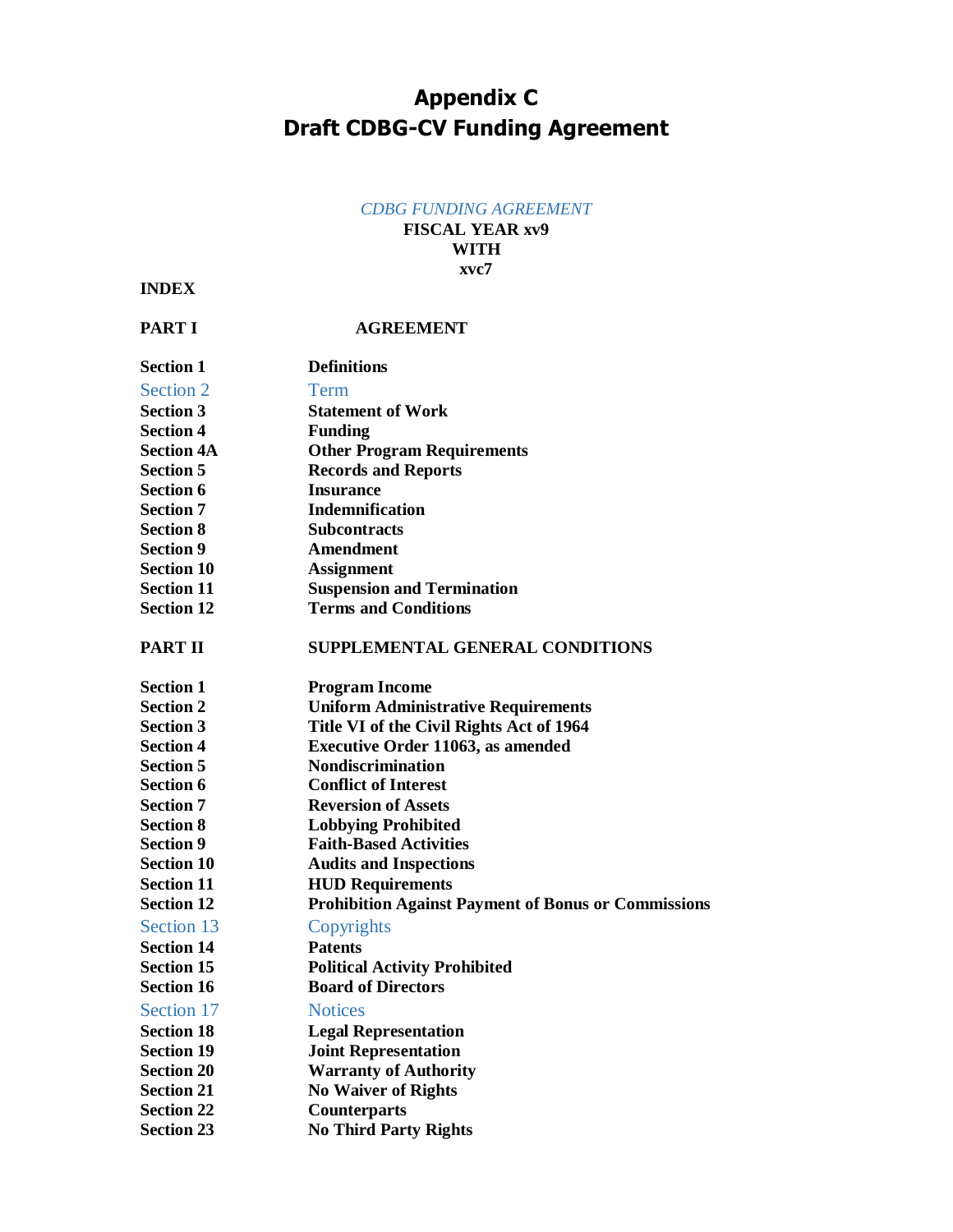| Section 24        | Modification                                  |
|-------------------|-----------------------------------------------|
| Section 25        | Severability                                  |
| <b>Section 26</b> | <b>Further Assurance</b>                      |
| <b>Section 27</b> | <b>Entire Agreement</b>                       |
| Section 28        | <b>Rights and Obligations Under Agreement</b> |
| Section 29        | <b>Attorney Fees</b>                          |

#### **CDBG FUNDING AGREEMENT**

 This Community Development Block Grant Agreement ("Agreement"), made and entered into this First day of July xv9 by and between the City of Seaside, a municipal corporation, ("City"), and xv1, a California non-profit corporation, with 501 C 3 status ("Grantee").

## **RECITALS**

WHEREAS, City annually receives Community Development Block Grant ("CDBG") funds from the United States Department of Housing and Urban Development ("HUD"); and

WHEREAS, the primary objective of the CDBG Program as set forth by Congress is the development of viable urban communities, by providing decent housing and a suitable living environment and expanding economic opportunities; and

WHEREAS, City has decided to allocate CDBG public service funding to a limited number of subrecipient grantees pursuant to Title 24 Section 570.201(e) of the Code of Federal Regulations; and

WHEREAS, Grantee has applied to City for 2020-2022 CDBG public service funding to reimburse Grantee for a portion of the cost of providing services to the community;

**NOW, THEREFORE,** in consideration of mutual covenants and agreements contained herein, the parties hereto agree as follows:

#### **PART I – AGREEMENT**

#### **Section 1. Definitions (as used in this Agreement)**

Except to the extent modified or supplemented by this Agreement, any term defined in Title I of the Housing and Community Development Act of 1974, or the HUD Community Development Block Grant Regulations at 24 CFR Part 570, shall have the same meaning when used herein.

a. "Community Improvement Program" means the City's comprehensive Community Development Block Grant Program.

b. Community Based Development Organization shall mean an entity, whether public or private, which has the responsibility for administering a project or activity meeting the criteria specified by HUD in the Community Development Block Grant regulations (24 CFR 570.208) that is authorized to use CDBG funds to carry out certain special activities.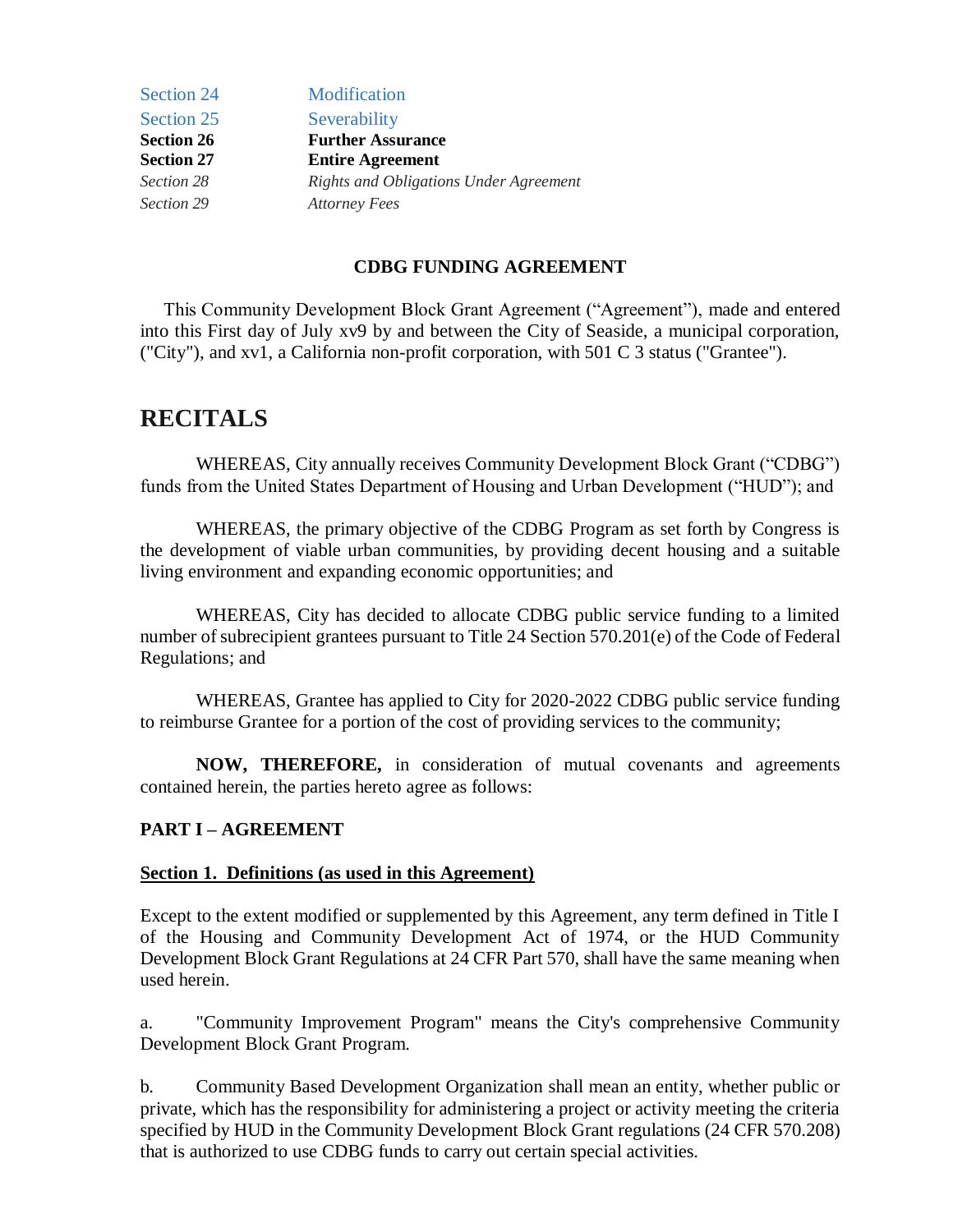c. "HUD" means the U.S. Department of Housing and Urban Development or a person authorized to act on behalf of the Department.

d. Community Development Block Grant, "CDBG" or "Block Grant" means the Community Development Block Grant program.

e. "Proposal" means the Grantee's application submitted to the City of Seaside requesting CDBG funding.

## Section 2. Term

This Agreement shall commence on July 1, xv9 and shall expire on June 30, xva0, unless suspended or terminated sooner pursuant to the terms of this Agreement. This Agreement may not be extended beyond the term set forth in this section.

### Section 3. Statement of Work

This Agreement, including attached budget and scope of work, is to be performed in accordance with Grantee's FY 2020-2022 Funding Proposal ("Proposal") submitted on January 10, 2020, and addendums as applicable, on file at the City of Seaside, Community and Economic Development department, and incorporated herein by this reference.

### Section 4. Funding

**a. Purpose:** The City shall provide funding to Grantee's **xva3** program, as outlined in the "Scope of Work, Attachment A". CDBG funds received under a grant from HUD are the source of funds to be used by City for payment to Grantee.

**b. Maximum Compensation:** It is expressly understood that the total compensation to be paid to the Grantee under this Agreement for services rendered shall not exceed **xv6** as outlined in the "Budget, Attachment B".

**c. Funding Availability:** Funding is contingent upon services provided under this Agreement meeting the National Objective of benefit to low/moderate income persons, as outlined in Title 24, Code of Federal Regulations, Section 570.208(a). The availability of said funds is subject to the control of the United States Government, Department of Housing and Urban Development and should said funds be encumbered, withdrawn or otherwise made unavailable to the City, whether earned by or promised to the Grantee, Grantee shall not be paid said funds until they are available for payment. No other funds owned or controlled by the City shall be paid under this Agreement unless specifically permitted by the City Council of the City of Seaside.

It is specifically understood and agreed by Grantee that the funds herein authorized for the programs, projects, and services to be undertaken and performed pursuant to this Agreement constitute all of the money presently available for the purpose of this Agreement; that future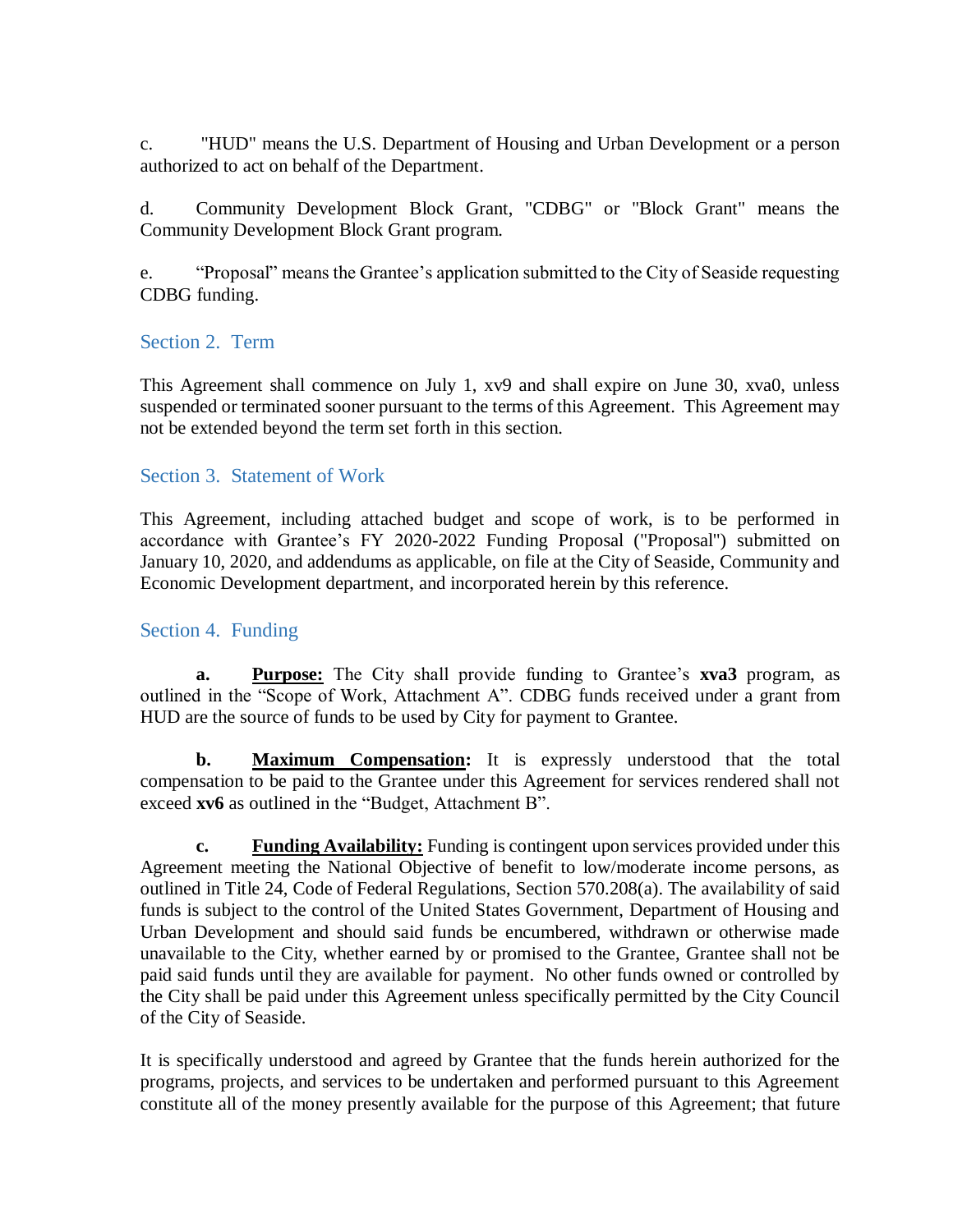additional funding of any such programs, projects, or services beyond the term of this Agreement, by any new Agreement or amendment or extension of this Agreement, will depend not only upon the satisfactory performance of this Agreement by the Grantee, but also upon the availability and allocation to the City for such purposes; that neither the City, nor any employee of the City, has made any promise or commitment, expressed or implied, that any additional funds will be paid or made available to the Grantee for the purpose of this Agreement over and above the funds expressly allocated thereto under the terms herein.

Grantee is advised that because additional funding may not be available beyond the term of this Agreement for the completion of any unfinished project or the continuation of any ongoing program or service, Grantee is expected to structure and conduct each project and program in such manner that it may be readily completed or terminated with a minimum of waste or loss in the event no further funding thereof is available.

**d. Method of Payment:** The City will provide payment for program costs acceptable to the City covered by this Agreement on a quarterly basis upon receipt of a "Request for Funds" report and a quarterly "Activity Data Collection" report from the Grantee. The Request for Funds report must indicate the services provided broken down by expenditures and the amount of payment requested consistent with Attachment B of the Agreement. At the end of the year, prior to final payment, the Grantee shall submit the Cumulative Data Collection Form and Annual Program Narrative Report with reimbursement request.

Grantee shall request funds only for authorized budget item(s) and the request shall be approved by the City's Community Development Manager or his or her designee prior to payment. **Payment requests shall be due on the fifteenth day of each month following the end of the quarter.** Quarterly payments shall be reimbursed based upon the prior quarter's expenditures and appropriate documentation must be submitted with the request. "Request for Funds" submitted incorrectly or without copies of documentation verifying costs shall be returned to the Grantee. Funding shall only be provided for expenses incurred or services provided during the period commencing July 1, xv9 and ending June 30, xva0. **Payment requests received by City after July 31, xva0 shall not be considered for payment.** If an agency misses one or more reporting periods this information will be given to the CDAC for consideration when determining the following year application request.

**e. Program Budget Modifications:** Upon written request by the Grantee, the City's Community Development Manager may authorize a budget or program revision. The Community Development Manager may determine a program revision is necessary to meet the intent of the CDBG program. Any budget revision executed shall not authorize the total compensation to be paid under this Agreement, as so modified, to exceed the amount shown above in Section 4, paragraph b.

**f. Unexpended Funds:** When a portion of the approved budget amount is not expended or encumbered, the maximum compensation shall be automatically reduced by any unexpended portion unless otherwise indicated, in writing, by the City's Community Development Manager or his/her designee.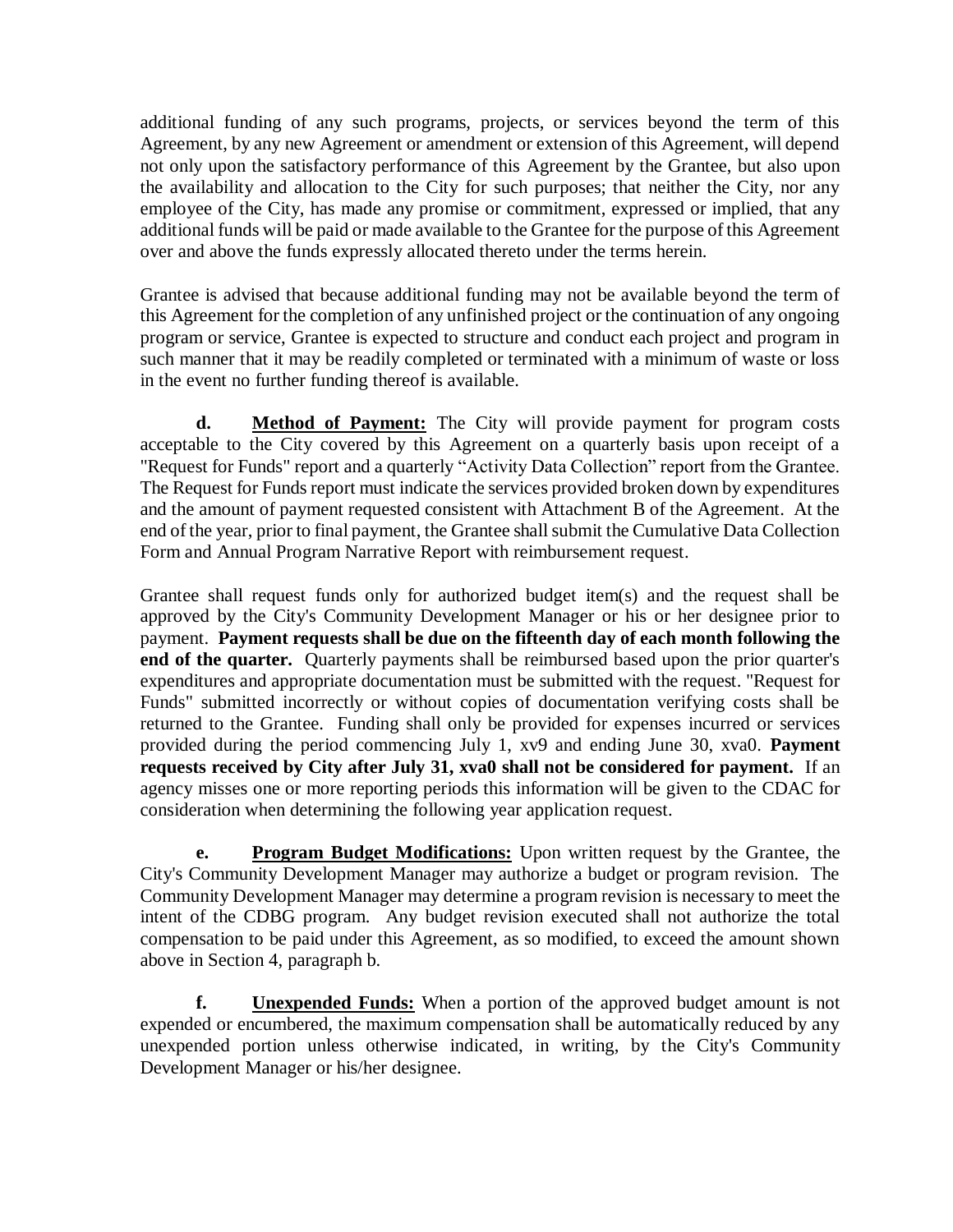**g. Improperly Expended Funds:** If the City has reason to believe that any funds disbursed to the Grantee under this Agreement were not expended in accordance with the terms and conditions hereof, City shall notify Grantee, in writing, of the facts or conduct which warrant(s) such belief, and shall provide the Grantee reasonable opportunity to demonstrate or achieve compliance with the terms of this Agreement. If the Grantee fails to demonstrate such compliance to the satisfaction of the City within ten (10) days, upon request by the City, Grantee shall immediately refund to the City the amount determined to be improperly expended.

The provisions of this paragraph shall be in effect during the terms of this Agreement and for four years thereafter, or until such time as HUD shall have certified after audit, that all funds disbursed to Grantee under this Agreement were expended in accordance with the terms and conditions hereof.

## Section 4A. Other Program Requirements

**a. Monitoring:** The City will monitor the Grantee to ensure that the CDBG funds granted through this Agreement are used in accordance with all program requirements (24 CFR 570.501 & 24 CFR Part 200) and to determine if Grantee is meeting its objectives listed in Grantee's Scope of Work, as submitted to the City. Substandard performance as determined by the City will constitute non-compliance with this Agreement. If action to correct such substandard performance is not taken by the Grantee within a specified period of time after being notified by the City, contract suspension or termination procedures will be initiated.

**b. Evaluation:** The City reserves the right to survey the Grantee's clients to evaluate service delivery. If the City elects to mail questionnaires directly to the Grantee's clients, Grantee shall provide the City with clients' names and addresses. The City agrees to ensure that all client information shall remain confidential. Following receipt of client responses, the City shall forward a summary of the results to the Grantee.

**c. Disclosure of Confidential Client Information:** City and Grantee agree to maintain the confidentiality of any information regarding applicants for services offered by the Program pursuant to this Agreement or their immediate families, which may be obtained through application forms, interviews, tests, reports from public agencies or counselors, or any other source. Without the written permission of the applicant, or his or her Guardian, such information shall be provided to City only as necessary for purposes related to the performance of evaluation of the services or work to be provided pursuant to this Agreement, and then only to persons having responsibilities under the contract, including those furnishing services under the program through subcontracts.

## Section 5. Records and Reports

The Grantee shall provide to the City's Community Development Manager or his/her designee, a Quarterly Activity Report, in a form determined by the City, so that the City may meet its record keeping and reporting requirements to HUD. These reports shall be due by the fifteenth day of each month following the end of the quarter, and will reflect the prior quarter's activities.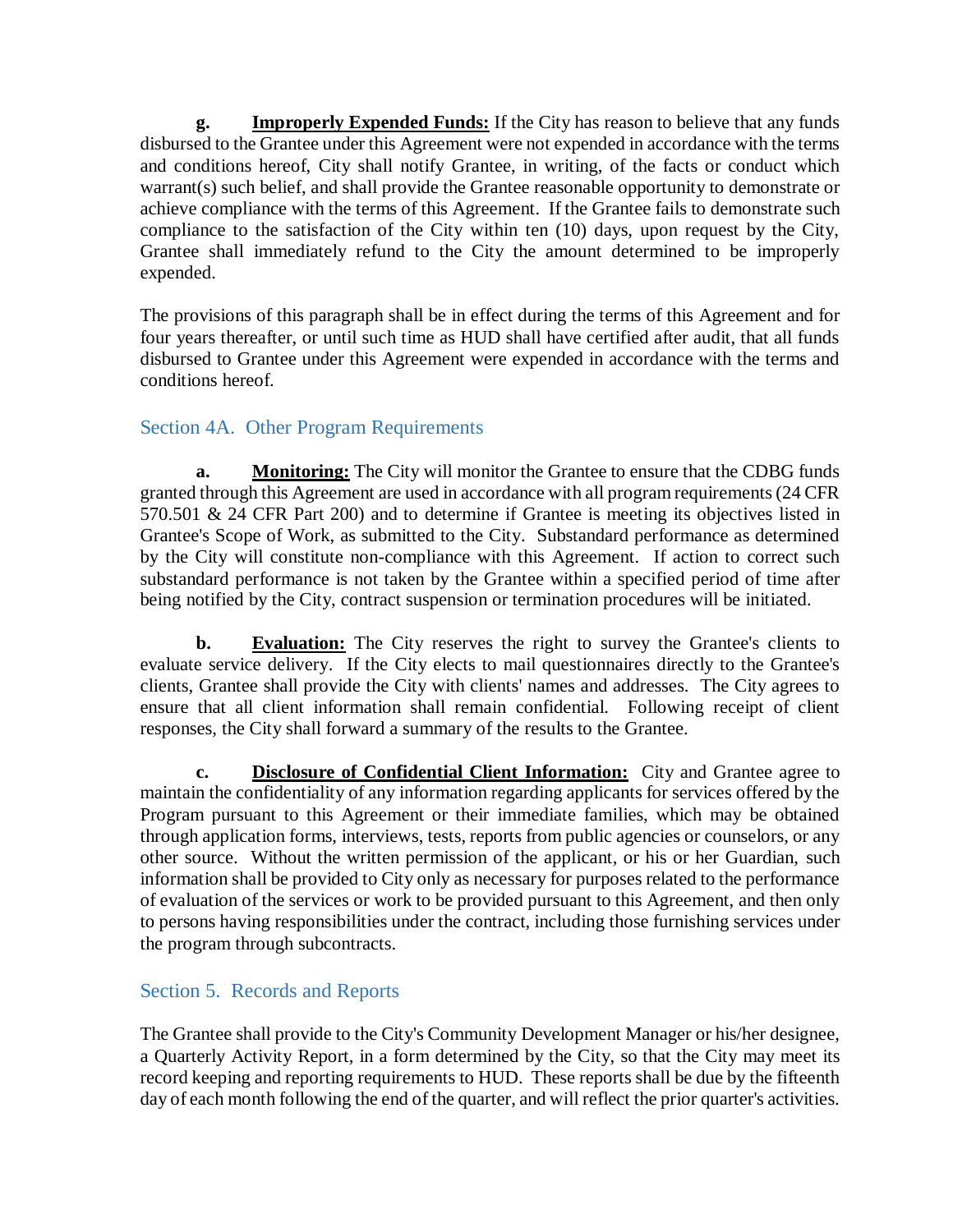As required by the City and HUD, Grantee shall maintain adequate records to support the reported statistics regarding beneficiary characteristics and services provided. Such records shall be made available for inspection by the City at City's principal place of business (440 Harcourt Avenue, Seaside, California), HUD or designated agents thereof upon request as specified in 24 CFR Part 570, Sections 570.502(a)(16), 570.506, and 570.508. The Grantee shall maintain all records required by the regulations specified in 24 CFR Part 570.506, and that are pertinent to the activities funded under this agreement; including but not limited to:

- a. records that demonstrate activities meet one of the National Objectives of the CDBG program;
- b. records required to determine the eligibility of activities;
- c. records documenting compliance with fair housing and equal opportunity components of the CDBG program;
- d. financial records as required by 24 CFR 570.502 and 24 CFR 200; agreeing to adhere to the accounting principles and procedures required therein, utilize adequate internal controls, and maintain necessary source documentation for all costs incurred.
- e. records that demonstrate client eligibility for services provided including but not limited to client name, address, income, or other basis for determining eligibility, and description of service provided, reports of milestones and schedules of programs as requested, outlined in 24 CFR Parts 200 etc.
- f. Other records necessary to document compliance with Subpart K of 24 CFR Part 570
- g. Annual Program Narrative Report **due July 15, xva0** *(data to be reported on prior years activities)*

The grantee shall retain all records specified under this Agreement for a period of five years after the termination of the Agreement.

#### Section 6: Insurance

a. Grantee shall, throughout the duration of this Agreement maintain comprehensive general liability and property insurance covering all operations of the Grantee, its agents and employees, performed in connection with this Agreement including, but not limited to premises and automobile.

b. Grantee shall maintain the following minimum limits:

| General Liability:                               |             |
|--------------------------------------------------|-------------|
| Combined Single Limit Per Occurrence             | \$1 million |
| General Aggregate                                | \$2 million |
| (The policy shall cover on an occurrence or an   |             |
| accident basis, and not on a claims made basis.) |             |
|                                                  |             |

*Automobile Liability*: Combined Single Limit Per Occurrence \$1 million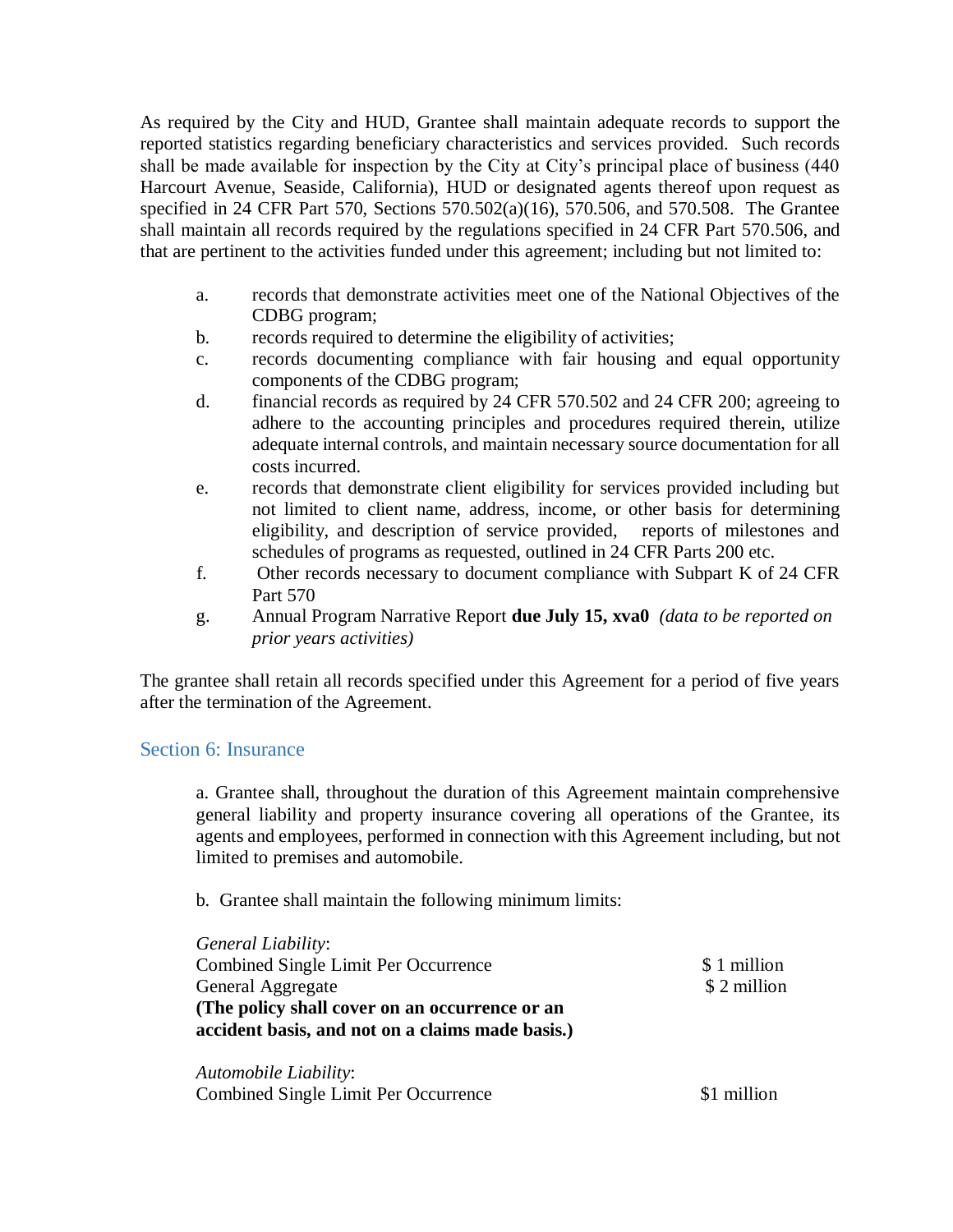#### **(The policy shall cover on an occurrence or an accident basis, and not on a claims made basis.)**

#### *Worker's Compensation with Full Liability Coverage*

- c. All insurance companies with the exception of Workers Compensation and professional errors and omissions affording coverage to the Grantee shall be required to add the City of Seaside, its officers, employees, agents, and volunteers as additional "insureds" by endorsement under the insurance policy and shall stipulate that this insurance policy will operate as primary insurance and that no other insurance affected by the City or other named insured will be called upon to contribute to a loss covered thereunder. The policy shall contain no special limitations on the scope of protections afforded to City its officers, employees, agents, or volunteers. Workers' compensation policy shall be endorsed with a waiver of subrogation in favor of the City for all work performed by the Grantee, its employees, agents and subcontractors.
- d. All insurance companies affording coverage to the Grantee shall be insurance organizations admitted by the Insurance Commissioner of the State Department of Insurance to transact the business of insurance in the State of California, and shall be written insurers with a current A.M. Best Rating of "A-" or better, and a financial size of "VII" or greater.
- e. All insurance companies affording coverage shall provide thirty (30) days written notice to the City of Seaside should the policy be canceled or reduced in coverage before the expiration date. For the purposes of this notice requirement, any material change prior to expiration shall be considered cancellation.
- f. Grantee shall provide evidence of compliance with the insurance requirements listed above by providing a certificate of insurance, in a form satisfactory to the City's Risk Manager, concurrently with the submittal of this Agreement. A statement on the insurance certificate which states that the insurance company "will endeavor" to notify the certificate holder, "but failure to mail such notice shall impose no obligation or liability to any kind upon the company, its agents or representatives" does not satisfy the requirement of subsection (e) herein. The Grantee shall ensure that the above quoted language is stricken from the certificate by the authorized representative of the insurance company. The insurance certificate shall also state the unpaid limits of the policy.
- g. Grantee shall provide a substitute certificate of insurance no later than thirty (30) days prior to the policy expiration date. Failure by the Grantee to provide such a substitution and extend the policy expiration date shall be considered a default by the Grantee. In the event Grantee is unable to provide a substitute certificate of insurance within the time prescribed in this subsection, Grantee shall provide written confirmation of renewal in a form satisfactory to the City, to act as proof of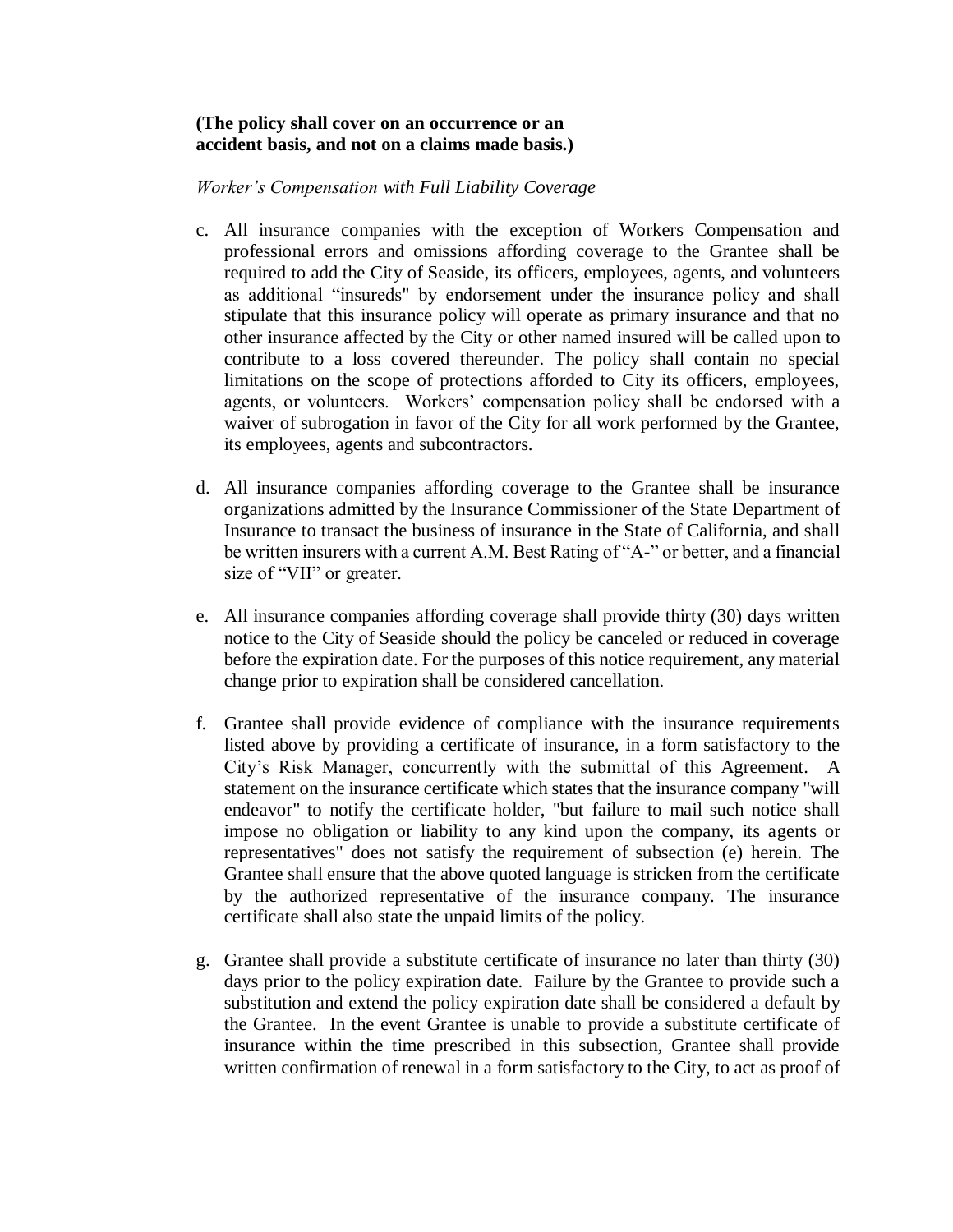insurance only until such time as a certificate of insurance has been received by City.

h. Maintenance of insurance by the Grantee as specified in the Agreement shall in no way be interpreted as relieving the Grantee of any responsibility whatever and the Grantee may carry, at its own expense, such additional insurance as it deems necessary.

### Section 7. Indemnification and Hold Harmless

Grantee shall indemnify, defend and hold City and its officers, employees, agents, and volunteers harmless from and against any and all liability, claims, suits, actions, damages, and causes of action arising out of any personal injury, bodily injury loss of life, or damage to any property, or any violation of any federal, state, or municipal law or ordinance, or other cause in connection with the acts or omission of Grantee, its employees, subcontractors, or agents, arising from this Agreement and the Grantee's service hereunder, except for any such claim arising out of the sole negligence or willful misconduct of the City, its officers, employees, agents or volunteers. It is understood that the duty of Grantee to indemnify and hold harmless includes the duty to defend as set forth in Section 2778 of the California Civil Code, and that Grantee shall at its own expense, upon written request by the City, defend any such suit or action brought against the city, its officers, agents or employees. Acceptance of insurance certificates and endorsements required under this Agreement does not relieve Grantee from liability under this indemnification and hold harmless clause. This indemnification and hold harmless clause shall apply whether or not such insurance policies shall have been determined to be applicable to any such damages or claims for damages.

Grantee shall reimburse the City of Seaside for all costs and expenses (including but not limited to fees and charges of attorneys and other professionals and court costs) incurred by the City in enforcing the provisions of this Section.

#### **Section 8. Subcontracts**

Grantee may contract with one or more third parties (subcontractors) to carry out a portion of the services and program described in the Proposal, insofar as Grantee deems such to be proper and efficient and as approved by the City.

Prior to Grantee entering into any agreement for any person or organization to render said services, the Grantee shall obtain written approval from the Community Development Manager or his/her designee. Such subcontracts, together with all other activities by or on behalf of the Grantee, shall not require payment in excess of the City's portion of the total project budget as stated in Part I, Section 4 b, of this Agreement. The subcontractor shall be subject to the same terms and conditions that the Grantee is subject to under this Agreement and the Grantee shall ensure the terms of this Agreement are expressly set forth in any agreements in it may have with any such subcontractors. The City shall in no event be liable to any subcontractor or any other creditor of the Grantee, and shall be liable to the Grantee only in accordance with the terms and conditions of this Agreement.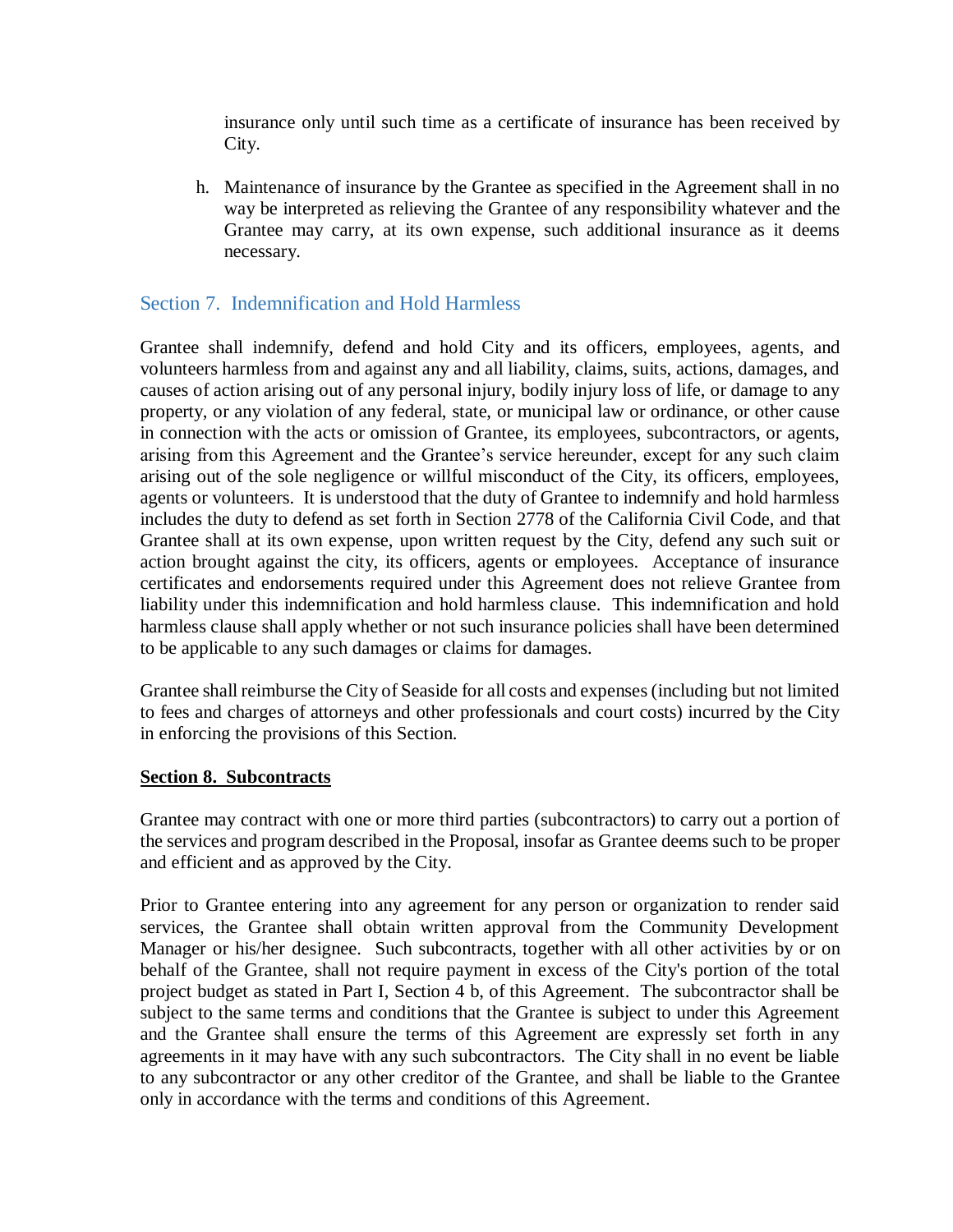### Section 9. Amendment

Where it is determined by the Community Development Manager or his/her designee that there is a need to make any change in the project, fiscal procedures, or the terms and conditions of this Agreement (including any changes necessary to comply with changes in Federal, State or local laws or regulations), such change shall be incorporated by written amendment to this Agreement and approved by the City Council, and by the Grantee, provided that adjustments in line items within the total approved budget, and minor changes in the nature and scope of services specified in the Agreement, may be approved by the City Manager or his/her designee.

### Section 10. Assignment

There shall be no assignment of rights or obligations under this Agreement without prior written approval of the Community Development Manager. This Agreement restricts the right of the Grantee to assign rights and responsibilities and restricts the right to modify this Agreement. Written notification requesting reassignment of modifications to effectuate the assignment and the modification of the rights and responsibilities under the Agreement must be requested along with a current copy of the IRS letter regarding tax status on any possible merges. Any changes of this agreement must be signed by the Board of Directors, of the Grantee, if a corporation, or the management if not a corporation, and the City of Seaside.

### Section 11. Suspension and Termination

If Grantee materially fails to comply with any term of this Agreement, the City may suspend or terminate the Agreement in whole or in part. The City or Grantee may terminate the Agreement with or without cause. The Grantee may terminate the Agreement upon no less than thirty (30) days receipt of written notice, setting forth the reasons for such termination and the effective date of such termination.

In such event, all finished or unfinished documents, data, studies, surveys, drawings, maps, models, photographs and reports of the Grantee, become the property of the City and the Grantee shall be entitled to receive just and equitable compensation for any work satisfactorily completed hereunder, to the date of termination.

In no event shall any payment by City hereunder constitute a waiver by the City of any breach of this Agreement or any default which may then exist on the part of Grantee, nor shall such payment impair or prejudice any remedy available to City with respect to the breach or default. City expressly reserves the right to demand of Grantee the repayment to the City of any funds disbursed to Grantee under this Agreement which were not expended in accordance with the terms of this Agreement, and Grantee agrees to promptly refund any such funds upon demand.

Notwithstanding the above, the Grantee shall not be relieved of liability to the City for damages sustained by the City or others by virtue of any breach of the Agreement by the Grantee, and the City may withhold any payments to the Grantee for the purpose of set off until such time as the exact amount of damages due the City from the Grantee is determined.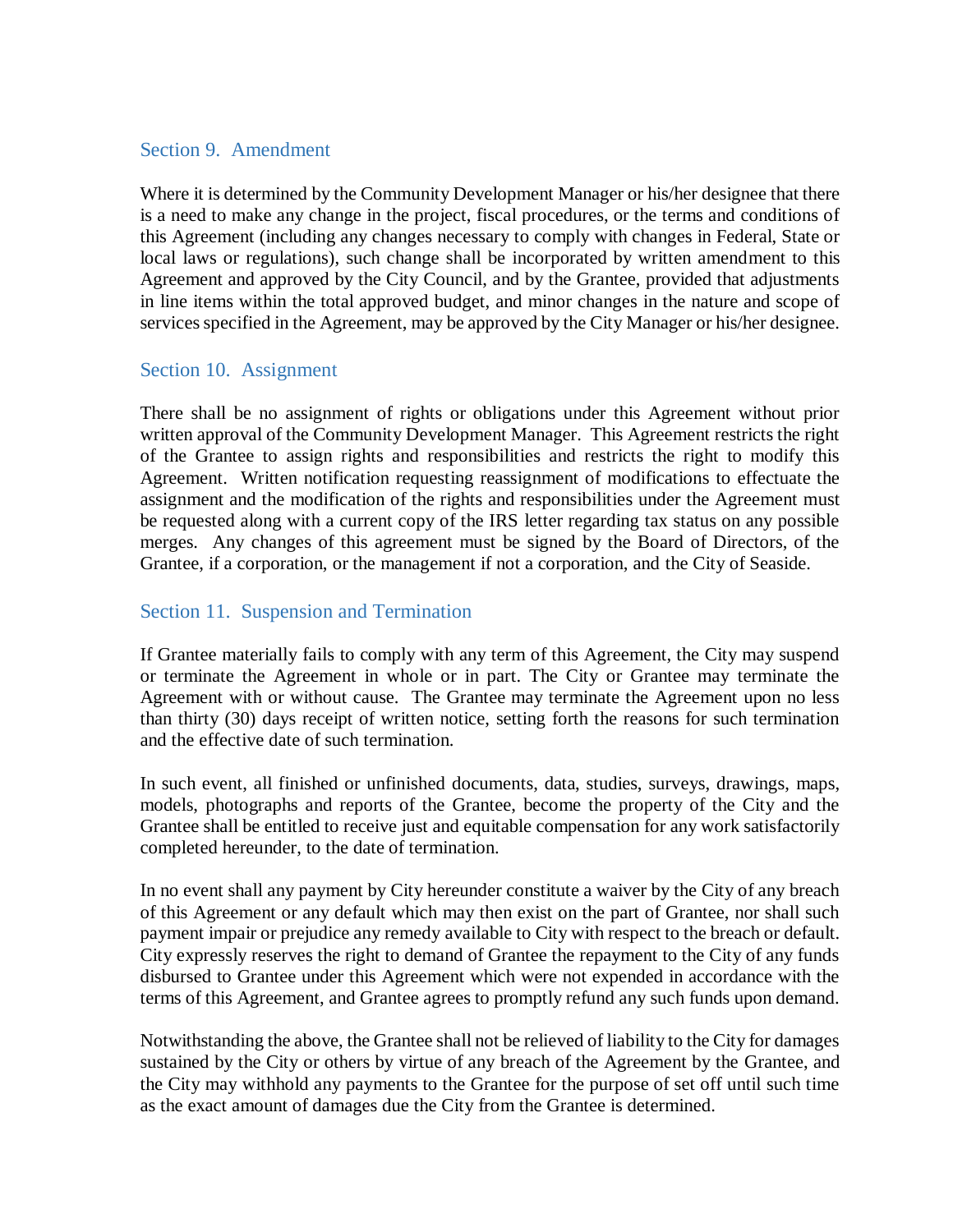#### Section 12. Terms and Conditions

This Agreement is subject to and incorporates the provisions attached hereto, and by this reference made a part hereof, which provisions constitute Part II, "Supplemental General Conditions," attached to this Agreement; and/or any written amendment(s) to this Agreement mutually agreed upon by the parties hereto. To the extent that any of the term and conditions of Part I of this Agreement are inconsistent or otherwise in conflict with any of the terms of Part II of this Agreement, the terms and conditions of Part II shall take precedence and apply.

This Agreement and all performance hereunder is subject to the Federal regulations pertaining to the Community Development Block Grant Program, and Grantee agrees to comply with all such regulations, which are incorporated herein by reference and made a part hereof, and which are available for inspection at the City Hall.

### PART II - SUPPLEMENTAL GENERAL CONDITIONS

#### Section 1. Program Income

Any income generated by Grantee from the use of CDBG funds must be immediately reported as earned and returned to the City.

#### **Section 2. Uniform Administrative Requirements**

**a. Establishment and Maintenance of Records:** Grantee shall comply with the requirements and standards of Federal Office of Management and Budget Circular A-122, "Cost Principles for Non-Profit Organizations", and 24 CFR Part 200 24 CFR Part 200 set forth standards for use by recipients in establishing procedures for the procurement of supplies and other expendable property, equipment, real property and other services with Federal funds. These standards are furnished to ensure that such materials and services are obtained in an effective manner and in compliance with the provisions of applicable Federal statutes and Executive Orders. No additional procurement standards or requirements shall be imposed upon recipients, unless specifically required by Federal statute or Executive Order or approved by Office of Management and Budget.

24 CFR Part 570, Section 570.505 (a) through (d) states the standards applicable to the use of real property within the recipient's control which was acquired or improved in whole or in part using CDBG funds in excess of \$25,000. These standards shall apply from the date CDBG funds are first spent for the property until five years after closeout of an entitlement recipient's participation in the entitlement CDBG Program or, with respect to other recipients, until five years after the closeout of the grant from which the assistance to the property was provided.

Records shall be maintained in accordance with any other requirements prescribed by HUD or the City with respect to all matters covered by this Agreement. Except as otherwise authorized by HUD, such records shall be maintained for a period of five years after receipt of the final payment under this Agreement per 570.502 (a)(16).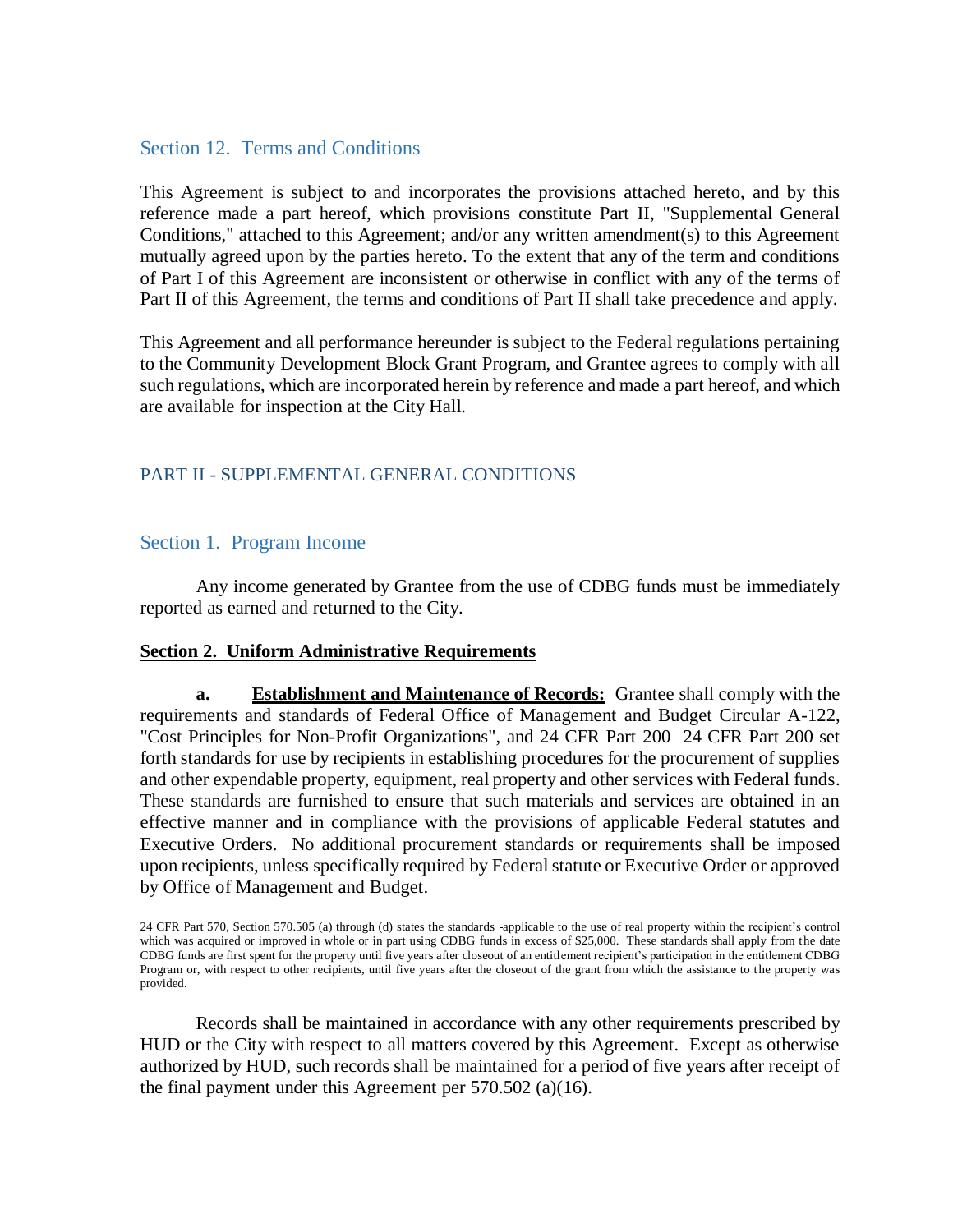**b. Documentation of Costs:** All costs shall be supported by properly executed payrolls, time records, invoices, contracts, or vouchers, or other official documentation evidencing in proper detail the nature and propriety of the charges. All checks, payrolls, invoices, contracts, vouchers, orders, or other accounting documents pertaining in whole or in part to this Agreement shall be clearly identified and readily accessible to the City upon reasonable request.

### Section 3. Title VI of the Civil Rights Act of 1964

No person shall on the grounds of race, color, national origin or sex be excluded from participation in, be denied the benefits of, or be subjected to discrimination under the performance of this Agreement.

Grantee shall take reasonable steps to ensure meaningful access to their programs and activities by Limited English Proficient (LEP) persons while not imposing undue burdens on Grantee. Persons who do not speak English as their primary language and who have a limited ability to read, write, speak, or understand English can be "limited English proficient," or "LEP." Grantee shall assess its extent of its obligation to provide specialized LEP services using the following four factors:

- 1) The number or proportion of LEP persons eligible to be served or likely to be encountered by the program or Grantee;
- 2) The frequency with which LEP persons come in contact with the program;
- 3) The nature and importance of the program, activity, or service provided by the program to people's lives; and
- 4) The resources available to the Grantee and costs of modifying existing procedures.

After performing the four-factor analysis, the Grantee is encouraged to document the analysis and outcome and to develop a Language Access Plan (LAP). The LAP identifies the Grantee's immediate and longer-term plans for providing language services, which might include identifying LEP individuals who need language assistance, measures by which a Grantee's staff will provide language services, how a Grantee will train its staff to implement the LAP, providing public notice of the language services Grantee provides, and self-assessment and monitoring by the Grantee of its LAP.

### Section 4. Executive Order No. 11063

Grantee shall not discriminate because of race, color, religion, sex, or national origin in the sale, lease, rental, or other disposition of residential property and related facilities, or in the use or occupancy thereof, if property is provided for in whole or in part by a grant of CDBG funds.

# **Section 5. Nondiscrimination**

**a. Fair Housing Act [42 U.S.C. 3601 et seq.].** No person shall, on the grounds of race or color, religion, sex, national origin, familial status, or disability be excluded from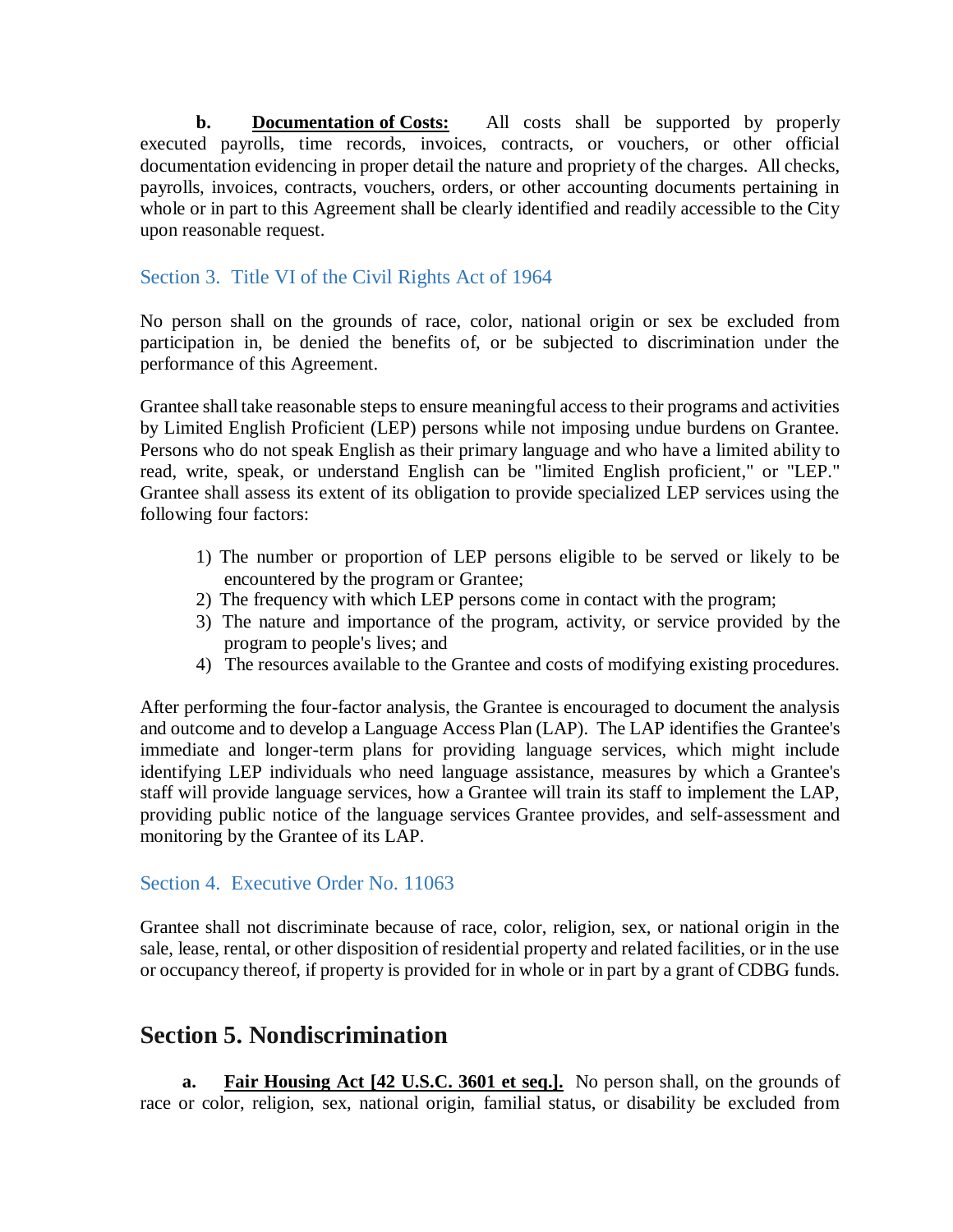participation in, be denied the benefits of, or be subject to discrimination under any program or activity made possible by or resulting from this Agreement.

**b. Age Discrimination Act of 1975 [42 U.S.C. 6101 et seq.].** No person shall, on the grounds of age, be excluded from participation in, be denied the benefits of, or be subject to discrimination under any program or activity made possible by or resulting from this Agreement.

**c. Section 504 of the Rehabilitation Act of 1973, as amended [29 U.S.C. 794].**  No otherwise qualified individual with a disability shall, solely by reason of his or her handicap, be excluded from the participation in, be denied the benefits of, or be subjected to discrimination under any program or activity under this Agreement.

i. A Grantee that employs less than fifteen (15) persons shall:

(a) Take appropriate steps to ensure effective communication with applicants, determine auxiliary aids necessary, adopt and implement procedures to ensure that interested person can obtain information concerning the existence and location of accessible services, activities, and facilities. [24 CFR §8.6]

(b). Evaluate its current policies and practices to determine whether, in whole or in part, they do not or may not meet the requirements of Section 504 and the implementing federal regulations; modify any policies and practices that do not meet the requirements; take appropriate corrective steps to remedy the discrimination revealed by the self-evaluation; maintain on file for at least three years following completion of the evaluation, make available for public inspection and provide to the responsible civil rights official a list of the interested persons consulted, a description of areas examined and any problems identified, and a description of any modifications made and of any remedial steps taken. [24 CFR §8.51]

- ii. A Grantee that employees fifteen  $(15)$  persons or more shall implement  $(i)(a)$ and (i)(b) above and in addition:
	- (a) Designate at least one person to coordinate its efforts to comply with the obligations imposed by Section 504 and the implementing federal regulations. [24 CFR §8.53(a)]
	- (b) Adopt grievance procedures that incorporate due process standards that provide for the prompt and equitable resolution of complaints alleging any action prohibited by the obligations imposed by Section 504 and the implementing federal regulations. [24 CFR  $§8.53(b)]$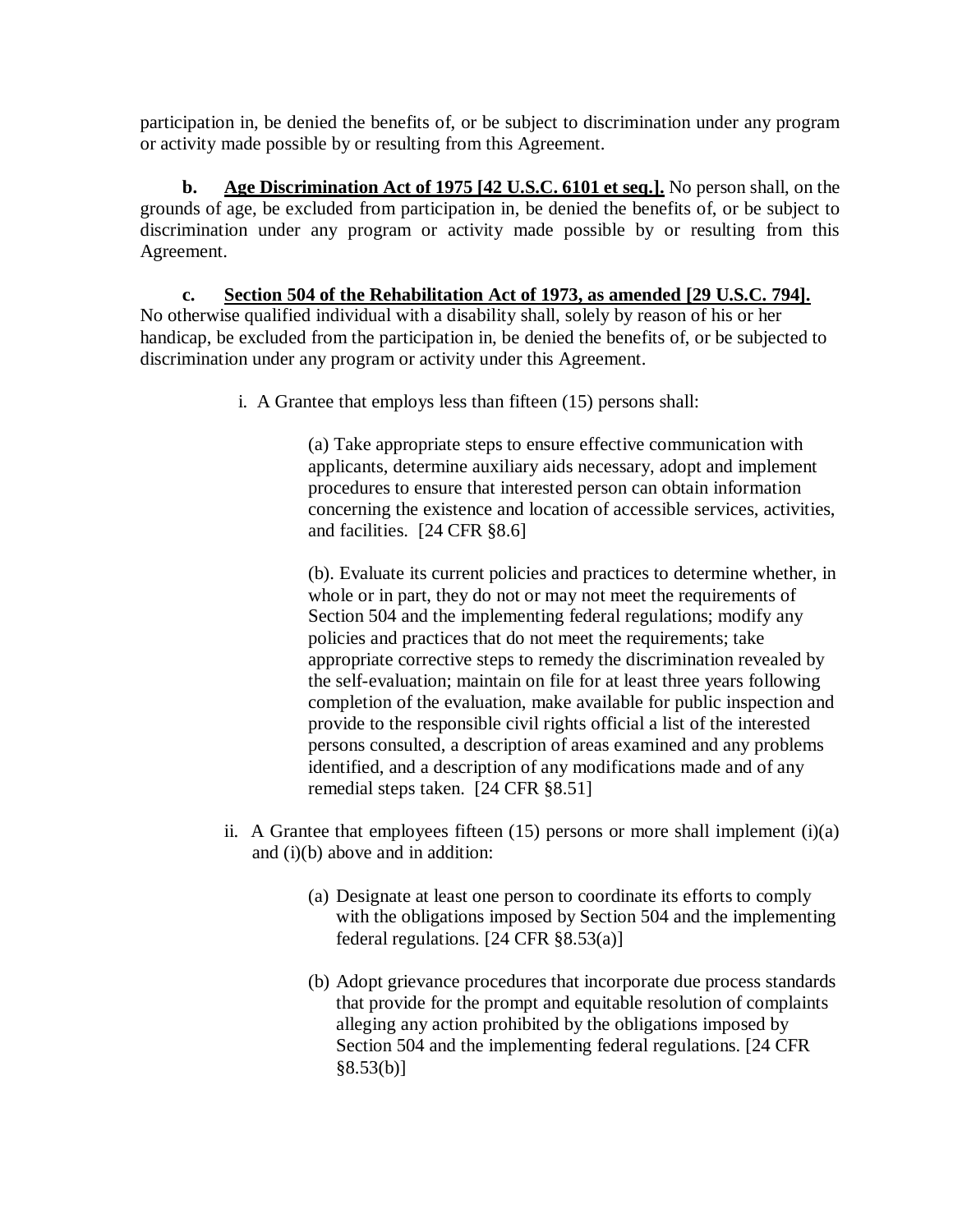(c) Take appropriate initial and continuing steps to notify participants, beneficiaries, applicants and employees that the Grantee does not discriminate in admission or access to, or treatment or employment in, its federally assisted programs and activities. [24 CFR §8.54]

**d. Subtitle A of Title II of the Americans with Disabilities Act of 1990 [42 U.S.C. 12131].** No qualified individual with a disability shall, on the basis of disability, be excluded from participation in or be denied the benefits of the services, programs, or activities of a public entity, or be subjected to discrimination by any public entity under this Agreement.

i. A public entity that employs less than fifty (50) persons shall:

(a) Evaluate its current services, policies, and practices, and the effects thereof, and to the extent that such do not or may not meet the requirements of Subtitle A and the implementing federal regulations, shall proceed to make the necessary modifications. [28 CFR §35.105]

- (b) Make available to applicants, participants, beneficiaries, and other interested persons information regarding the provisions of Part 35 and its applicability to the services, programs or activities of the public entity, and make such information available to them in such a manner as the head of the entity finds necessary to apprise such persons of the protections against discrimination assured them by the Americans With Disabilities Act and Part 35. [28 CFR §35.106]
- (c) TDD's (telecommunication devices for the deaf) or equally effective telecommunication systems shall be used to communicate by telephone with individuals with impaired hearing or speech. [28 CFR §35.161]
- ii. A public entity that employees fifty  $(50)$  persons or more shall implement  $(i)(a)$ ,  $(i)(b)$  and  $(i)(c)$  above and in addition:
	- (a) Designate at least one employee to coordinate its efforts to comply with and carry out its responsibilities including any investigation of any complaint alleging noncompliance or any actions prohibited by ADA, make information about designated person available to all interested individuals, adopt and publish grievance procedures providing prompt and equitable resolution of complaints alleging any prohibited action. [28 CFR §35.107]
	- (b) Take appropriate steps to ensure communication with applicants, participants, and members of the public with disabilities are as effective as communications with others, furnish appropriate auxiliary aids and services where necessary to afford an individual with a disability an equal opportunity to participate in, enjoy the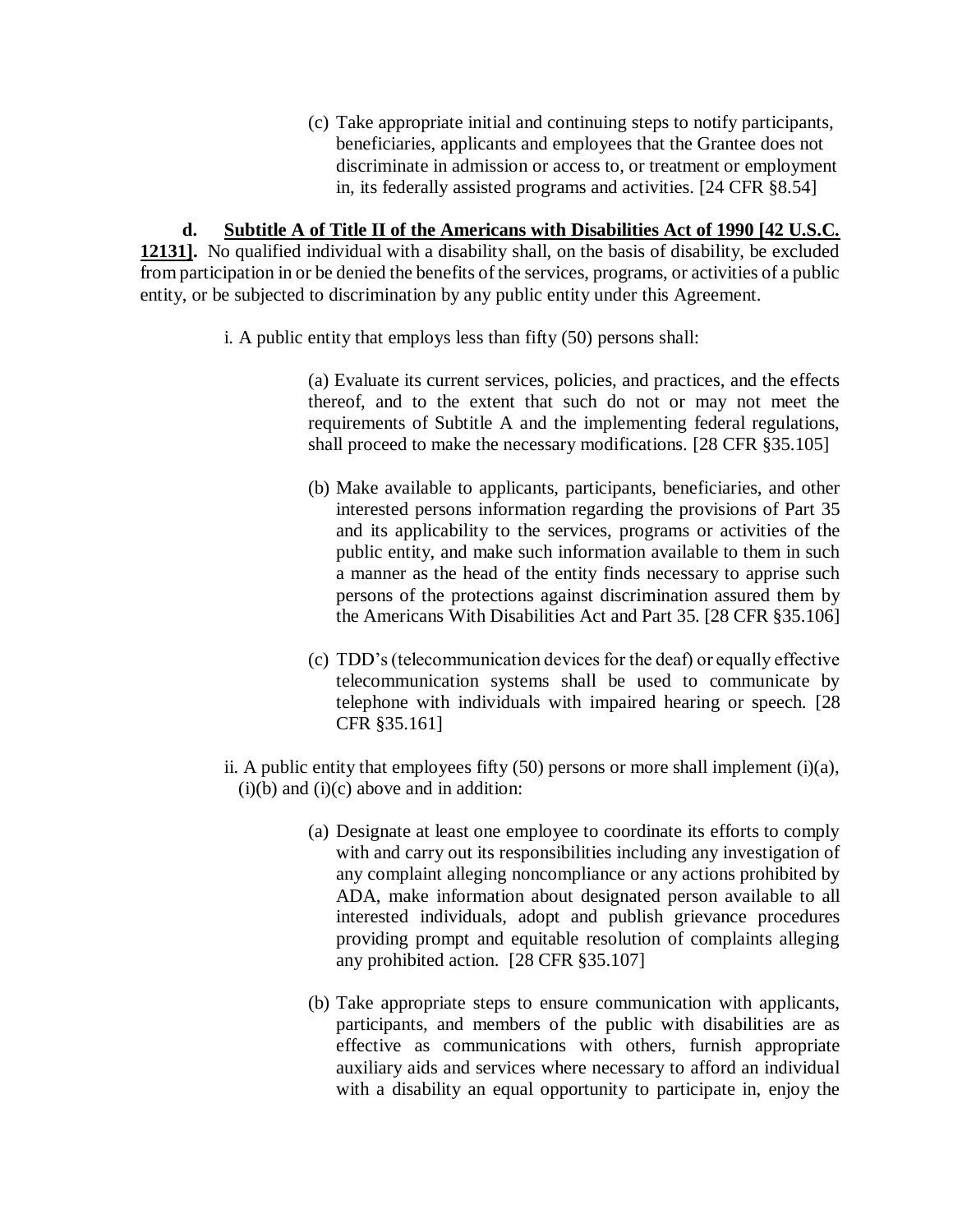benefits of, a service, program or activity, determine what type of auxiliary aid and service is necessary, give primary consideration to the requests of individuals with disabilities. [28 CFR §35.160]

### **Section 6. Conflict of Interest**

**a. Interest of Certain Federal Officials:** No member of or Delegate to the Congress of the United States, and no resident Commissioner, shall be admitted to any share or part of this Agreement or to any benefit to arise from the same.

**b. Interest of Members, Officers, or Employees of City, Members of Local Governing Body, or Other Officials:** No member, officer, or employee of the City, or its designees or agents, no member of the governing body of the locality in which the program is situated, and no other public official of such locality or localities who exercises any functions or responsibilities with respect to the program during his tenure or for one year thereafter, shall have any interest, direct or indirect, in any contract or subcontract, or the proceeds thereof, for work to be performed in connection with the program assisted under the Agreement. The Grantee shall incorporate, or cause to be incorporated, in all such contracts or subcontracts a provision prohibiting such interest pursuant to the purpose of this subparagraph.

**c. Interest of Members, Officers, or Employees of Grantee and Sub-grantees:**  No employees, officer or agent of Grantee or any sub-grantee shall participate in the selection, award or administration of a contract in which Federal funds are used, where, to his knowledge, he or his immediate family, partners, or organization in which he or his immediate family or partner has a financial interest or with whom he is negotiating or has any arrangement concerning prospective employment. The recipients' officers, employees or agents shall neither solicit nor accept gratuities, favors or anything of monetary value from contractors or potential contractors. Any interest on the part of the Grantee or his employees must be immediately disclosed to HUD and to the City.

## Section 7. Reversion of Assets

Upon expiration of this Agreement, Grantee shall transfer to the City's CDBG fund any unexpended funds and any accounts receivable attributable to the use of CDBG funds. Residual assets derived from Grantee's use of CDBG funds, such as fixtures and equipment, shall vest with the City upon the end of this Agreement. The City reserves the right to monitor and verify the continued proper management of the Grantee's assets derived from CDBG funding, if any.

## Section 8. Lobbying Prohibited

No Federal appropriated funds have been paid or will be paid, by or on behalf of the Grantee, to any person for influencing or attempting to influence an officer or employee of any agency, a Member of Congress, an officer or employee of Congress, or an employee of a Member of Congress in connection with this Agreement.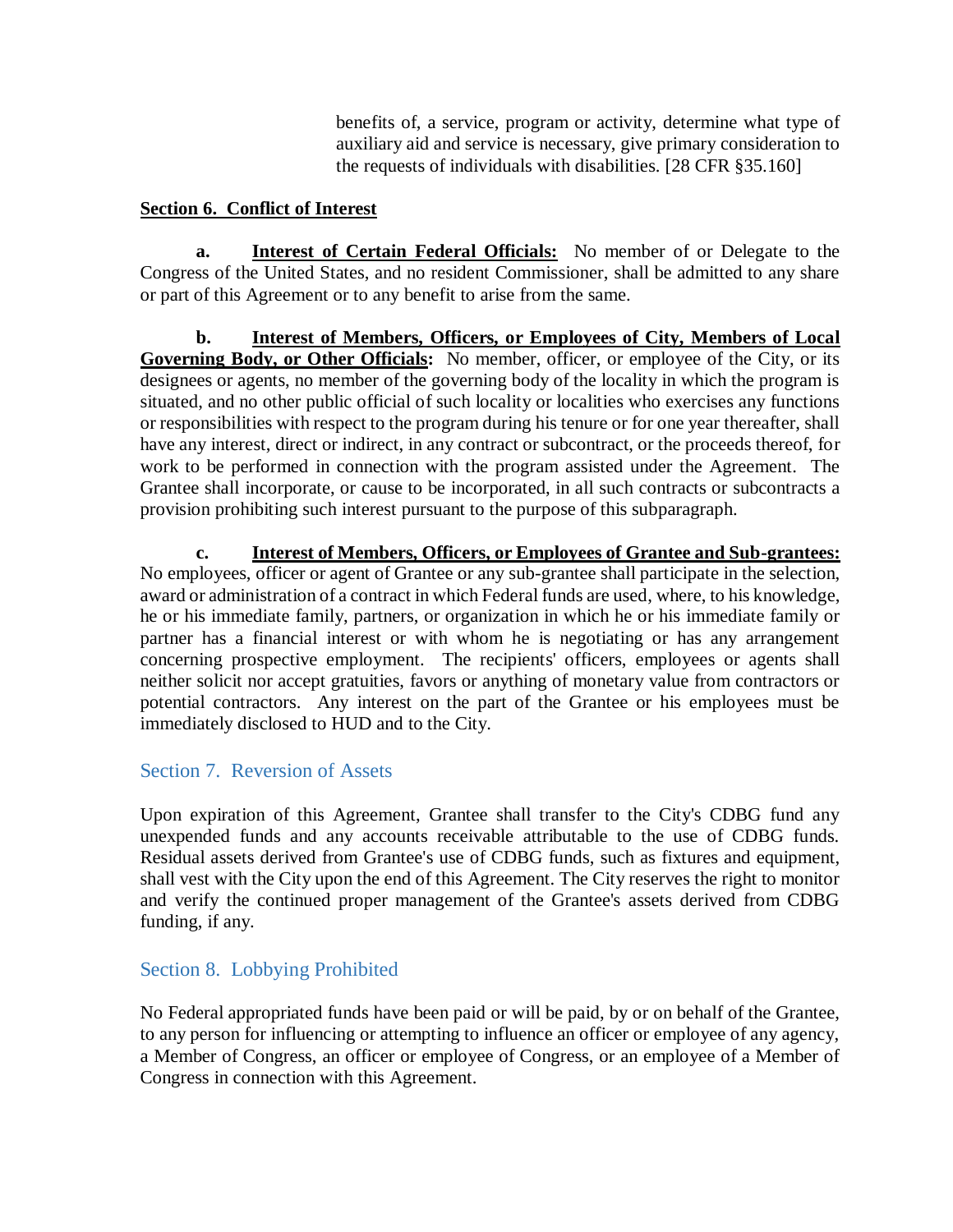If any funds other than Federal appropriated funds have been paid or will be paid to any person for influencing or attempting to influence an officer or employee of any agency, a Member of Congress, an officer or employee of Congress, or an employee of a Member of Congress in connection with this Agreement, Grantee shall complete and submit Standard Form-LLL, "Disclosure Form to Report Lobbying," in accordance with its instructions.

Grantee shall require that this Section be included in the award documents for all sub-awards at all tiers in connection with this Agreement and that all subrecipients shall certify and disclose accordingly.

### Section 9. Faith-based Activities

**a. Faith-Based Activities Organizations:** 24 CFR Part 570, Section 570.200 (j) (2) states Faith-based activities organizations that are directly funded under the CDBG program may not engage in inherently religious activities, such as worship, religious instruction, or proselytization, as part of the CDBG funded programs or services. If an organization conducts such activities, the activities must be offered separately, in time or location, from the programs or services funded under this part, and participation must be voluntary for the beneficiaries of the HUD-funded programs or services.

**b. Religious Organizations: 24 CFR Part 570,** Section 570.200 (j) (3) states a religious organization that participates in the CDBG program will retain its independence from Federal, State, and local governments, and may continue to carry out its mission, including the definition, practice, and expression of its beliefs, provided that it does not use direct CDBG funds to support any inherently religious activities, such as worship, religious instruction, or proselytization. Faith-based organizations may use space in their facilities to provide CDBGfunded services without removing religious art, icon, scriptures, or other religious symbols. A CDBG-funded religious organization retains its authority over its internal governance, and it may retain religious terms in its organization's name, select its board members on a religious basis, and include religious references in its organization's mission statements and other governing documents.

**c. Religious Discrimination: 24 CFR Part 570,** Section 570.200 (j) (4) states an organization that participates in the CDBG program shall not, in providing program assistance, discriminate against a program beneficiary or prospective program beneficiary on the basis of religion or religious belief.

**d. Subrecipients.** Any subrecipient of CDBG funds provided under this Agreement shall abide by the terms under faith-based activities as described in Title 24 CFR 570.200 (j) with religious activities.

### **Section 10. Audits and Inspections**

The Grantee will, at any time during normal business hours and as often as the City, HUD, citizens and/or the Comptroller General of the United States may deem necessary, make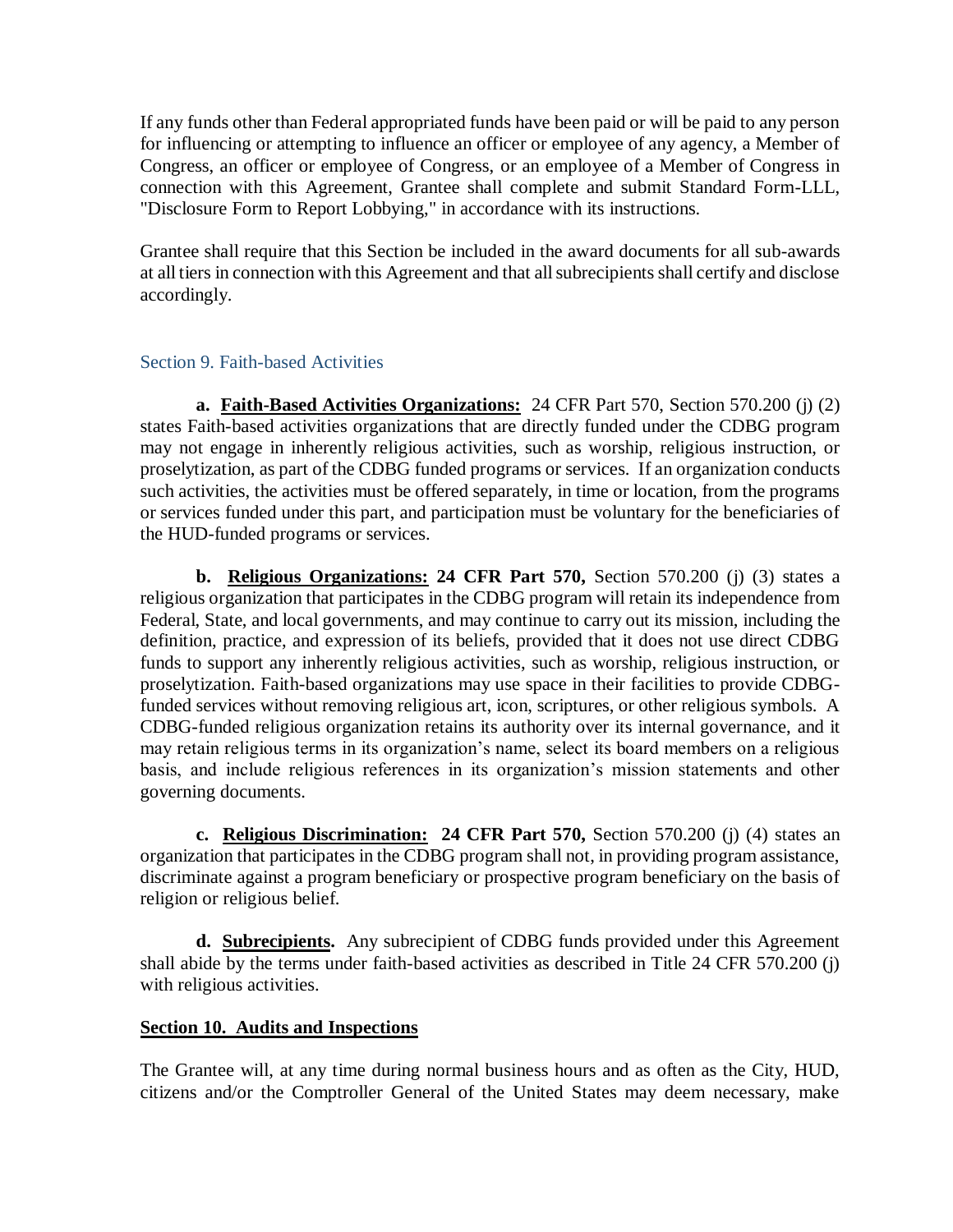available to the City, HUD, citizens in accordance with the state and/or federal or local law and/or representatives of the Comptroller General for examination of all of the Grantee's records with respect to all matters covered by this Agreement. The Grantee will permit the City at City's principal place of business (440 Harcourt Avenue, Seaside, California), HUD, citizens, notwithstanding 24 CFR 85.42(f), recipients shall provide citizens with reasonable access to records regarding the past use of CDBG funds, consistent with applicable State and local laws regarding privacy and obligations of confidentiality and/or representatives of the Comptroller General to audit, examine and make excerpts, copies or transcripts from such records, and to make audits of all contracts, invoices, materials, payrolls, records of personnel, conditions of employment and other data relating to all matters covered by this Agreement in accordance with local, state, or federal law.

## Section 11. HUD Requirements

Unearned or other payments under this Agreement may be suspended or terminated upon refusal to accept any additional conditions that may be imposed by HUD or the City at any time, or if the grant to the City under Title I of the Housing and Community Development Act of 1974, as amended from time to time, is suspended or terminated.

## Section 12. Prohibition Against Payment of Bonus or Commissions

The assistance provided under this Agreement shall not be used in the payment of any bonus or commission for the purpose of obtaining HUD approval of the application for such assistance, or any other approval or concurrence of HUD required under this Agreement, Title I of the Housing and Community Development Act of 1974, as amended, or HUD regulations with respect thereto; provided, however, that reasonable fees for bona fide technical, consultant, managerial or other such services, other than actual solicitation, are not hereby prohibited if otherwise eligible as program costs.

### **Section 13. Copyrights**

If this Agreement or its performance results in a book or other copyrightable material, the author is free to copyright the work, but the Department of Housing and Urban Development and the City reserve the royalty-free, nonexclusive, and irrevocable license to reproduce, publish, or otherwise use, and to authorize others to use all copyrighted material and all material which can be copyrighted.

#### **Section 14. Patents**

Any discovery or invention arising out of or developed during the course of work aided by this Agreement shall be promptly and fully reported to the City for the sole determination by the Department of Housing and Urban Development and the City as to whether patent protection on such invention or discovery shall be sought and how the rights in the invention or discovery including rights under any patent issued thereon, shall be disposed of and administered, in order to protect the public interest.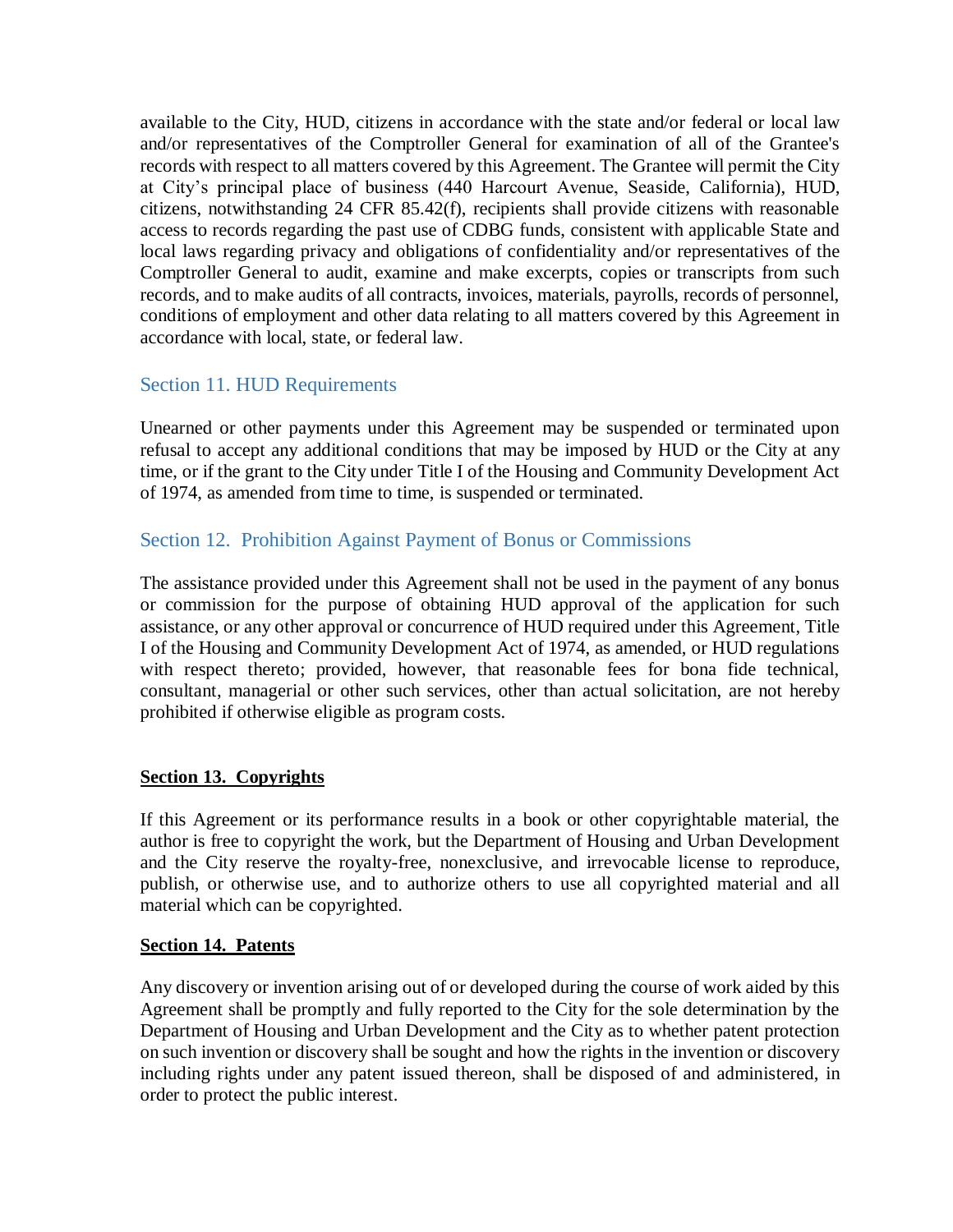#### **Section 15. Political Activity Prohibited**

None of the funds, materials, property, or services provided directly or indirectly under this Agreement shall be used for any partisan political activity, or to further the election or defeat of any candidate for public office. The Grantee shall comply with provisions of the Hatch Act which limits political activities of employees.

### Section 16. Board of Directors

Grantee shall provide the City of Seaside with information regarding any changes in the Board of Directors or the management of the Grantee no later than ten (10) days from the official notification.

#### Section 17. Notices

Any notices under this Agreement shall be sent to the parties by personal delivery, by facsimile, or by certified mail, return receipt requested, postage prepared in the United States Postal Service at the addresses set forth below. Notice shall be deemed effective upon delivery or transmission if delivered or sent by facsimile and on the third  $(3<sup>rd</sup>)$  day after mailing. The parties designate the following names, titles, addresses, and telephone numbers:

| City:                     | <b>Grantee:</b> |                           |
|---------------------------|-----------------|---------------------------|
| Craig Malin.              | Name            | $x\nu2$                   |
| <b>City Manager</b>       | Title           | <b>Executive Director</b> |
| City of Seaside           | Organization    | xv1                       |
|                           | Address         | $x\nu3$                   |
| 440 Harcourt Avenue       |                 | $x\nu4$                   |
| Seaside, California 93955 | Telephone       | xvb3                      |
| Telephone: 831-899-6700   | email address   | $x$ v $b$ 4               |

#### **Section 18. Legal Representation**

Each party affirms that it has been represented by legal counsel of its own choosing regarding the preparation and the negotiation of this Agreement and the matters and claims set forth herein, and that each of them has read this Agreement and is fully aware of its contents and its legal effect. Neither party is relying on any statement of the other party outside the terms set forth in this Agreement as an inducement to enter into this Agreement.

#### **Section 19. Joint Representation**

The language of all parts of this Agreement shall in all cases be construed as a whole, according to its fair meaning, and not strictly for or against any party. No presumptions or rules of interpretation based upon the identity of the party preparing or drafting the Agreement, or any part thereof, shall be applicable or invoked.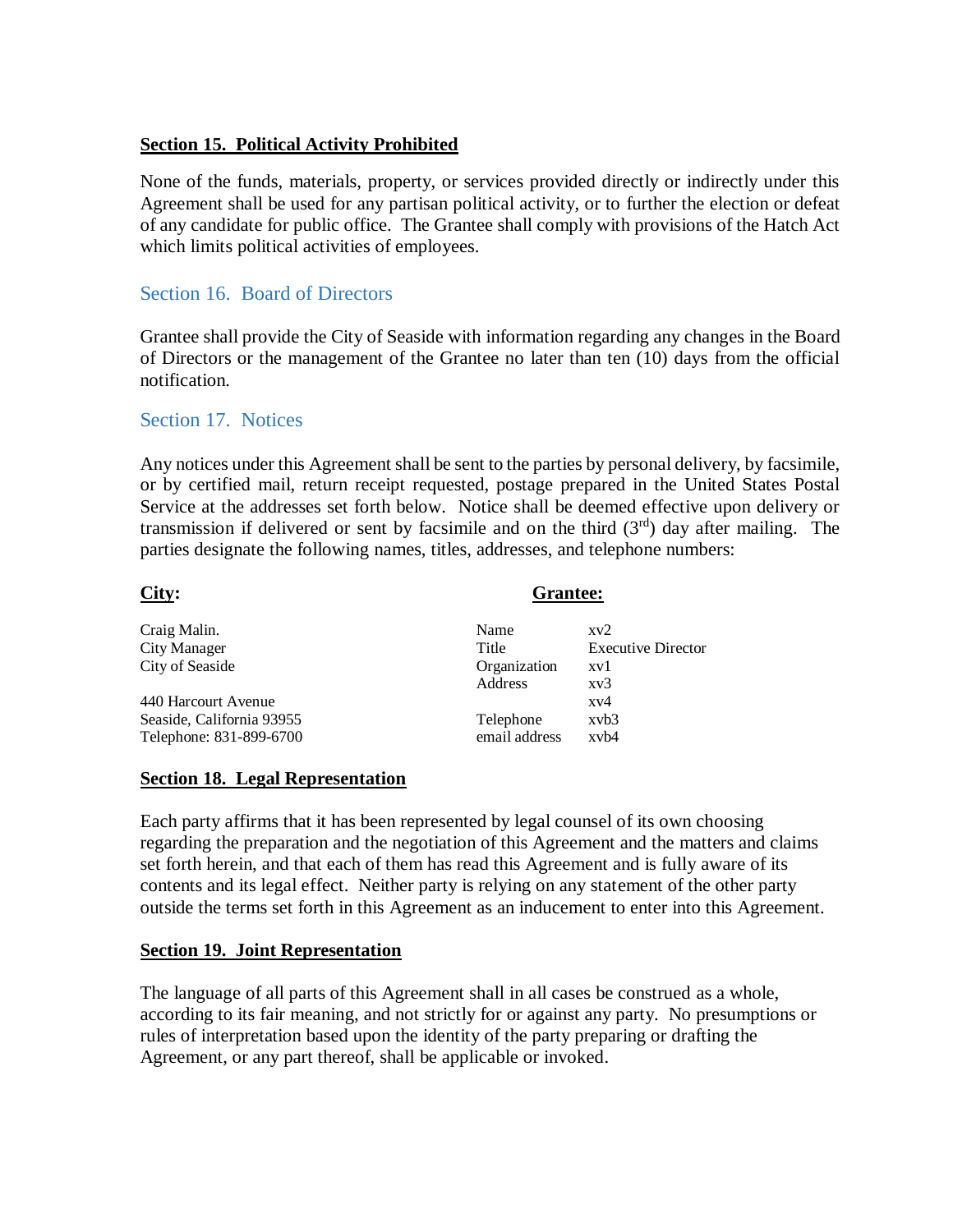Section 20. Warranty of Authority

Each party represents and warrants that it has the right, power, and authority to enter into this Agreement. Each party further represents and warrants that it has given any and all notices, and obtained any and all consents, powers, and authorities, necessary to permit it, and the persons entering into this Agreement for it, to enter into this Agreement.

#### **Section 21. No Waiver of Rights**

Waiver of a breach or default under this Agreement shall not constitute a continuing waiver or a waiver of a subsequent breach of the same or any other provision of this Agreement. The failure to provide notice of any breach of this Agreement or failure to comply with any terms of this Agreement shall not constitute a waiver there of. Failure on the part of either party to enforce any provision of this Agreement shall not be construed as a waiver of the right to compel enforcement of such provision or of any other promise. A wavier by the City of any one or more of the conditions of performance within this Agreement shall not be construed as a waiver (s) of any other condition of performance under this Agreement.

#### **Section 22. Counterparts**

This Agreement may be executed in one or more counterparts, each of which shall be deemed an original, but all of which together shall constitute a single agreement.

#### **Section 23. No Third Party Rights**

The parties do not intend for any third party to obtain a right by virtue of this Agreement.

#### **Section 24. Modification**

No amendments to or changes to this Agreement may be made, except by a writing expressly authorized and signed by the City and Grantee.

#### **Section 25. Severability**

It is the intent of the parties that in the event that any provision herein is held to be invalid, the remaining provisions shall continue in full force and effect unless enforcement of the Agreement so modified would frustrate the purpose of this Agreement.

#### **Section 26. Further Assurances**

Each party agrees to do such further acts and things and do and execute and deliver such additional agreements and instruments as the other may reasonably require to consummate, evidence or confirm the agreements contained herein in a manner contemplated hereby.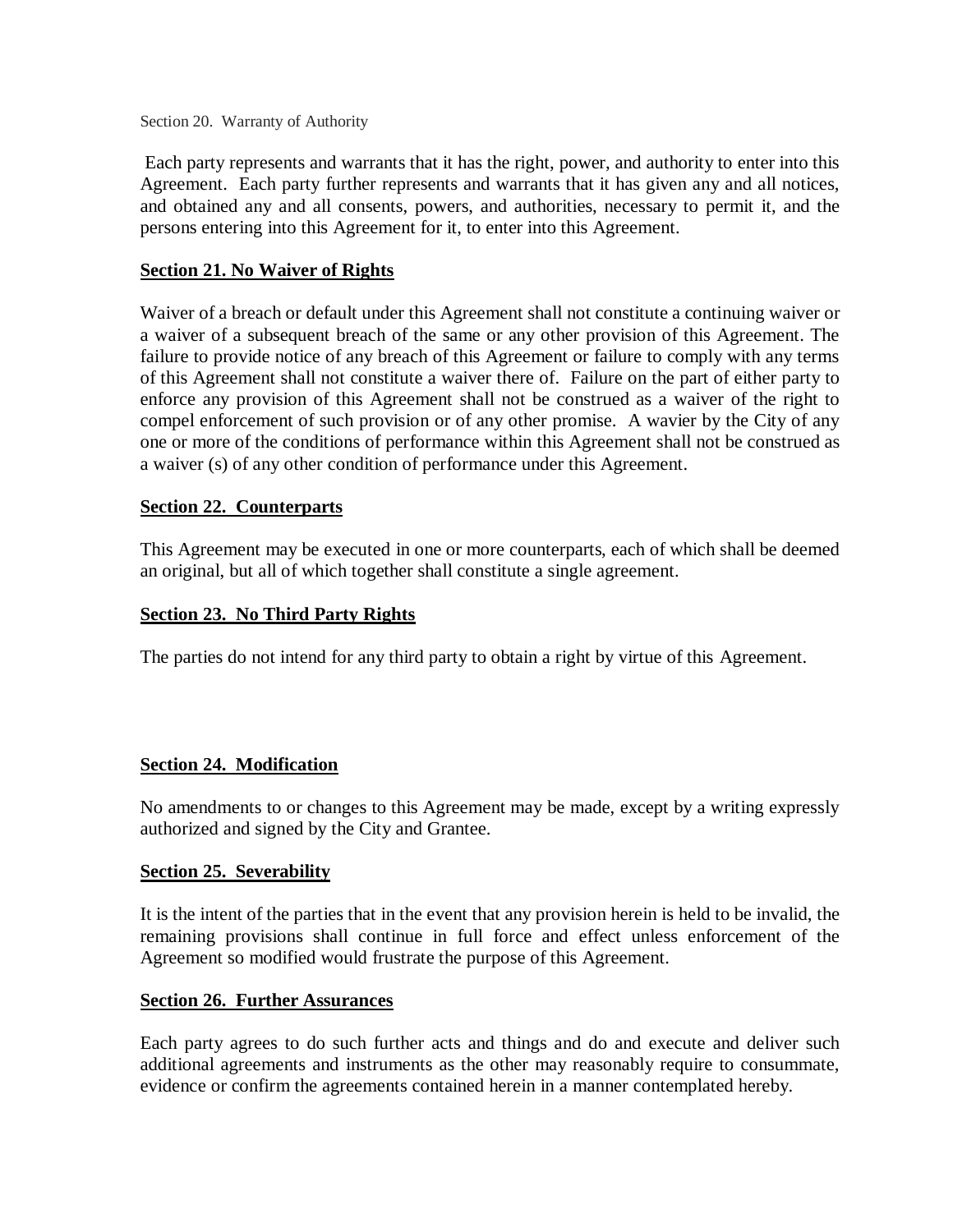#### **Section 27. Entire Agreement**

This Agreement constitutes the entire agreement between the City and Grantee and is the final expression of the City and Grantee with respect to the included terms and conditions, and as a complete and exclusive statement of the terms and conditions of the agreement. City and Grantee acknowledge that any prior agreements, promises, negotiations or representations not expressly set forth in this Agreement are of no force and effect. Any amendment to this Agreement shall be of no force and effect unless it is in writing and signed by the City and Grantee.

#### **Section 28. Rights and Obligations**

By entering into this Agreement, the parties do not intend to create any obligations express or implied other than those set out herein; further, this Agreement shall not create any rights in any party not a signatory hereto.

#### **Section 29. Attorney Fees**

In case suit shall be brought to interpret or enforce this Agreement, or because of the breach of any other covenant or provision herein contained, the case shall be handled in Monterey County, California, and the prevailing party in such action shall be entitled to recover their actual attorney fees approved by a Court of competent jurisdiction in addition to such costs as may be allowed by the court. If awarded, City's attorneys' fees shall be calculated at the market rate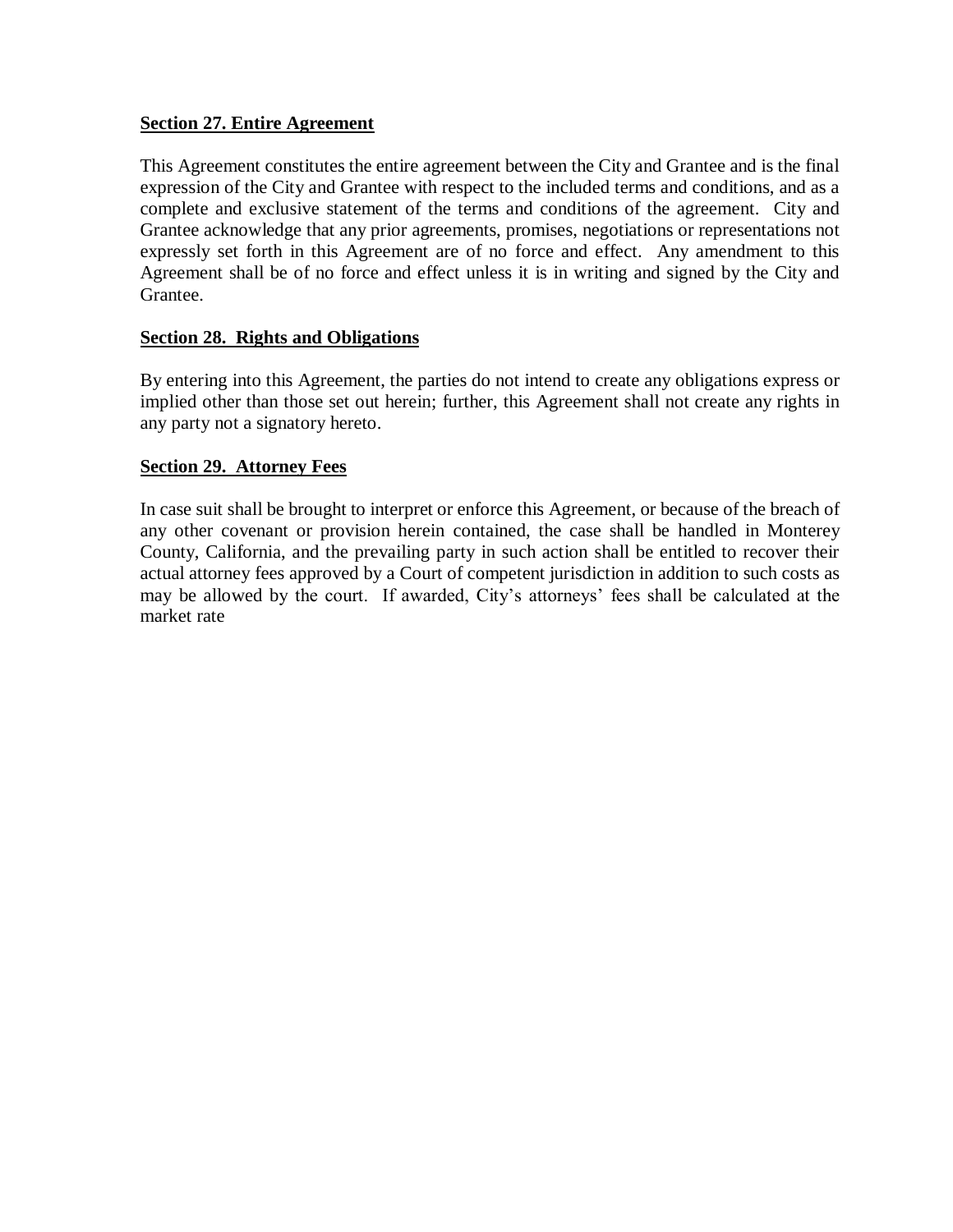IN WITNESS WHEREOF, as authorized representatives of the CITY OF SEASIDE and xvc7, a non-profit corporation, have executed this Agreement.

**For: CITY OF SEASIDE For: GRANTEE**

By: Craig Malin, City Manager **By:** 2

By:\_\_\_\_\_\_\_\_\_\_\_\_\_\_\_\_\_\_\_\_\_\_\_ By:\_\_\_\_\_\_\_\_\_\_\_\_\_\_\_\_\_\_\_\_\_\_\_\_\_\_\_\_\_\_\_\_\_ **Executive Director**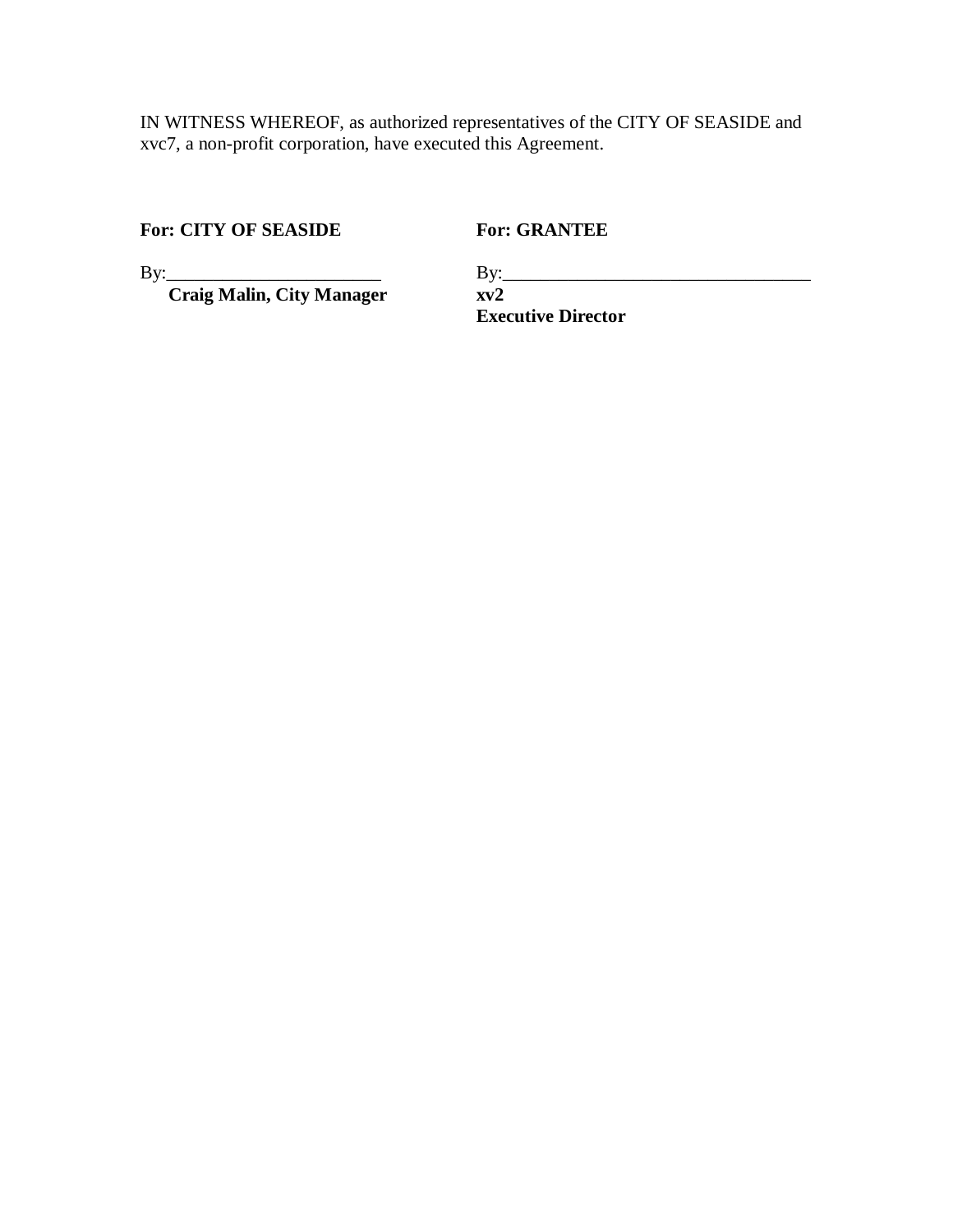## **ATTACHMENT A**

### **XVC7**

### **PURPOSE OF FUNDING xvc8**

#### **SCOPE OF WORK**

#### *HUD PERFORMANCE MEASUREMENT*

OBJECTIVE: xvd1 OUTCOME: xvd2

PROPOSED NUMBER OF UNITS TO SERVE: xvc6 TYPE OF UNIT: xvd0

## *USE OF FUNDS*

xva5

#### *PROGRAM OUTCOMES AND MEASUREMENTS*

Below is a chart with a list of outcomes and corresponding measurements. Data for this chart MUST be maintained in the CDBG Program file. This information will be required to be submitted at the end of the year for the writing of the annual Consolidated Annual Performance and Evaluation Report and will continue to evaluate future grantee performance.

xvc1